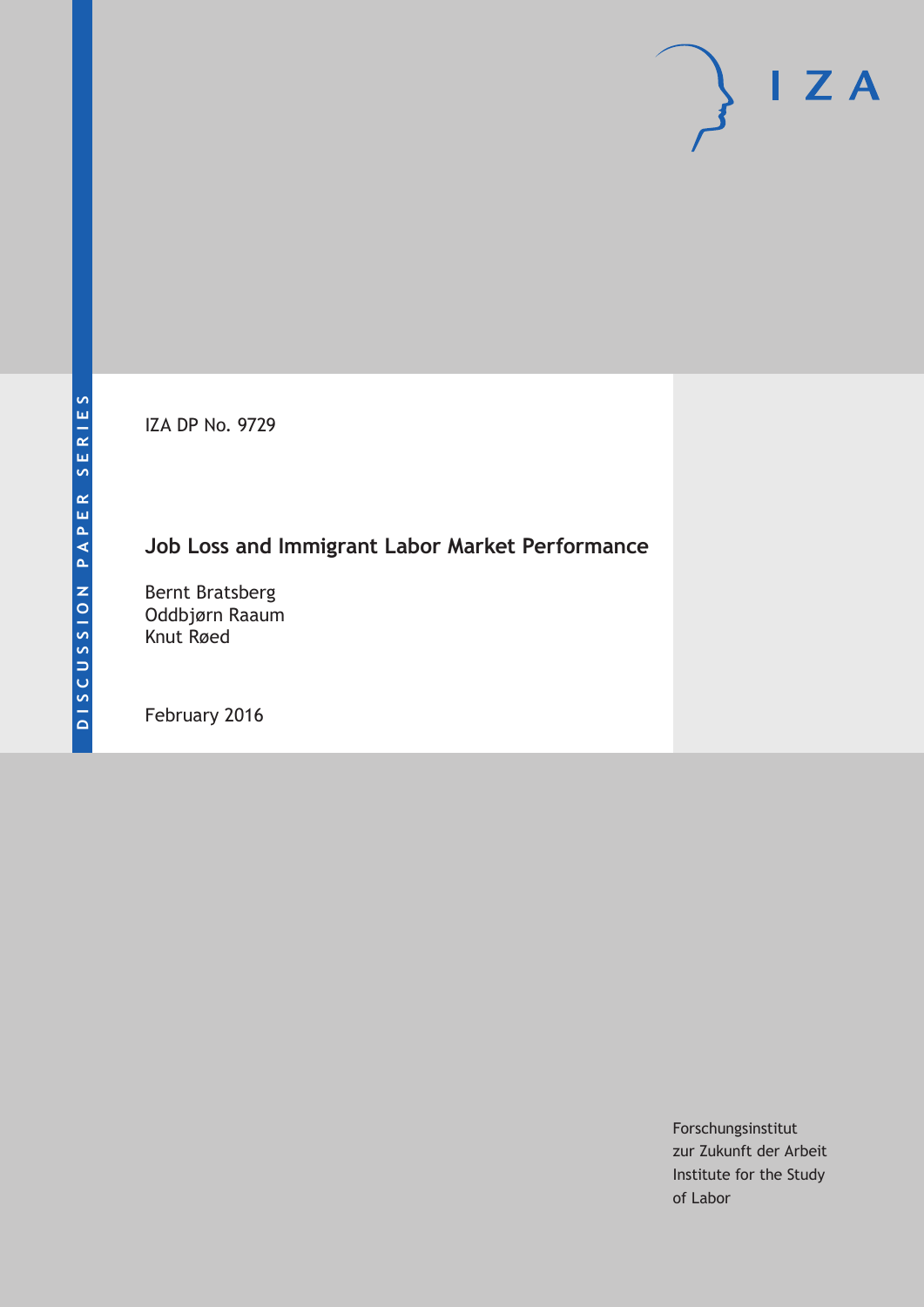# **Job Loss and Immigrant Labor Market Performance**

## **Bernt Bratsberg**

*Ragnar Frisch Centre for Economic Research* 

## **Oddbjørn Raaum**

*Ragnar Frisch Centre for Economic Research and IZA* 

## **Knut Røed**

*Ragnar Frisch Centre for Economic Research and IZA*

> Discussion Paper No. 9729 February 2016

> > IZA

P.O. Box 7240 53072 Bonn **Germany** 

Phone: +49-228-3894-0 Fax: +49-228-3894-180 E-mail: iza@iza.org

Any opinions expressed here are those of the author(s) and not those of IZA. Research published in this series may include views on policy, but the institute itself takes no institutional policy positions. The IZA research network is committed to the IZA Guiding Principles of Research Integrity.

The Institute for the Study of Labor (IZA) in Bonn is a local and virtual international research center and a place of communication between science, politics and business. IZA is an independent nonprofit organization supported by Deutsche Post Foundation. The center is associated with the University of Bonn and offers a stimulating research environment through its international network, workshops and conferences, data service, project support, research visits and doctoral program. IZA engages in (i) original and internationally competitive research in all fields of labor economics, (ii) development of policy concepts, and (iii) dissemination of research results and concepts to the interested public.

IZA Discussion Papers often represent preliminary work and are circulated to encourage discussion. Citation of such a paper should account for its provisional character. A revised version may be available directly from the author.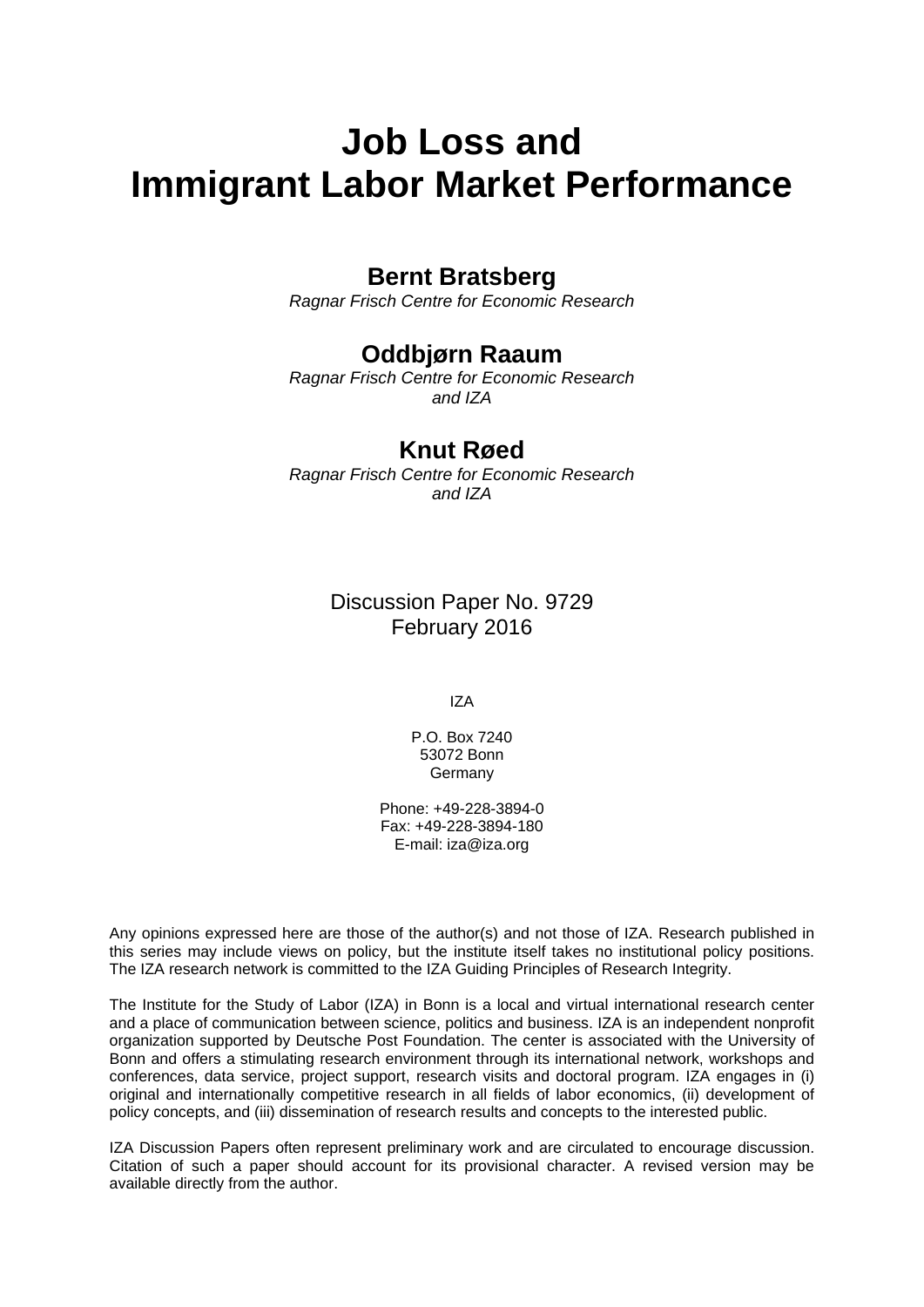IZA Discussion Paper No. 9729 February 2016

## **ABSTRACT**

## **Job Loss and Immigrant Labor Market Performance\***

While integration policies typically focus on labor market entry, we present evidence showing that immigrants from low‐income countries tend to have more precarious jobs, and face more severe consequences of job loss, than natives. For immigrant workers in the Norwegian private sector, the probability of job loss in the near future is twice that of native workers. Using corporate bankruptcy for identification, we find that the adverse effects of job loss on future employment and earnings are more than twice as large for immigrant employees.

JEL Classification: F22, H55, J24, J65

Keywords: migration, job loss, firm closure, unemployment

Corresponding author:

 $\overline{a}$ 

Bernt Bratsberg The Ragnar Frisch Centre for Economic Research Gaustadalléen 21 0349 Oslo Norway E-mail: bernt.bratsberg@frisch.uio.no

<sup>\*</sup> We are grateful to Taryn Galloway and Sverre Try for valuable comments. We acknowledge funding from the Ministry of Labour (project "Immigrant Employment Profiles") and the Norwegian Research Council (projects "European Strains" and "Work Life Challenges"). The paper is part of the research activities of the Centre for the Study of Equality, Social Organization, and Performance, University of Oslo. Data made available by Statistics Norway have been essential for this research.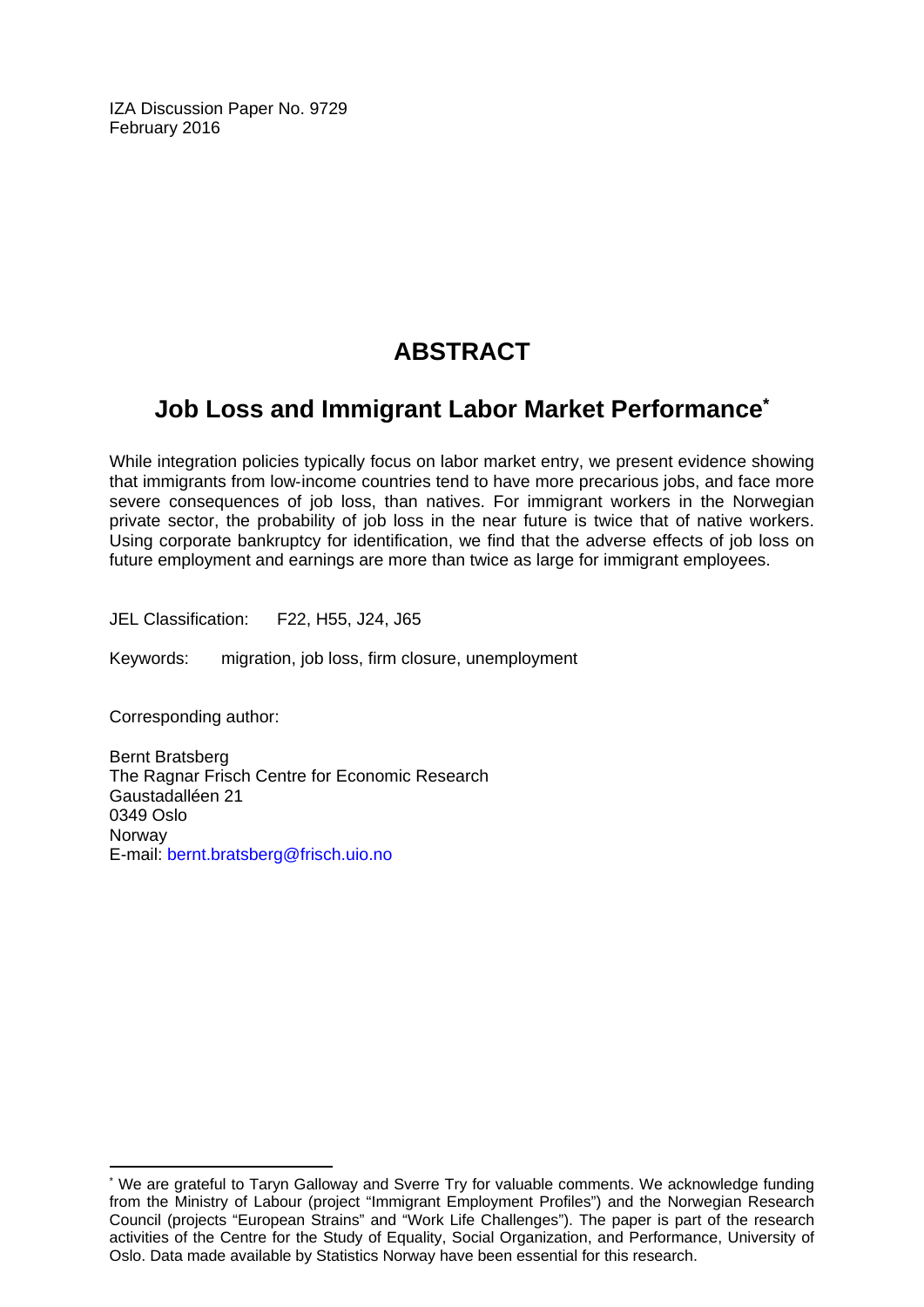### 1 Introduction

The recent waves of refugees and asylum seekers to Europe have placed immigration and integration issues at the top of the policy agenda. With successful labor market integration, high rates of immigration may actually be a welcome solution to the demographic and fiscal challenges facing many countries. As argued by the OECD, although there will obviously be short-term costs arising from the current refugee surge, "… there will also be sizeable economic and public finance benefits, provided that refugees are integrated into the labor market" (OECD, 2015a, p. 1). Historical experiences, however, point to a considerable risk of failure in the integration process. Today, employment rates of foreignborn are below those of natives in virtually all European countries (OECD, 2015b, p.85), and immigrants are overrepresented among beneficiaries of non‐contributory transfers in countries with generous welfare programs (Boeri, 2010). Such outcomes are not isolated to refugees and immigrants granted political asylum. Empirical studies of labor migrants from developing countries have documented disturbingly short work careers with a disproportional dependency on social insurance benefits despite an initial period of very high employment rates (Bratsberg *et al*., 2010; 2014).

Why have many of the immigrants moving from low-income to high-income countries performed so poorly in the labor market over the longer run? Studies of immigrant labor market performance highlight the roles of skills in terms of educational attainment, language competency and literacy, as well as discrimination and ethnicity‐related preferences (Trejo, 2003; Bleakley and Chin, 2004; Ferrer *et al*., 2006; Carlsson and Rooth, 2007). Existing empirical evidence also reveals that cyclical fluctuations play an important role (Barth *et al*., 2004; Bratsberg *et al*., 2006; Dustmann *et al*., 2010). Immigrants often find employment in industries characterized by large cyclical fluctuations and the widespread practice of last-in-first-out principles implies that immigrants tend to be among the first to be laid off during economic downturns. Given that social insurance entitlements in a welfare state typically exceed potential wage earnings in the origin country, immigrants from low-income source countries also have weak incentives to return migrate should they lose their job. Indeed, recent evidence shows that the immigrant-native unemployment gap widened throughout the European Union during the financial crisis, and surveys indicate that immigrants are more prone to experience involuntary inactivity, as, among the non-employed, a higher proportion of immigrants than natives report that they are willing to work (OECD, 2015b). In the United States, Hoynes *et al.* (2012) document significant differences across demographic groups in the impact of the Great Recession.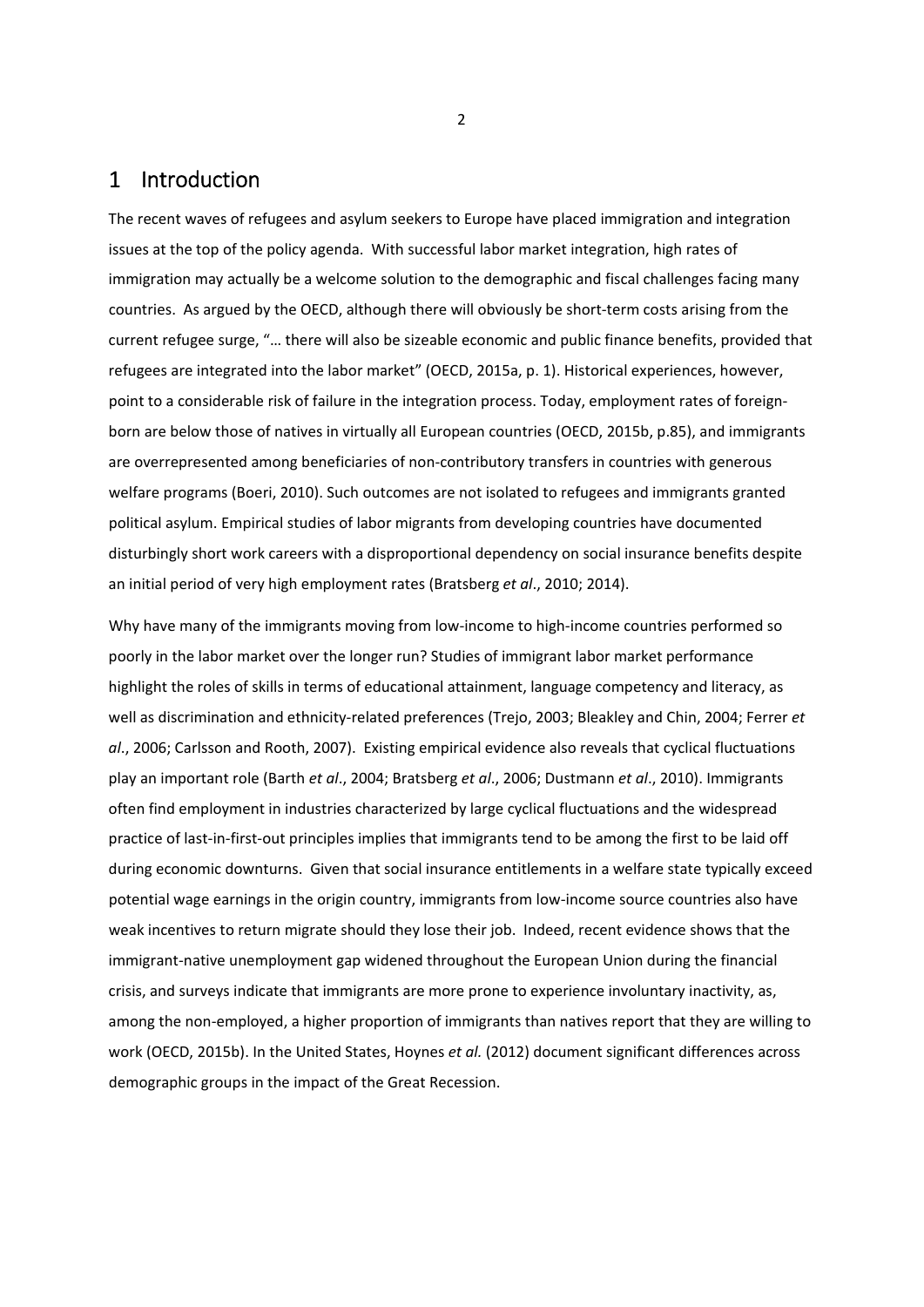The purpose of the present paper is to examine short and long-term impacts of job loss for immigrants from poor and rich source countries, and compare such impacts to those of natives. Labor market outcomes of immigrants may be more sensitive to the economic cycle than those of natives either because immigrants happen to work in more closure‐exposed firms, occupations, and industries, or because job displacement has particularly severe impacts on their subsequent patterns of employment and earnings. There is now a large international literature examining the individual consequences of job loss (see, e.g., Hamermesh, 1987; Ruhm, 1991; Jacobson *et al.*, 1993; Neal, 1995; Kletzer, 1998; and Hallock, 2009), including three recent studies based on Norwegian register data (Rege *et al*., 2009; Huttunen *et al*., 2011; Bratsberg *et al*., 2013). The basic idea pursued in several of these papers is to examine the impacts of observed job separations that can arguably be considered exogenous with respect to the characteristics of each individual worker, such as displacements due to large downsizings or firm closures. The present paper continues along this track and focuses on workers in firms that drastically reduce their staff or close down because of bankruptcy. We are both interested in examining the extent to which immigrants and natives have different exposure rates to these kinds of adverse shocks, and the possibly differential impacts of such shocks on subsequent spells of non-employment and/or earnings. The consequences of job loss may well be more severe for immigrants as they possess less general human capital directly applicable in the host-country labor market and have inferior majority language skills, social capital and networks compared to natives (Dustmann *et al*., 2015). Some immigrants are recruited to specific jobs where mastery of the native language is of minor importance, often in periods of high labor demand. In the search for new employment following displacement, and in less fortunate economic circumstances, such disadvantages are expected to create barriers to landing a new job.

Our evidence reveals that, compared to natives, migrants from developing countries (LDC) are more likely to work in firms that are going to scale down or close down during the next few years. In our data, their observed "overexposure" to major downsizing and closure events over a three‐year period is roughly 50 percent. We also find that the adverse consequences of being exposed to such events – in form of lower subsequent employment and earnings – are significantly larger for LDC migrants than for natives. In contrast, migrants from western European countries (EEA) exhibit very similar patterns to those of natives, both in terms of exposure and effects. The one exception is outmigration: EEA migrants are more likely than other groups to leave the country if their employer goes bankrupt or reduces the workforce considerably.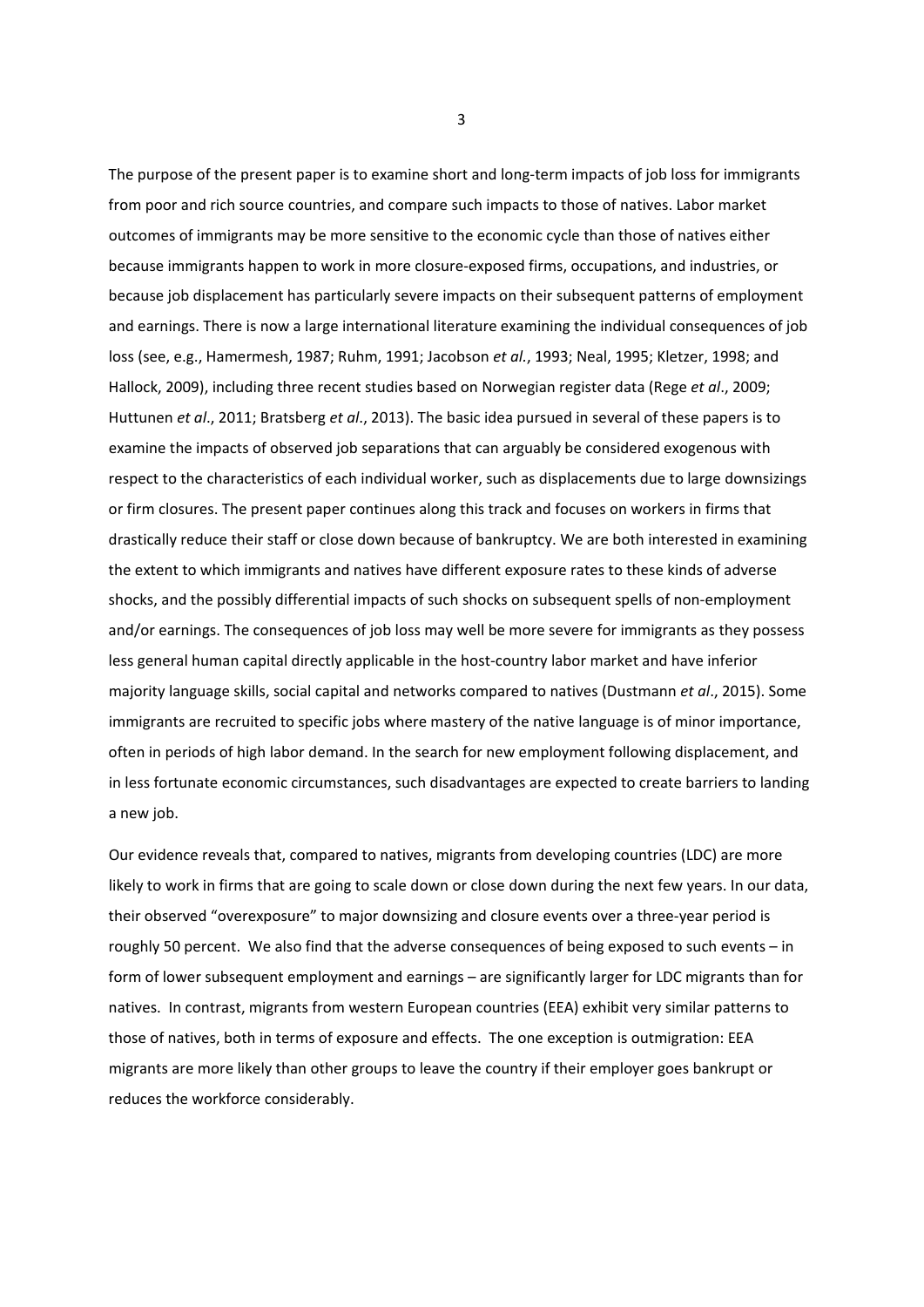The results also speak to the role of job loss in general. While exogenous job separations play an important role in theoretical models of unemployment, there are few data sources with information on why job spells end. By combining inflow rates to registered unemployment across groups of workers, both with and without exposure to firm closure events, with the effects of bankruptcy as a measure of the job loss effect, we estimate the importance of job loss for the observed gaps between natives and immigrants in employment change and earnings growth. Comparing LDC migrants to natives, the combination of higher job loss rates and more severe effects of job loss accounts for about 60 percent of their higher three‐year transition rate out of employment.

Taken together, the evidence shows that worker sorting across firms has important implications for immigrant-native employment and earnings gaps, as immigrants are more exposed to exogenous job separations and because the effects of job loss are more severe for immigrants from developing countries than for other workers.

## 2 Background and data

Each year, approximately ten percent of all private‐sector jobs in Norway are destructed (Salvanes, 1997; Bratsberg *et al*., 2013). These events do not occur randomly, however. Some firms and some workers are much more likely to be exposed to job loss than others are. While the role of firm heterogeneity has been emphasized in recent studies of wage inequality (e.g., Card *et al.*, 2013) and immigrant‐native wage differences (Aydemir and Skuterud, 2008; Barth *et al*., 2012), there is little evidence on the importance of immigrant job allocation across firms when it comes to employment shocks. Yet, the mechanisms behind the observed underrepresentation of immigrants in high‐pay firms are likely to generate a similar overexposure to firm downsizing and bankruptcy.

Integration policies targeted at refugees and family immigrants typically focus on facilitating a first foothold in the host‐country labor market. While this is clearly a necessary and important ingredient of a successful assimilation process, it may not be sufficient. If the first job is a poor job, in the sense that it comes with a high risk of quick elimination, it will not represent the intended ladder of opportunity into the regular labor market. Instead, the job may build up entitlements to unemployment and disability insurances, and thus lay the foundation for cycles of social insurance dependency and poor and precarious jobs.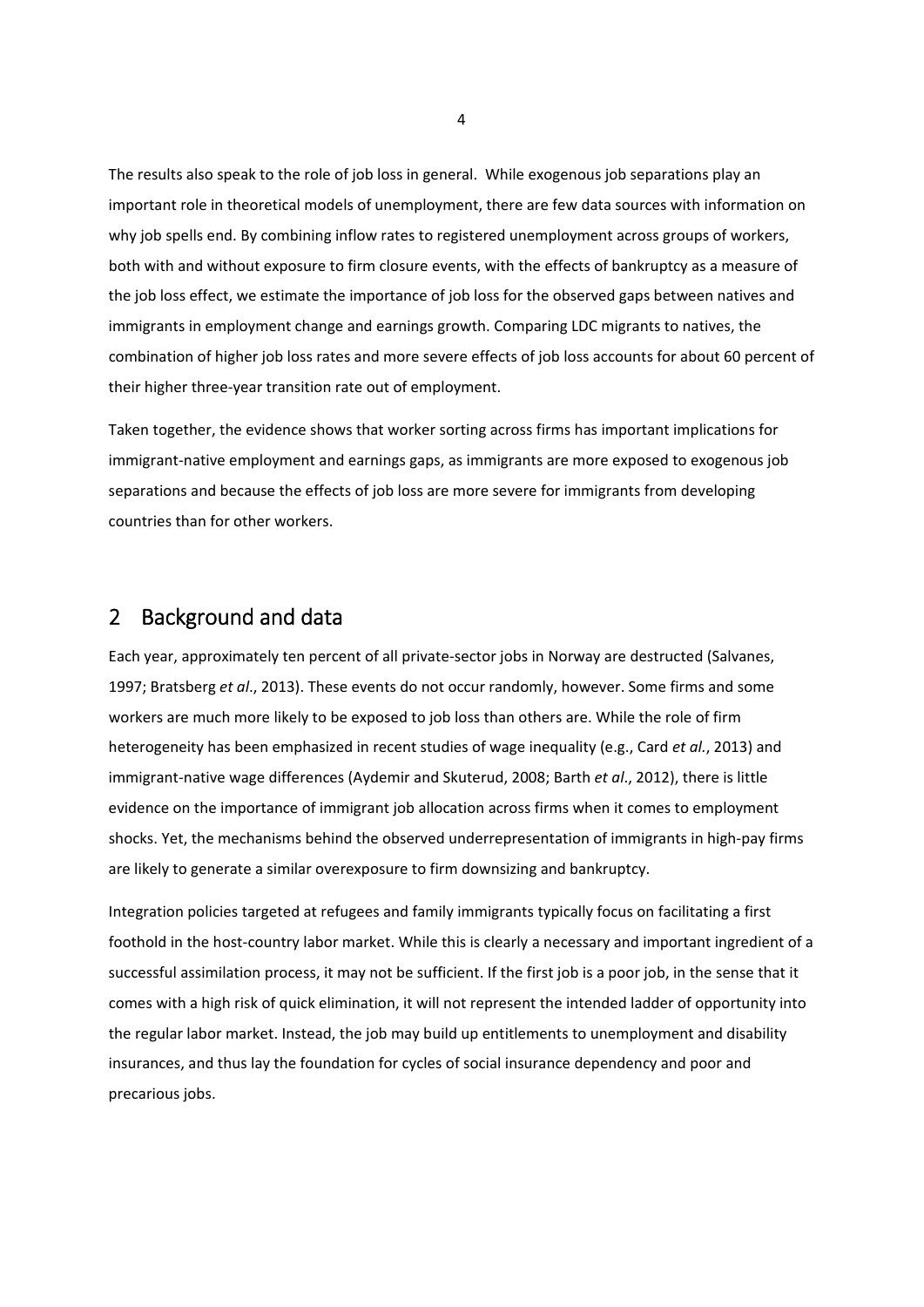Tentative evidence that job loss may be prominent and hamper the labor market assimilation of immigrants from low-income source countries appears in Figure 1. The figure traces out employment profiles by years since arrival for the two groups of immigrants from poor and rich countries that will form the focus of our empirical analyses below. The first group consists of immigrants from developing countries (LDC). This group comprises labor and family migrants from Pakistan and Turkey, and refugees, asylum seekers, and family migrants from Vietnam, Bosnia, Sri Lanka, Iraq, Iran, Chile, Kosovo, and Somalia—the 10 major low‐income source countries in the immigrant labor force during our study period. The second group is immigrants from western European countries (EEA). Labor immigrants from



#### *Figure 1. Immigrant employment profiles*

Note: Employment is for each year defined as having annual labor earnings exceeding the base amount of the Norwegian pension system (corresponding to approximately 17 % of average full-time full-year earnings). Immigrant samples are restricted to those 18‐47 years of age at arrival who entered between 1990 and 2010 and stayed for at least 5 years. Employment rates are computed for those 25‐64 and residing in Norway at the end of the year. The observation period is 1991‐2013. Native samples are stratified so that the frequency distribution of age and year of observation matches that of immigrants by gender and years since arrival.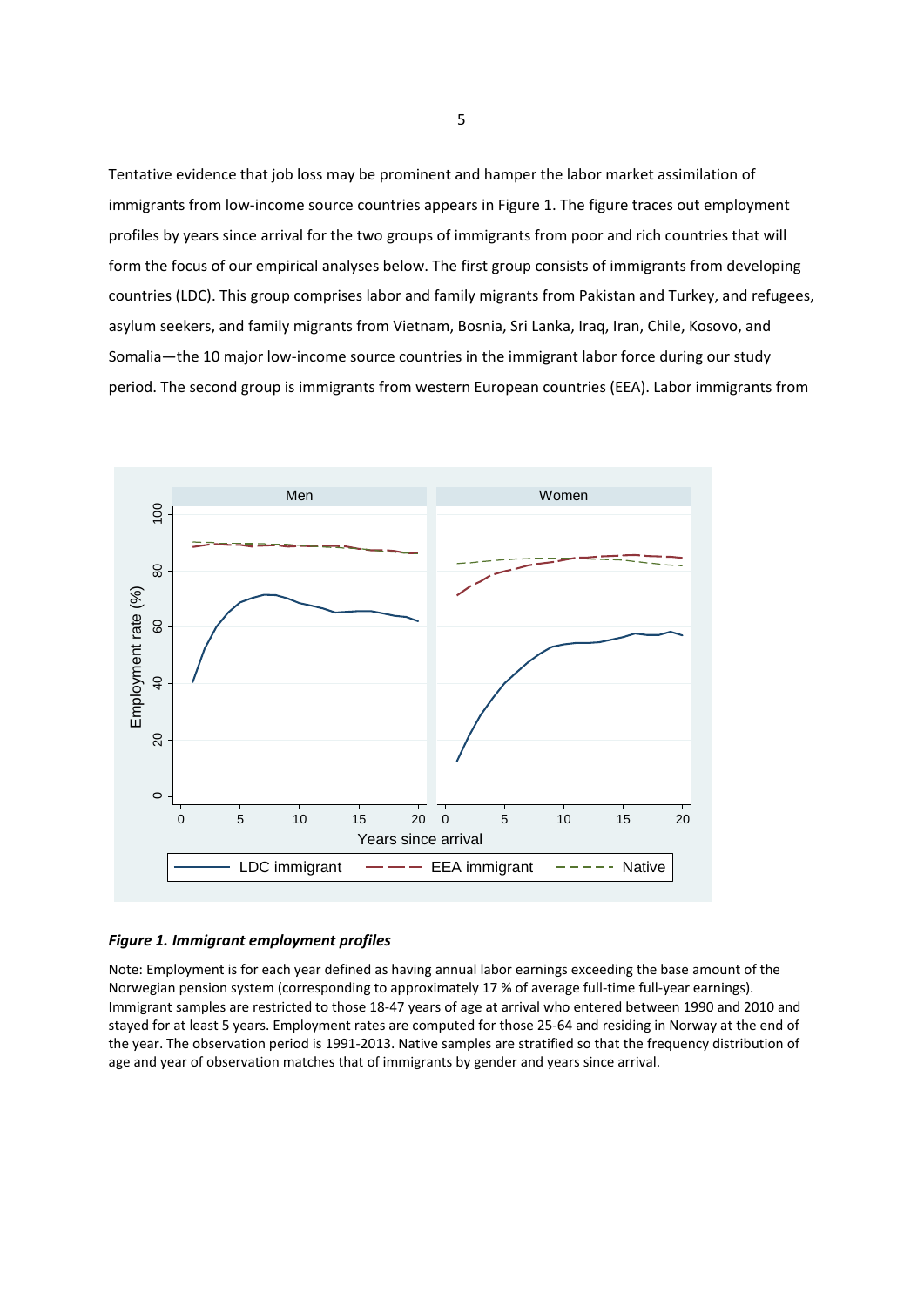Sweden, Denmark, the UK, and Germany dominate this group.<sup>1</sup> To place the immigrant profiles in perspective, we have also plotted the average employment rate for natives stratified so that each point has the exact same frequency distribution of age and year of observation as the corresponding yearssince-arrival and gender cell of immigrants.

As the figure shows, employment rates of male EEA immigrants are indistinguishable from those of native men while the profile of female EEA immigrants exhibits classic assimilation features whereby immigrants start below natives, but have faster growth rates and overtake native levels after ten years in the country. For both male and female LDC immigrants, a group dominated by refugees, the employment profile shows an encouraging pattern of rapid labor market assimilation during the initial period, but also that the assimilation process appears to be exhausted after a few years, at which point the employment gap relative to natives is far from closed. In fact, eight years after entry, the employment rate of LDC men is 18 percentage points below that of native men (72 versus 90 percent), and employment of LDC women 36 percentage points below that of native women of the same age (48 versus 84 percent). A second striking feature of Figure 1 is that, after the initial period of rising employment, the employment rate of LDC men *falls* with time in the country, from 72 percent eight years after entry to 62 percent 20 years after entry. As such, following an early period of labor market integration, the tentative evidence points to a long-term pattern of "dissimilation" with declining employment rates.

In the present paper, we do *not* study the mechanisms that help newly arrived immigrants into employment. To the contrary, we focus entirely on cases where employment has indeed been found, and examine the mechanisms by which it is again lost. Employment may be lost for several reasons. A worker may quit voluntarily, a temporary job contract may come to its end, the firm may reorganize or scale down on the number of employees, or the employer may lay off workers due to disagreement or misdemeanor. In this paper, we are primarily interested in involuntary job loss, with a focus on immigrant‐native differentials in exposure to and long‐term effects of such events.

The data we use are collected from administrative registers and contain longitudinal information on employment, earnings, and unemployment insurance program participation. Our analysis is going to be conditioned on employment in a private‐sector firm in at least one year during the period from 1994 to

 $1$  The sample does not include the recent wave of labor migrants for Eastern Europe, as our methodological design, whereby we track workers in the labor market for up to ten years, entails that the vast majority of the recent cohort would have been dropped from the analyses.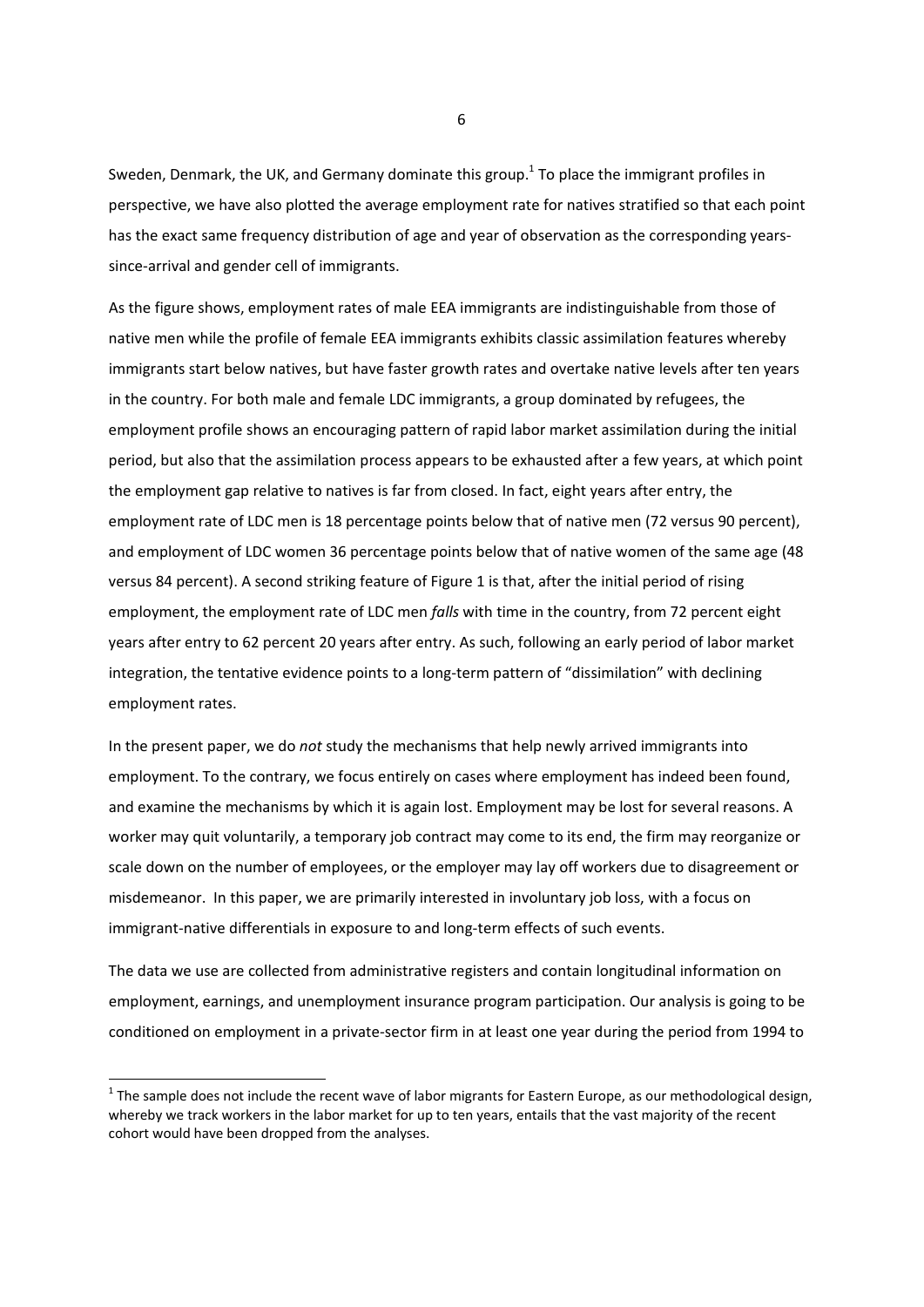2010. We divide the population of workers into three groups based on country of origin—the LDC and EEA immigrant groups described above and natives, i.e., persons born in Norway to two Norwegian‐born parents. While we use complete population data for the two immigrant groups, we use a 10 percent random sample of natives. In order to align the lifecycle stages of the various groups in the descriptive analyses, we have stratified the native comparison groups by age to match the distribution among immigrants.

Figure 2 illustrates the key phenomenon we address. Starting from a base year of conditioned employment, the figure shows for all three demographic groups (LDC immigrants, EEA immigrants, and natives) – and separately for men and women – the fraction that remains employed (in any job) in subsequent years. The differences that materialize between the three groups are striking: While natives



### *Figure 2. Percent employed 1‐10 years after conditioned employment*

Note: Samples comprise private‐sector workers aged 25‐54 in the base year of conditioned employment (year 0). Annual observations are included for those still residing in Norway at the end of the year in question. Each person may contribute with several base‐year and subsequent (overlapping) employment observations. See also note to Figure 1.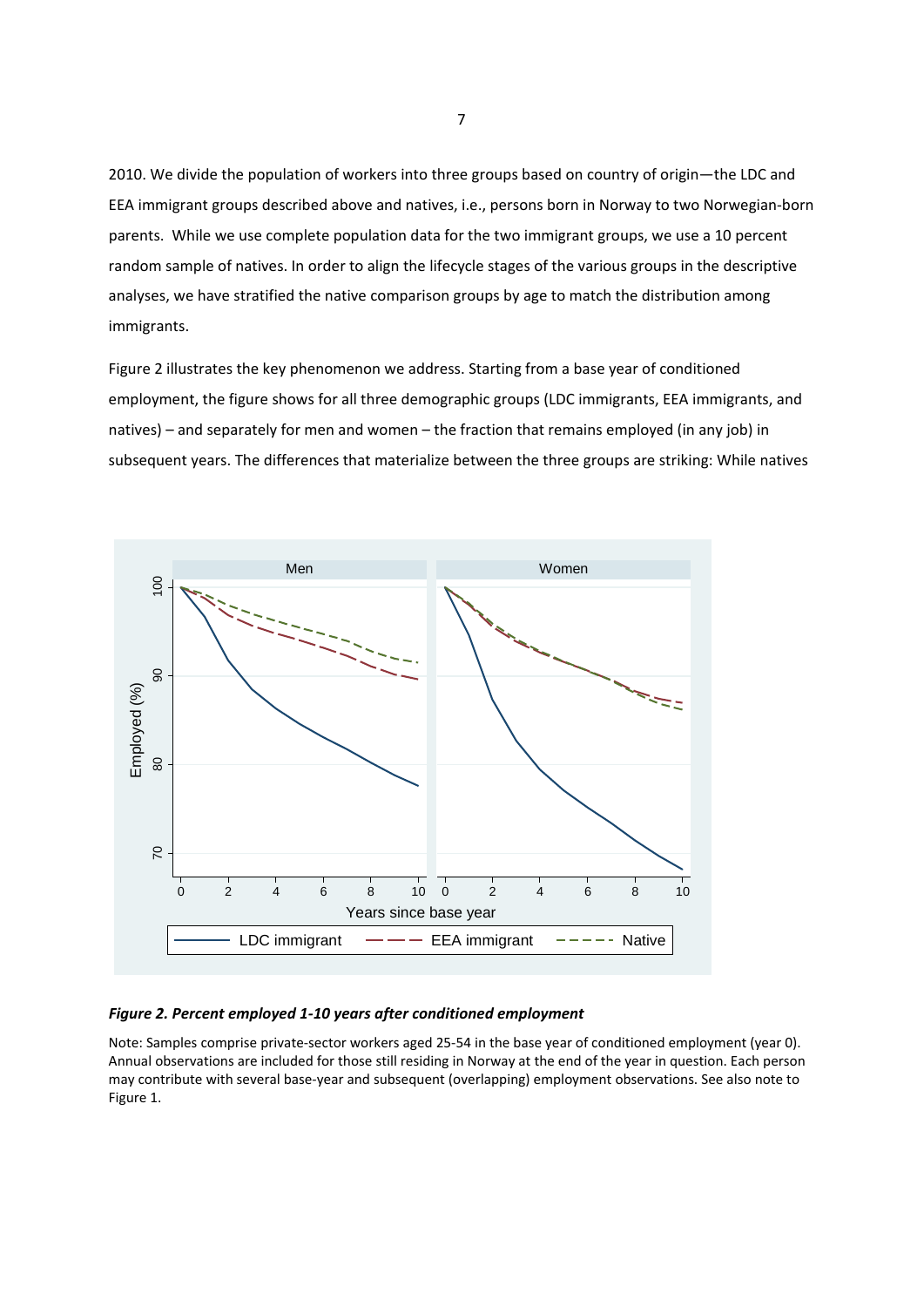and EEA immigrants have similar employment profiles (particularly for women), with employment rates close to or higher than 90 percent throughout the ten year period after the base year, the employment rates of LDC immigrants drop sharply and end up well below 80 percent for men and 70 percent for women. Such differences show that the lower employment rates of LDC immigrants revealed by Figure 1 not only reflect lower entry rates, but also higher transition rates out of employment. The overall declining employment rates in Figure 2 reflect "mean‐reversion" caused by out‐of‐employment transitions, including those motivated changed labor supply preferences or working conditions.

The prime purpose of our empirical analysis is to assess the role that *involuntary* job separations play in explaining these employment differences. Involuntary job loss may explain the immigrant-native differential through differences in *exposure* or through differences in the *consequence* of such exposure. Distinguishing involuntary from voluntary separations based on administrative register data is not a trivial task, however. It is likely that a large fraction of workers who lose their job will find a new one without ever disclosing the involuntary nature of the job loss by registering as an unemployed job seeker. And the distinction between voluntary and involuntary job separations may in many cases be a bit blurred, for example in cases where a manager encourages employees to quit.

Our strategy will be to identify the causal effects of involuntary job loss primarily based on some admittedly rather rare events, namely cases where the employer goes bankrupt. Although infrequent, these events have, from a research point of view, the great advantage of causing almost indisputably involuntary job loss. The typical approach to studying effects of job loss compares displaced workers to colleagues who retained their job (Jacobson *et al.*, 1993; Couch and Placzek, 2010) or to workers in other firms (Huttunen *et al*., 2011). As layoffs can be selective with respect to worker characteristics, studies typically focus on major downsizings.2 To avoid bias from non‐random layoffs, we follow Rege *et al.* (2009; 2011) and classify workers according to the downsizing and closure status of their firm rather than according to individual worker displacement, focusing on closures due to bankruptcy and events where firms drastically reduce their staff. In the case of mass layoffs, we define all workers as affected, like in an intention‐to‐treat framework.

The empirical study consists of three parts. First, we examine the extent to which immigrants more than natives tend to work in firms exposed to major downsizing and closure events. Second, we analyze the

<sup>&</sup>lt;sup>2</sup> As noted by Jacobson *et al.*, 1993, p.696: "However, we can substantially lessen the importance of this selectivity bias by restricting the analysis to workers who separate from firms that close all or a large part of their operations. Such workers are unlikely to have left their jobs as a result of their own poor performance. Therefore, in the empirical work we give greater weight to the estimated earnings loss of workers in our mass-layoff sample."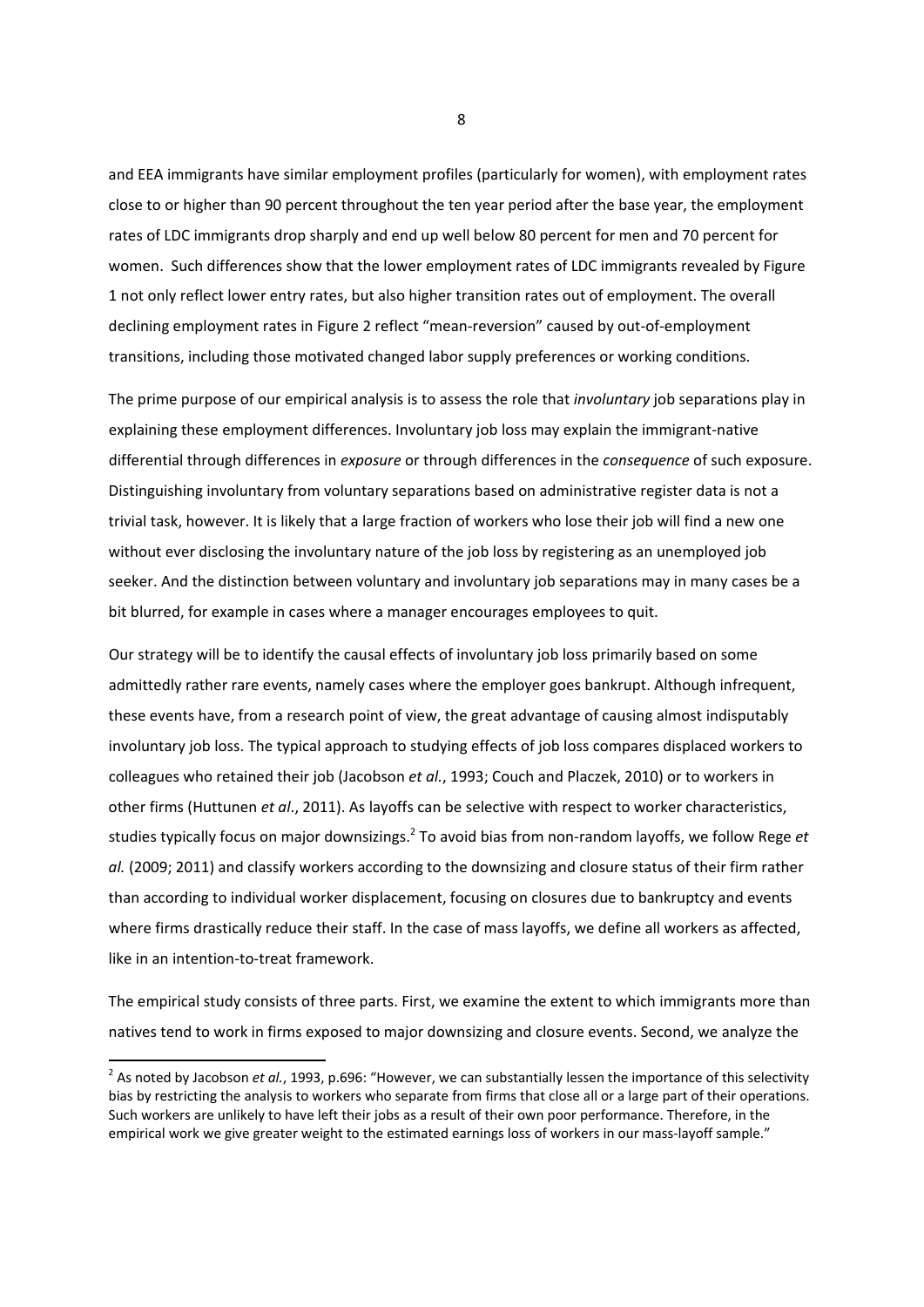causal impacts of such events for immigrants and native workers, with a focus on subsequent employment and earnings outcomes. Towards the end, we generalize our findings from these rare events to the broader labor market by first backing out the implied relationship between exogenous job loss and the probability of becoming unemployed, and then use this relationship to estimate the total number of job losses and the overall impact on subsequent employment and earnings growth.

## 3 Exposure to adverse firm employment shocks

To investigate immigrant and native exposure to firm‐specific displacement shocks, our starting point is workers 25 to 55 years of age who in some year *t=1994,…,2010* are employed in a private sector firm that may or may not be subjected to a major downsizing event or closure during the upcoming years. We define displacement shocks on a firm-year basis as either a downsizing of the number of employees by at least 60 percent, without filing for bankruptcy, or a downsizing by 100 percent in combination with a subsequent bankruptcy filing.<sup>3</sup> Register-based analyses of downsizing events will invariably identify a number of "spurious" downsizings and closures, caused by restructuring (e.g., a merger or a demerger) that cannot be disentangled from genuine mass layoffs. As shown in Bratsberg *et al.* (2013), focusing on bankruptcies almost eliminates this problem; hence, although bankruptcies account for a small share of layoffs, this event is a useful as non‐contaminated indicator of genuine mass layoff.

Table 1 shows the extent to which the three groups of workers work in firms that will undergo such adverse events in the near future. More specifically, we look at the incidence of downsizings (by at least 60 %) and closures over a three‐year period. The reason why we use a three‐year perspective here rather than focusing on, say, downsizings and closures occurring the next year only, is that we expect a considerable sorting process to take place over a period prior to downsizing and closure events, as workers start to leave the presumed "sinking ship". Including events that occur longer into the future reduces – though does not entirely solve – this potential selection problem. This improvement comes at a cost, however, as additional measurement error is introduced by the fact that some of the workers assumed to be exposed to the adverse employment shock in reality will have left the firm well before realization of the shock (for reasons unrelated to the forthcoming downsizing or closure).

<sup>3</sup> Specifically, we define a major downsizing in year *t* as a reduction of the firm workforce by at least 60 percent between December 31<sup>st</sup> of year *t*-1 and December 31<sup>st</sup> of year *t*. We override the downsizing indicator if at least 60 percent of the workforce work together in year *t* (interpreted as a reorganization event) or if the workforce moved back above the 40 percent mark in year *t+1*.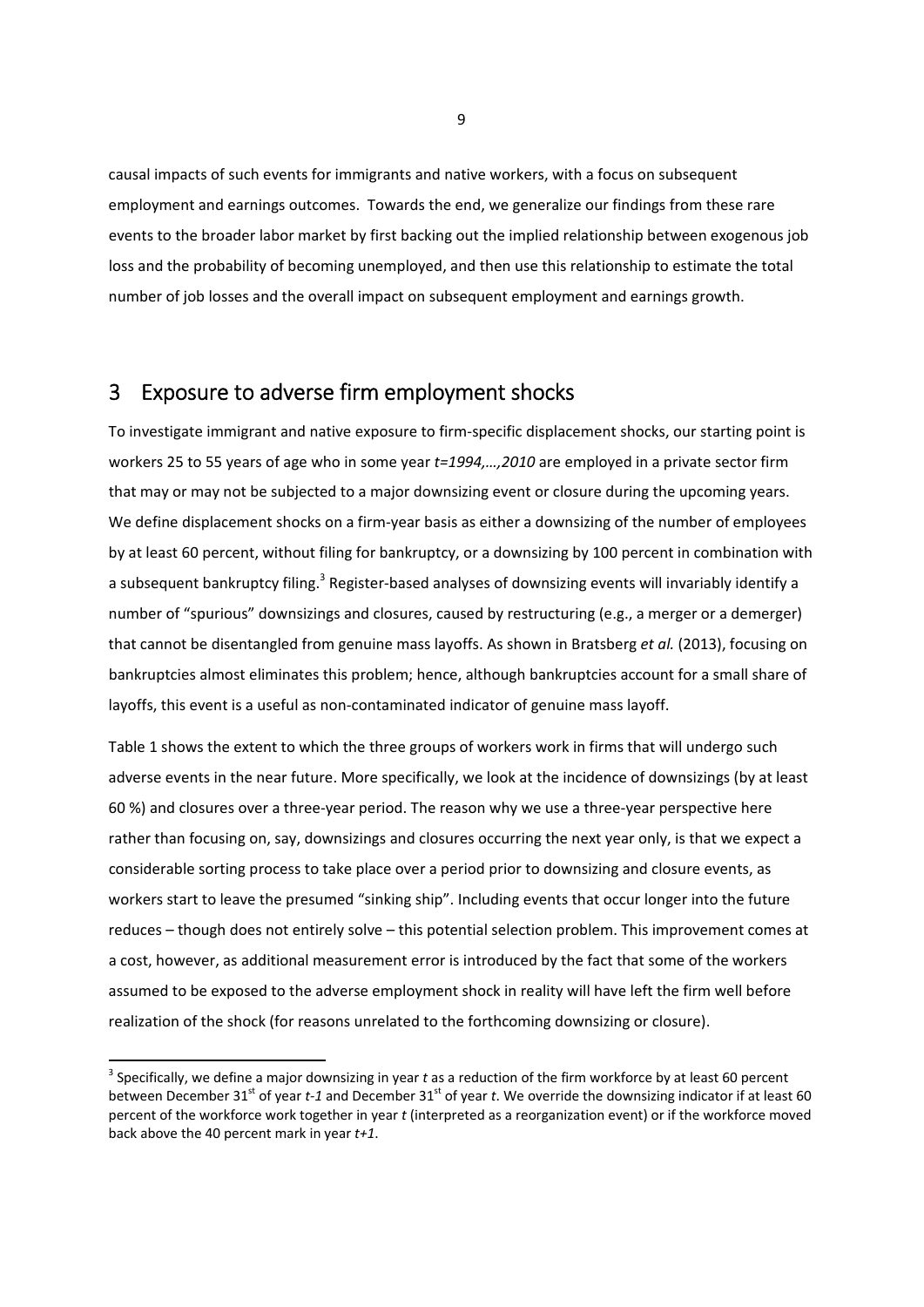|                            | <b>LDC</b><br>immigrant<br>(1) | Men<br>EEA<br>immigrant<br>(2) | <b>Native</b><br>(3) | <b>LDC</b><br>immigrant<br>(4) | Women<br>EEA<br>immigrant<br>(5) | <b>Native</b><br>(6) |
|----------------------------|--------------------------------|--------------------------------|----------------------|--------------------------------|----------------------------------|----------------------|
| Firm bankrupt yrs 1-3 (%)  | 2.9                            | 3.1                            | 1.9                  | 2.4                            | 1.7                              | 1.5                  |
| Firm downsizes yrs 1-3 (%) | 10.9                           | 8.7                            | 7.7                  | 11.4                           | 9.3                              | 8.7                  |
| Observations               | 225 108                        | 236 755                        | 820 901              | 82734                          | 114 003                          | 459 443              |

#### *Table 1. Bankruptcy and downsizing among immigrant and native workers*

Note: Samples consist of private sector employees as of Dec 31 in the observation year (full population of the two immigrant groups and 10 percent extract of natives) and are restricted to those aged 25‐55. The bankruptcy variable indicates that the firm closed down with a subsequent bankruptcy filing, and the downsizing variable indicates that the firm reduced its staff by at least 60 percent (but did not go bankrupt) in one of the next three years.

The table reveals that native men employed in the private sector have a 7.7 percent chance of being exposed to a major downsizing and a 1.9 percent chance of being exposed to a bankruptcy over the next three years (provided they stay with the firm until the shock hits). An LDC immigrant, on the other hand, is considerably more exposed to displacement with a 10.9 percent probability of the firm downsizing and a 2.9 percent probability of being laid off due to bankruptcy. Hence, both events are approximately 50 percent more likely for LDC immigrants than for natives. Similar patterns of overexposure are present for female LDC immigrants, somewhat higher for firm bankruptcy (60 percent) and somewhat lower for firm downsizing (30 percent). EEA immigrants also appear to be overexposed to downsizing events, particularly men.

In Table 2, we investigate whether differential exposures to adverse employment shocks can be explained by differences in the type of industries that immigrants and natives work in and/or by different individual characteristics. To do this, we estimate linear probability models where the outcome of interest is an indicator for whether or not the firm in which a person is employed will undergo a major downsizing or closure event during the next three calendar years.

As shown in columns (1) and (4), without any control variables LDC immigrant men (women) have a 4.1 (3.5) percentage points higher probability of being exposed to a downsizing or closure event than natives, whereas EEA immigrant men (women) have 2.2 (0.7) percentage points higher probability of exposure. Controlling for industry (with 87 dummy variables) and calendar year reduces these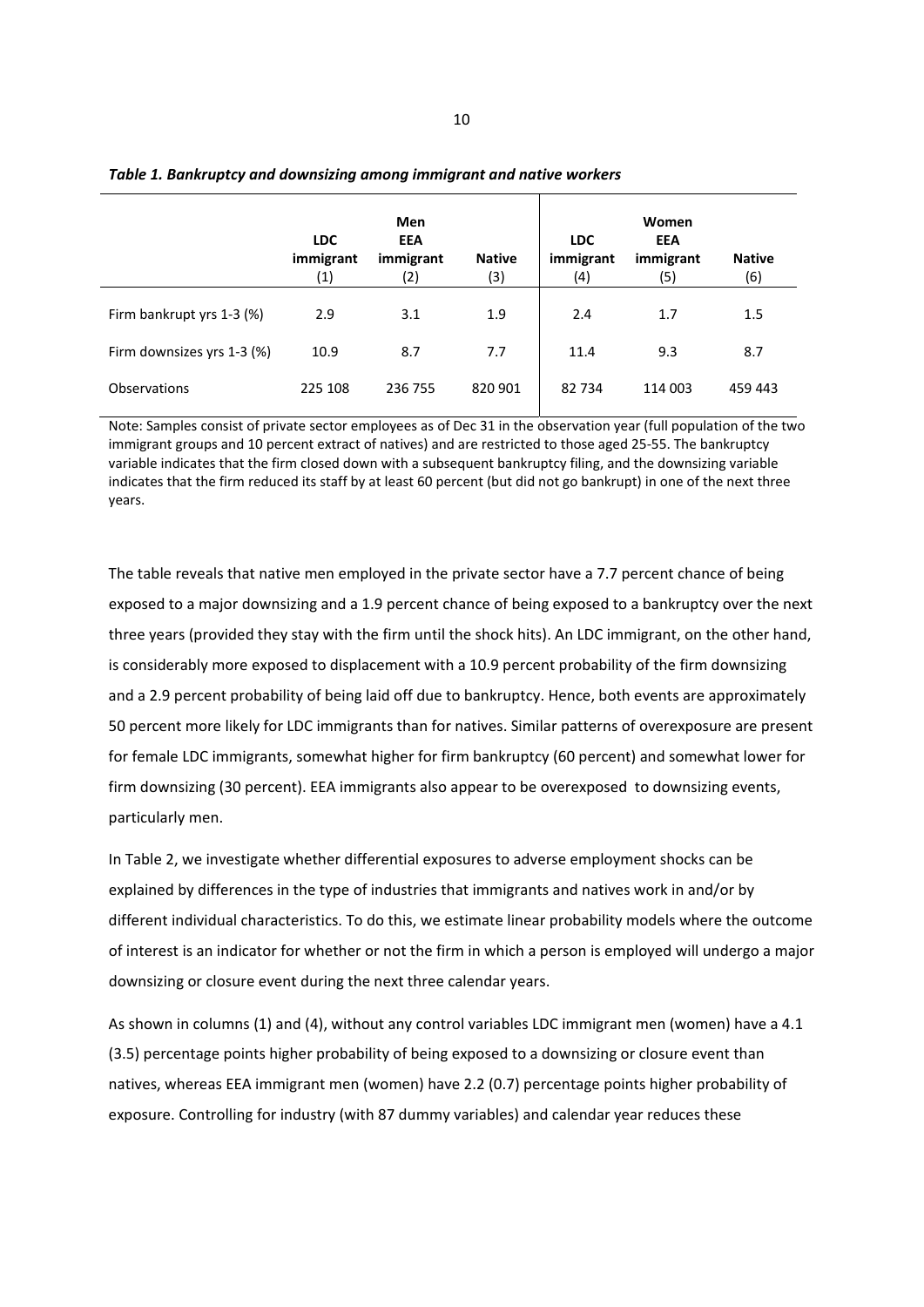|                                                   | (1)                                                                     | <b>Men</b><br>(2)                              | (3)                                                                                                                                  | (4)                                                                     | Women<br>(5)                                   | (6)                                                                                                                                  |
|---------------------------------------------------|-------------------------------------------------------------------------|------------------------------------------------|--------------------------------------------------------------------------------------------------------------------------------------|-------------------------------------------------------------------------|------------------------------------------------|--------------------------------------------------------------------------------------------------------------------------------------|
| LDC immigrant<br><b>EEA</b> immigrant<br>Constant | $0.041***$<br>(0.001)<br>$0.022***$<br>(0.001)<br>$0.096***$<br>(0.001) | $0.035***$<br>(0.001)<br>$0.020***$<br>(0.001) | $0.013***$<br>(0.001)<br>$0.003***$<br>(0.001)                                                                                       | $0.035***$<br>(0.002)<br>$0.007***$<br>(0.001)<br>$0.102***$<br>(0.001) | $0.035***$<br>(0.002)<br>$0.011***$<br>(0.001) | $0.019***$<br>(0.002)<br>$0.003*$<br>(0.002)                                                                                         |
| Controls                                          |                                                                         | Year and<br>industry                           | Add age,<br>experience,<br>tenure and<br>schooling;<br>county, firm<br>size,<br>proprietor,<br>immigrant<br>and foreign<br>ownership |                                                                         | Year and<br>industry                           | Add age,<br>experience,<br>tenure and<br>schooling;<br>county, firm<br>size,<br>proprietor,<br>immigrant<br>and foreign<br>ownership |
| Observations                                      |                                                                         | 1 2 8 2 7 6 4                                  |                                                                                                                                      |                                                                         | 666 180                                        |                                                                                                                                      |

*Table 2. Exposure to bankruptcy or downsizing; regression analysis* 

\*\*\*/\*\*/\*Statistically significant at 1/5/10 percent level.

Note: Standard errors, clustered within individuals, are shown in parentheses. The dependent variable is an indicator for whether or not the firm goes bankrupt or downsizes by at least 60 percent over the next three years. Samples consist of private‐sector employees as of Dec 31 and age 25‐55 in the observation year (full population of the two immigrant groups and 10 percent extract of natives). Specifications in cols (2) and (5) control for year (15 indicators) and 2‐digit industry (87 indicators). Specifications in cols (3) and (6) add age and its square, actual experience and its square, tenure and its square, 7 indicators for educational attainment, 19 counties of residence, ln(firm size), and indicators for sole proprietorship, immigrant owner, and foreign ownership.

differences somewhat, suggesting that immigrants indeed are overrepresented in risky industries; see columns (2) and (5). Yet, large and statistically significant differences remain. Accounting for differences in individual human capital variables, such as educational attainment, age, work experience (in Norway), and tenure reduces the immigrant‐native differentials further, indicating that LDC immigrants to some extent are sorted into precarious firms due to their lower levels of human capital and work experience. Regardless of the underlying sorting mechanism, the fact that immigrants are considerably overrepresented in declining and dying firms is bound to be one ingredient in the overall explanation for their poor overall labor market performance.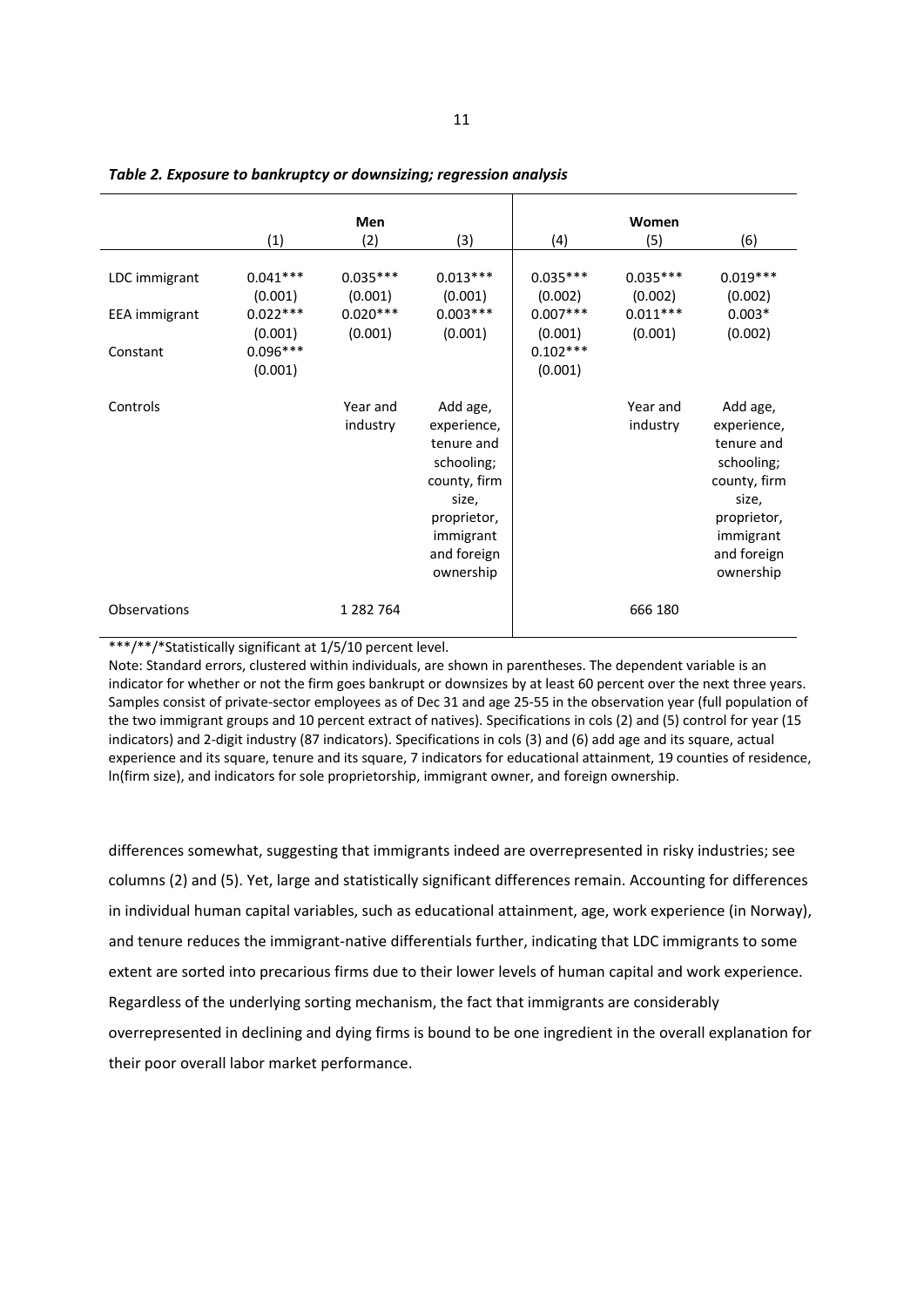### 4 Effects of adverse employment shocks

We next turn to the impacts of exposure to a major downsizing event or firm closure. To begin, we first look at descriptive statistics for the full sample of wage earners examined in the previous section. Worker outcomes at the end of the three‐year period, with and without an intermittent employer bankruptcy or downsizing event, are shown in Table 3. For all groups considered, we find that those who worked in firms that closed down due to bankruptcy over the next three years had much lower employment rates at the end of this period when compared to workers in stable firms. The bankruptcy employment differential for native workers is close to 10 percentage points and the workers in downsizing firms experienced five percentage points lower employment compared to workers in stable firms. While these differentials are similar for natives and EEA immigrants, Table 3 hints that the consequences of job displacement may be more severe for LDC immigrants. It is clear, however, that the immigrant‐native employment differentials are far from fully explained by differences in firm employment shocks. Notably, the employment rates three year after the base year for LDC immigrants working in stable firms are similar to those of natives working in firms about to go bankrupt.

Job loss may trigger migration abroad as well as mobility within Norway to another labor market region. As in Bijwaard *et al*. (2014), we find a correlation between individual non‐employment and outmigration. The pattern is especially evident for immigrant men. As Table 3 shows, the outmigration rate among male immigrants employed in firms that go bankrupt is 50 percent higher than that among immigrant men employed in firms with a steady workforce over the 3-year period. This pattern holds for both LDC and EEA men, despite the fact that immigrant men from rich countries have five times the outmigration rate of those from poor countries. For women, the difference in outmigration between rich and poor country immigrants is even larger, while the interaction with job displacement is less clear as the outmigration rate of female LDC immigrants working in bankruptcy firms is comparable to that in stable firms.

Internal mobility rates, on the other hand, are consistently higher for those exposed to bankruptcy, and employees are also more likely to move to another labor market region in Norway if the firm reduces its workforce.<sup>4</sup> Among immigrants, internal mobility is generally higher for men than for women, while the gender difference is very small for natives. There are also indications in Table 3 that internal mobility of immigrants is more sensitive to job displacements, when compared to natives.

 $4$  Labor market regions in Norway are defined on the basis of travel-to-work areas. We use a partition with 46 such regions, with approximately 110,000 inhabitants on average (see Bhuller, 2009).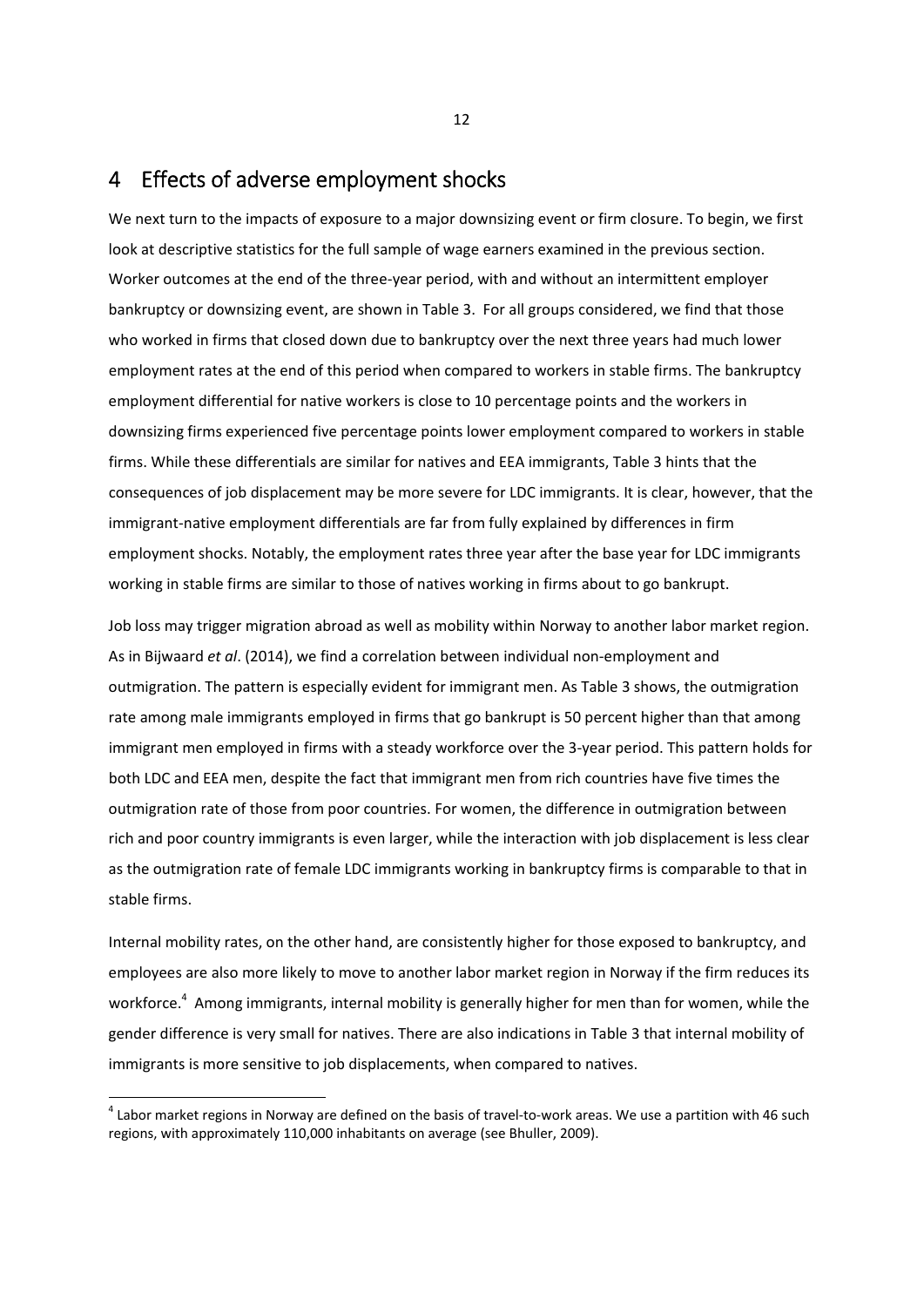|                                      | Men     |                |               |         | Women          |               |
|--------------------------------------|---------|----------------|---------------|---------|----------------|---------------|
|                                      | LDC imm | <b>EEA</b> imm | <b>Native</b> | LDC imm | <b>EEA</b> imm | <b>Native</b> |
|                                      | (1)     | (2)            | (3)           | (4)     | (5)            | (6)           |
| Outmigrated by end of yr 3 (%)       |         |                |               |         |                |               |
| Firm bankrupt yrs 1-3                | 2.5     | 13.1           | 0.4           | 1.1     | 13.5           | 0.4           |
| Firm downsizes yrs 1-3               | 2.4     | 12.9           | 0.5           | 1.5     | 10.8           | 0.3           |
| Firm stable                          | 1.6     | 9.1            | 0.3           | 1.0     | 8.5            | 0.3           |
| Internal mobility by end of yr 3 (%) |         |                |               |         |                |               |
| Firm bankrupt yrs 1-3                | 10.8    | 17.5           | 6.1           | 9.4     | 12.7           | 6.2           |
| Firm downsizes yrs 1-3               | 8.9     | 13.9           | 5.6           | 5.9     | 10.3           | 5.3           |
| Firm stable                          | 6.6     | 11.5           | 4.4           | 4.8     | 8.2            | 4.2           |
| Employed yr 3 (%)                    |         |                |               |         |                |               |
| Firm bankrupt yrs 1-3                | 78.2    | 87.2           | 89.7          | 66.9    | 83.2           | 84.4          |
| Firm downsizes yrs 1-3               | 82.2    | 91.0           | 94.0          | 72.4    | 88.7           | 89.6          |
| Firm stable                          | 89.4    | 96.0           | 97.4          | 84.3    | 94.3           | 94.7          |
| <b>Observations</b>                  | 224 562 | 235 912        | 817 774       | 82 631  | 123 783        | 458 391       |

*Table 3. Outmigration, internal mobility and employment; by immigrant background and firm employment shock*

Note: Sample consists of private‐sector employees as of Dec 31 and age 25‐55 in the observation base year (full population of the two immigrant groups and 10 percent extract of natives). Internal mobility indicates move between two of 46 local labor markets. Internal mobility and employment rates are conditional on continued residency at the end of year 3.

The evidence in Table 3 strongly suggests that employer events that trigger job displacement have important implications for future employment and mobility of affected workers. These empirical patterns do not necessarily reflect causal mechanisms, however. First, there is a potential problem of reverse causality, in the sense that it might be low worker productivity (and, hence, low employability) that causes the downsizing and firm closure, and not vice versa. Second, it is probable that firms that are going to downsize or close down in the near future also have had problems in the past, such that a sorting process among employees has already taken place before our baseline, for example such that only workers with poor outside options remain in the firm. And third, even in the absence of past downsizings, it is possible that particularly feeble and unprofitable firms have disproportionally recruited workers with poor employment prospects.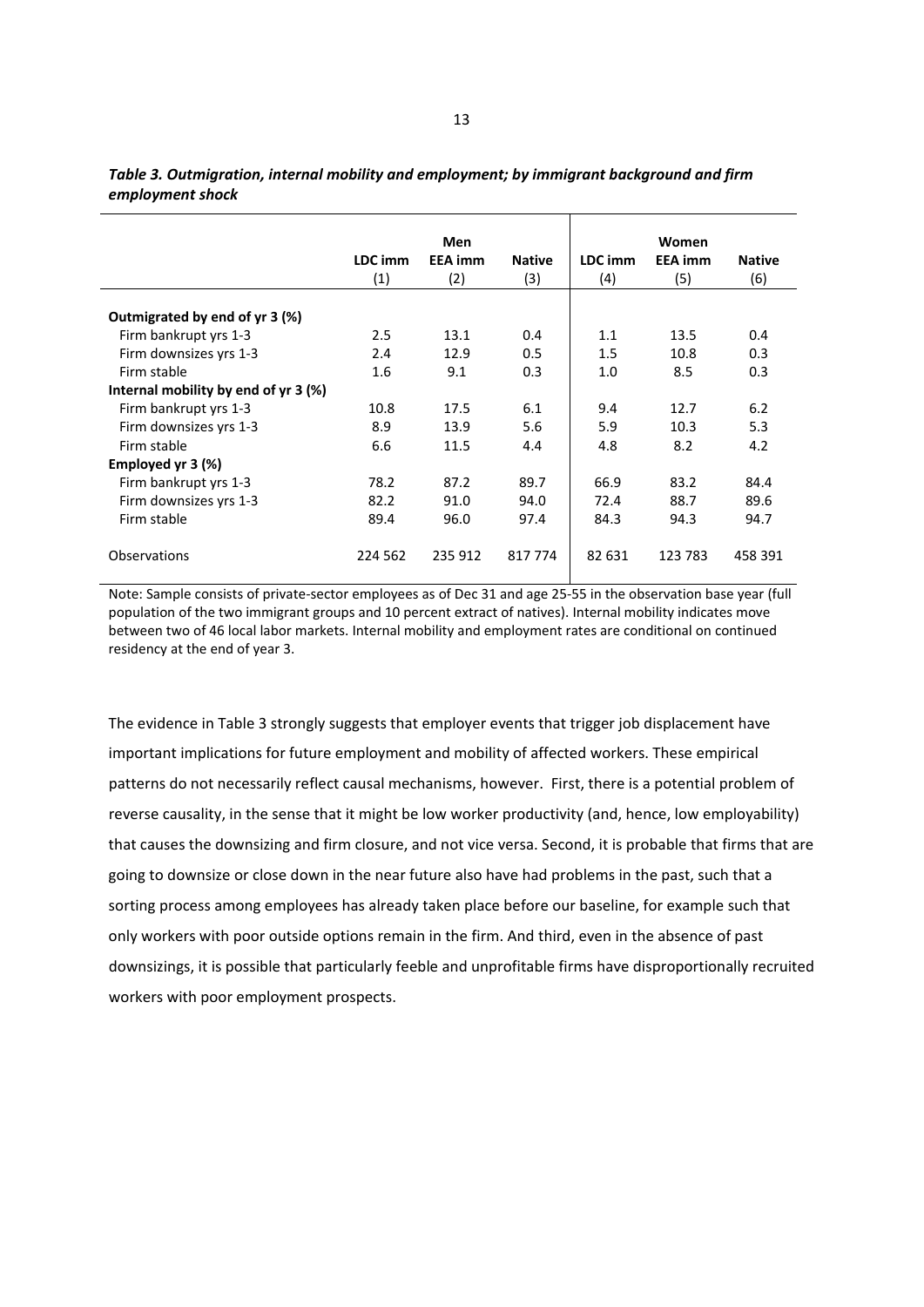#### Restricting the sample to ensure exogeneity

In order to overcome such endogeneity problems and identify the causal impacts of being exposed to a downsizing or closure event, we impose a number of restrictions on our analysis sample. First, to avoid reverse causality, we focus on firms of some size (at least 10 employees in the base year). Second, in order to facilitate a clean comparison of exposed and non‐exposed workers, we design the data such that none of the included firms have undergone downsizing/closure events in the two-year period prior to our baseline. More specifically, our analysis data are constructed as follows: For each base year *t0=1994,…,2010*, we identify private sector workers in firms that have not been exposed to any major downsizings in either of the years  $t_0$ -2,  $t_0$ -1,  $t_0$ , or  $t_0$ +1. We also require that they have worked in that same firm for at least one year and that they have been employed the last three calendar years without any spells on unemployment insurance. Then, in year  $t_0+2$ , some of the firms are exposed to a major downsizing or closure event, and some are not. Assuming that a forthcoming closure/downsizing may cause displacements and voluntary quits prior to its actual occurrence, the purpose of our analysis is to study how these events affect employment and earnings patterns from year  $t_0+1$  onwards.

These sample restrictions – which arguably are necessary in order to ensure that we can interpret the downsizing/closure events as exogenous with respect to worker characteristics – imply that we lose a large number of observations; compare the observation counts reported in Tables 3 and 4. For the two immigrant groups, we lose as many as two thirds of the observations, whereas we lose approximately half of the observations for natives. This obviously implies that the worker groups used to identify the effects of negative employment shocks are not necessarily representative for the three worker groups as a whole. As reported in Table 4, the sample restrictions also imply that all three groups are far less exposed to firm shocks than the overall work force as shown in Table 1. The differences between the three demographic groups have also become considerably smaller. Yet, the immigrant overexposure to bankruptcy events remains large—for men about 40 percent for both immigrant groups, and for women about 70 percent for LDC immigrants (and no overexposure for female EEA immigrants).

The three demographic groups also differ in terms of observed characteristics. LDC immigrants are younger and have less work experience, tenure and education than immigrants from the EEA. As we only account for post-migration labor market experience, both immigrant groups have worked less and have shorter tenure with the firm than natives.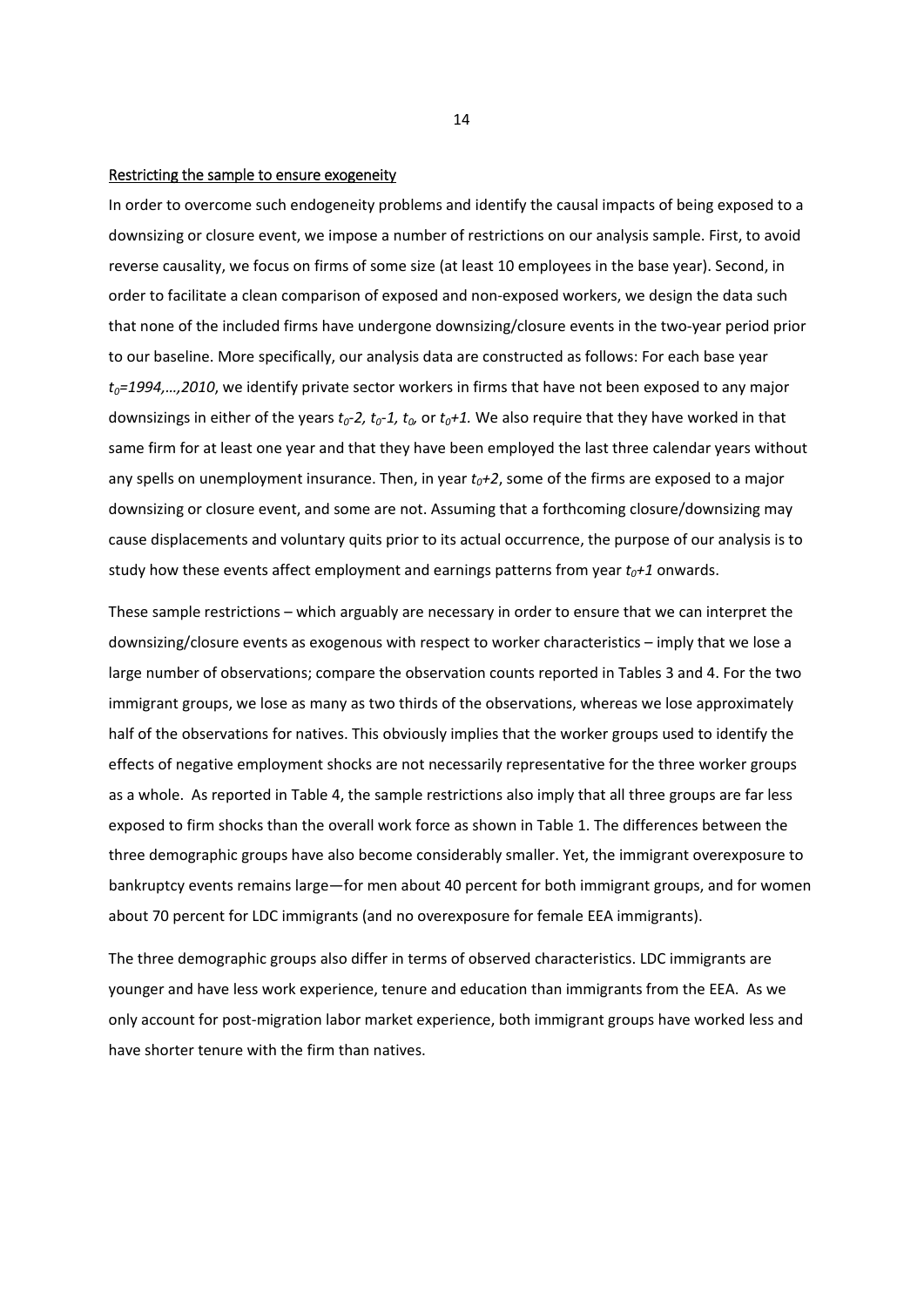|                              |         | Men            |               |         | Women          |               |
|------------------------------|---------|----------------|---------------|---------|----------------|---------------|
|                              | LDC imm | <b>EEA</b> imm | <b>Native</b> | LDC imm | <b>EEA</b> imm | <b>Native</b> |
|                              | (1)     | (2)            | (3)           | (4)     | (5)            | (6)           |
|                              |         |                |               |         |                |               |
| Firm bankrupt yr $t_0+2$ (%) | 0.53    | 0.52           | 0.37          | 0.47    | 0.27           | 0.27          |
| Firm downsizes $t_0+2$ (%)   | 2.29    | 2.10           | 2.14          | 2.60    | 2.30           | 2.22          |
|                              |         |                |               |         |                |               |
| Age yr $t_0$                 | 38.9    | 41.9           | 40.7          | 38.2    | 40.8           | 40.7          |
| Actual experience yr $t_0$   | 11.9    | 13.9           | 20.6          | 9.1     | 13.3           | 18.3          |
| Tenure yr $t_0$              | 5.8     | 6.3            | 8.1           | 4.5     | 5.6            | 6.6           |
| Low education (%)            | 42.7    | 27.4           | 30.9          | 46.6    | 23.1           | 41.7          |
| Medium education (%)         | 35.9    | 30.6           | 44.1          | 32.4    | 26.8           | 31.9          |
| High education (%)           | 21.3    | 42.0           | 29.9          | 20.9    | 50.0           | 26.3          |
|                              |         |                |               |         |                |               |
| Observations                 | 82 467  | 89 5 69        | 435 272       | 26 144  | 44 304         | 204 344       |
|                              |         |                |               |         |                |               |

#### *Table 4. Descriptive statistics, restricted samples*

Note: Samples consist of private‐sector workers age 25‐55 with more than one year of tenure in a firm with at least 10 employees on Dec 31 of the base year, which is two years prior to any bankruptcy/downsizing event. Samples are further restricted to those with employment each year and not receiving benefits nor working in a firm that downsized during the 3‐year period ending with the base year. The bankruptcy variable indicates that the firm filed for bankruptcy and the downsizing variable that the firm reduced its staff by at least 60 percent (but did not go bankrupt) during the calendar year two years after the base year. The education classifications are less than highschool (low); completed high-school but no college degree (medium); and college degree or higher (high).

The impacts of downsizing or bankruptcy events on future labor market outcomes are illustrated in Figures 3 through 5, separately for natives and the two immigrant groups and by gender. The figures reveal how three key outcomes evolve over time for exposed and non‐exposed workers, conditional on continued residency in Norway, up to six years after the base year. In the figures, year zero still denotes the base year (the last of three years with conditioned employment), whereas year 2 (marked with a vertical line) is the year when the downsizing or closure event potentially occurs.

First, Figure 3 displays the pattern of registered unemployment incidence over time and across groups. Unemployment is here defined as being registered as an unemployed job seeker at an employment office by the end of any month during the calendar year. Not surprisingly, workers exposed to exogenous events of bankruptcy have much higher unemployment incidence than workers in stable firms, and this applies to immigrants as well as natives. Employees in firms with a major downsizing are also more prone to unemployment. Since not all employees are laid off, the incidence is much lower than for bankruptcies. The higher incidence among LDC immigrants may in part reflect that they have less seniority within the firm, and therefore more likely directly affected by the downsizing event.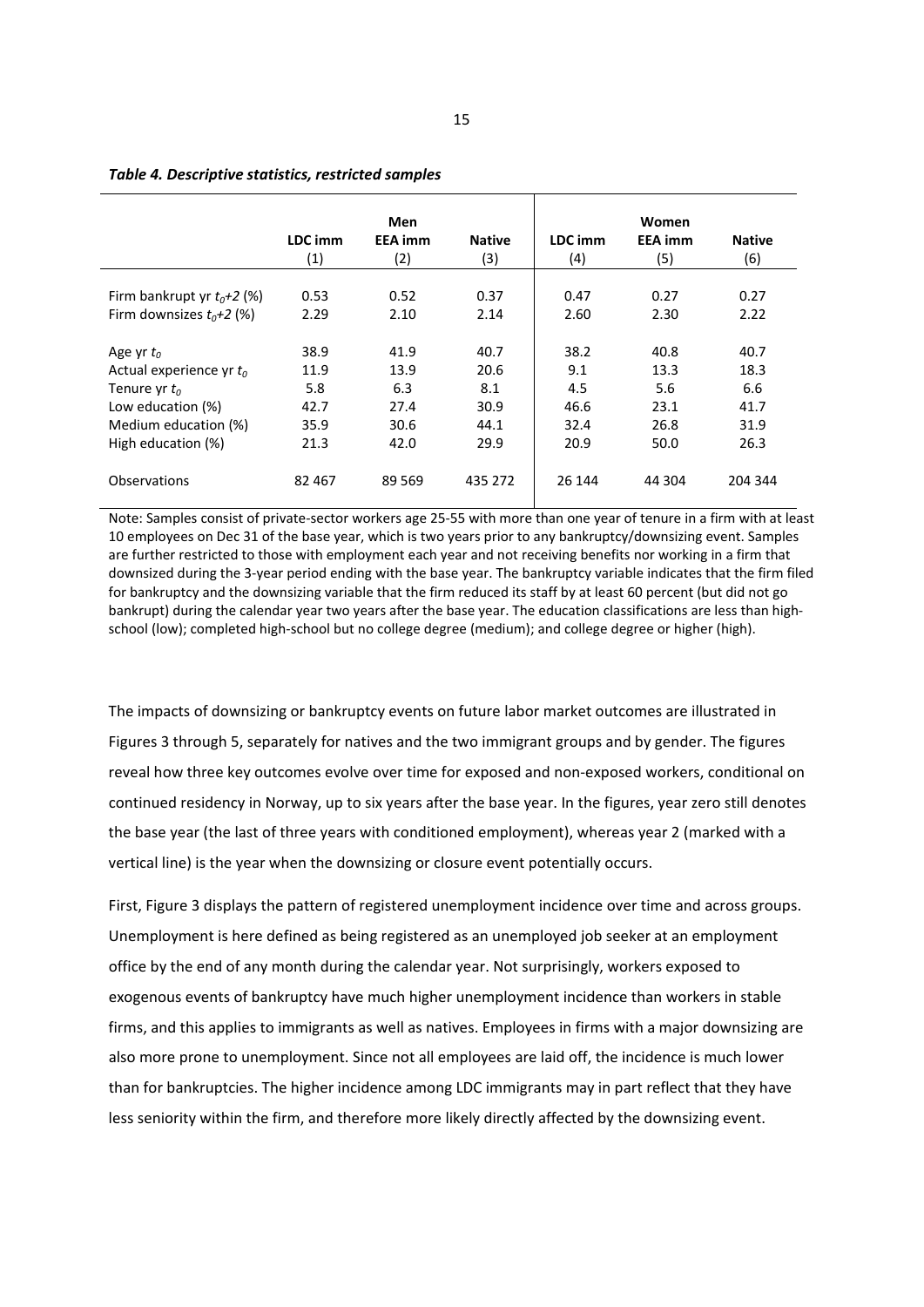

*Figure 3. Yearly registered unemployment by immigrant background and firm shock*

An important reason for discussing Figure 3 is that the figure entries provide insights into the relationship between job loss and unemployment incidence. By definition, a closure due to bankruptcy is known to imply that *all* employees lose their job. The fact that "only" 40 percent of native workers in this category register as unemployed during the year of firm closure, shows that a slight majority of displaced workers either are able to find new employment in time to avoid an intermittent unemployment spell, or pull out of the labor market. For LDC immigrants, the fraction registering as unemployed is somewhat higher (about 50 percent), indicating that these workers to a lesser extent than natives find a new job in time to circumvent a spell of unemployment. Based on these numbers, it is possible to use the observed rates of registered unemployment for workers in other (non‐closing) firms to back out the approximate fraction of job loss in these firms—a point to which we return below.

Figures 4 and 5 display patterns of employment and labor earnings relative to the base year for workers in closing, downsizing and stable firms. It is evident that workers employed in firms that go bankrupt perform much worse over time than workers in stable firms. The effects appear to be long lasting,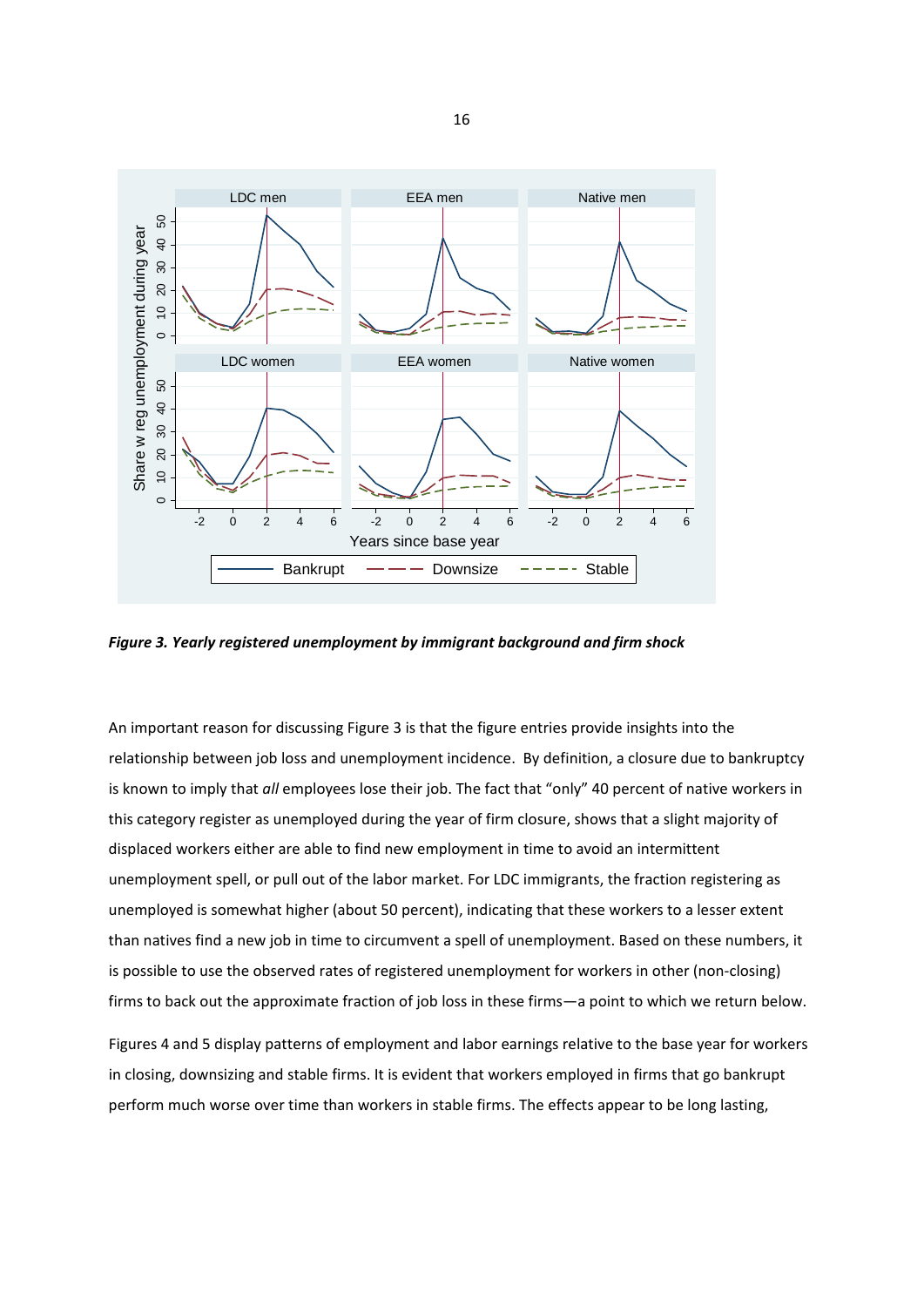

*Figure 4. Employment by immigrant background and firm shock*

although there are signs of convergence for most groups four years after the closure event. A negative employment effect is indicated for all groups, regardless of immigrant background and gender. However, the immediate negative employment shock appears to be much larger for LDC immigrants than for natives and EEA immigrants. The pattern is similar for the responses to major downsizings, although the magnitudes of the effects, as expected, are much smaller than for bankruptcies.

As was the case for employment, Figure 5 suggests considerable earnings losses in the years following adverse employment shocks. Since we have not conditioned on continued employment in these graphs, most of the earnings losses mirror the employment decline described above. For both EEA immigrants and natives, earnings losses seem to be moderate, but persistent. For men in closing firms, there remains a non‐trivial earnings loss four years after the bankruptcy (and six years after the base year). For male LDC immigrants, on the other hand, there is a much larger negative short-term earnings drop associated with the bankruptcy, but the effect appears to be almost washed out after four years. It is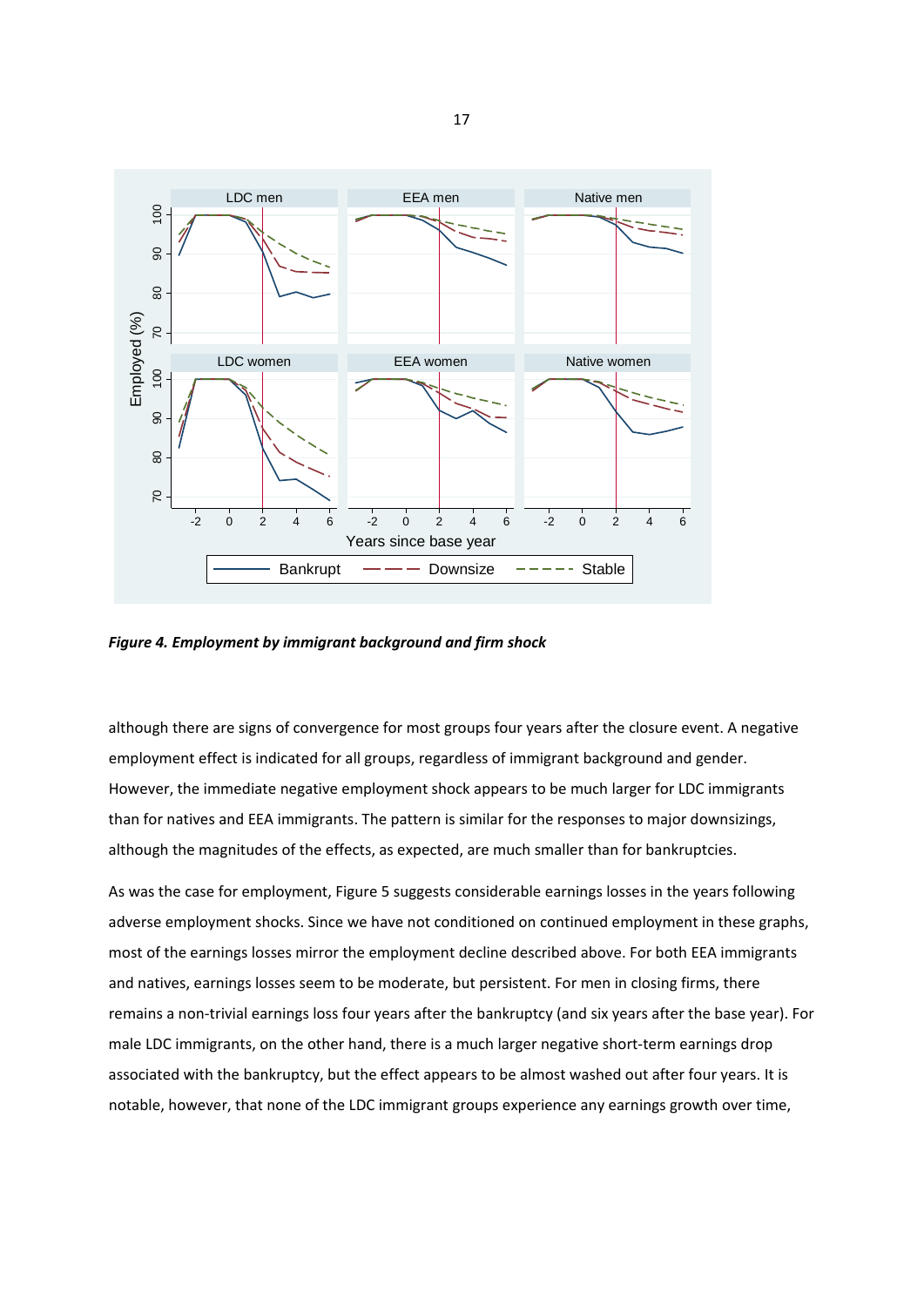

#### *Figure 5. Earnings relative to base year by immigrant background and firm shock*

Note: Earnings are normalized to 100 in the base year,  $t_0$ . In year  $t_0$ -3 and years  $t_0$ +1 to  $t_0$ +6, average earnings are not conditional on employment and will include some individuals with zero earnings.

irrespective of initial employment in stable, downsizing, or closing firms. Hence, any convergence in earnings profiles by type of firm shock among LDC immigrants is not the result of bankruptcy-exposed workers picking up particularly fast, but rather the failure of workers in stable firms to improve their earnings over time. A point to note here is that although those in stable firms by construction did not experience any major employment shock by year 2, some will have experienced such shocks later on. Based on the descriptive statistics in Table 4, we can assume that this happens more frequently for the employers of LDC immigrants. This, along with greater exposure to moderate downsizings, may explain the steeper employment decline in the group of LDC immigrants in "stable" firms revealed by Figure 4.

#### Regression analysis of employment and earnings outcomes

We now turn to the regression analyses, where we seek to estimate the *impacts* of being exposed to a mass layoff. In these analyses, we control for potential confounders, i.e., variables that may be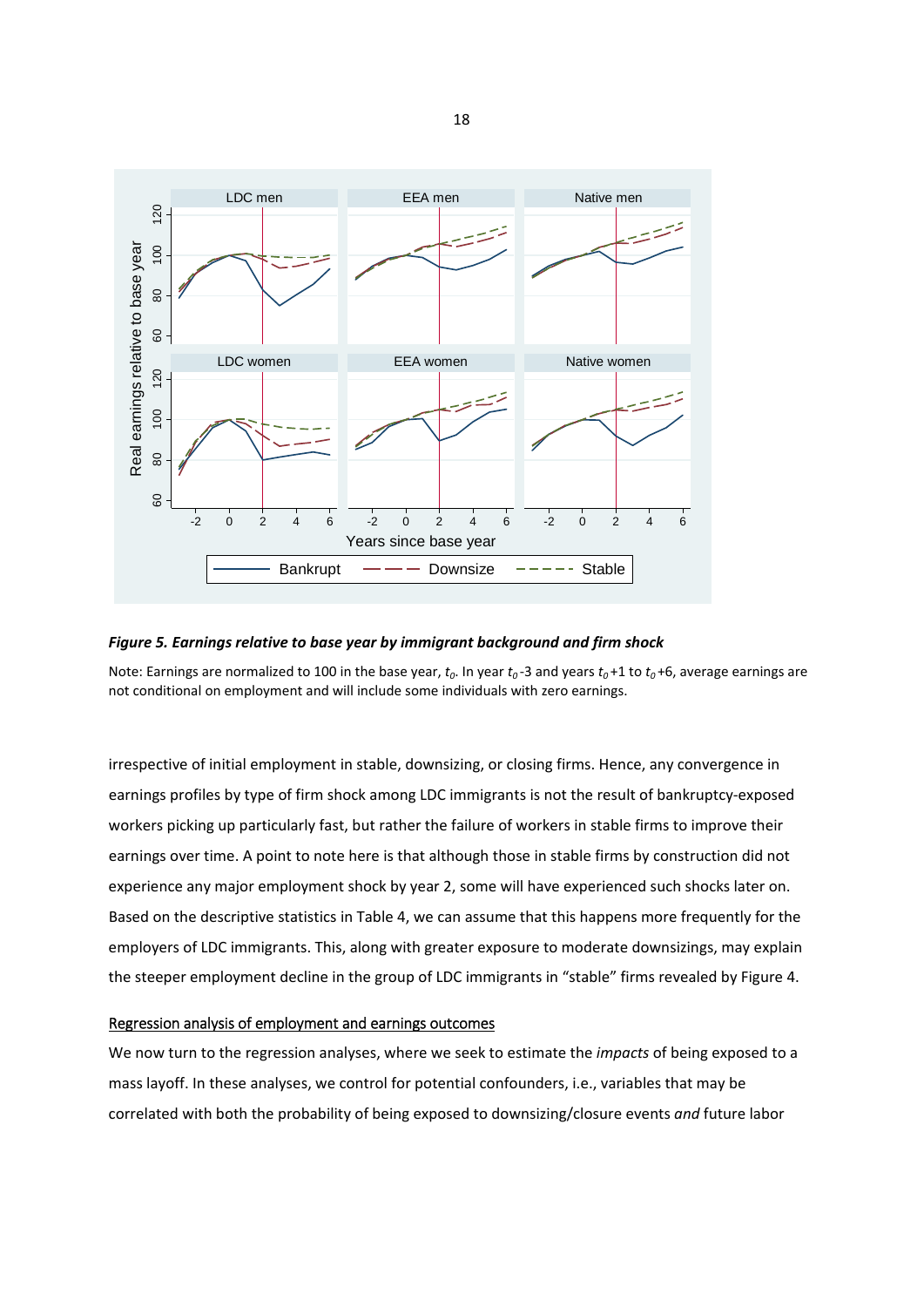market performance. This includes all observed human capital variables as well as observed labor market performance prior to the base year.

Denoting the labor market outcome measured in a certain year (or a certain period) *t* following the base year  $t_0$  (e.g.,  $t=t_0+3$ ) of an individual *i* who in the base year worked in industry *j* as  $y_{ijt}$  , our regression equations take the form:

$$
y_{ijt} = \mathbf{X}_{it}^{\dagger} \boldsymbol{\beta} + \mathbf{D}_{it}^{\dagger} \boldsymbol{\gamma} + \mathbf{1}^{\dagger} \mathbf{M}_{i} (\mathbf{X}_{it}^{\dagger} \boldsymbol{\beta}_{I} + \mathbf{D}_{it}^{\dagger} \boldsymbol{\gamma}_{I}) + \mu_{j} + \tau_{t} + \varepsilon_{ijt},
$$
\n(1)

where the vector **M** contains indicators for the two immigrant groups (LDC or EEA), the vector **D** indicators for the two types of downsizing and closure events,  $\mu_j^+$  is an industry fixed effect,  $\tau_i^+$  a year fixed effect, **X** a vector of individual covariates, and  $\varepsilon_{_{ijt}}$  is a residual. The individual covariates include educational attainment (eight categories), age, work experience, and tenure (the latter three variables in the form of quadratic polynomials). In earnings regressions, we include log base‐year earnings as an additional covariate.

Table 5 presents estimation results for three different employment outcomes, separately for men and women. The first outcome is a dichotomous variable indicating employment in the year after the potential closure/downsizing event (i.e., in year  $t_0+3$ ). The other two outcomes measure the average employment rate over three and five‐year periods. The three‐year outcome extends the post‐closure period, while the five‐year period starts one year *prior* to the potential downsizing/closure event and thus incorporates "anticipation" effects of a forthcoming employment shock as well as more gradual downsizing processes prior to the major downsizing or closure.

In any case, our main interest lies in the coefficients  $(\gamma, \gamma_{_I})$  , i.e., the "main" (native) effects of the year *t0+2* downsizing/closure events and whether there are differential effects for immigrants, reflected in the coefficients of interaction terms. Since the empirical model includes the full set of interactions between immigrant background and individual characteristics, there is no single immigrant‐native differential.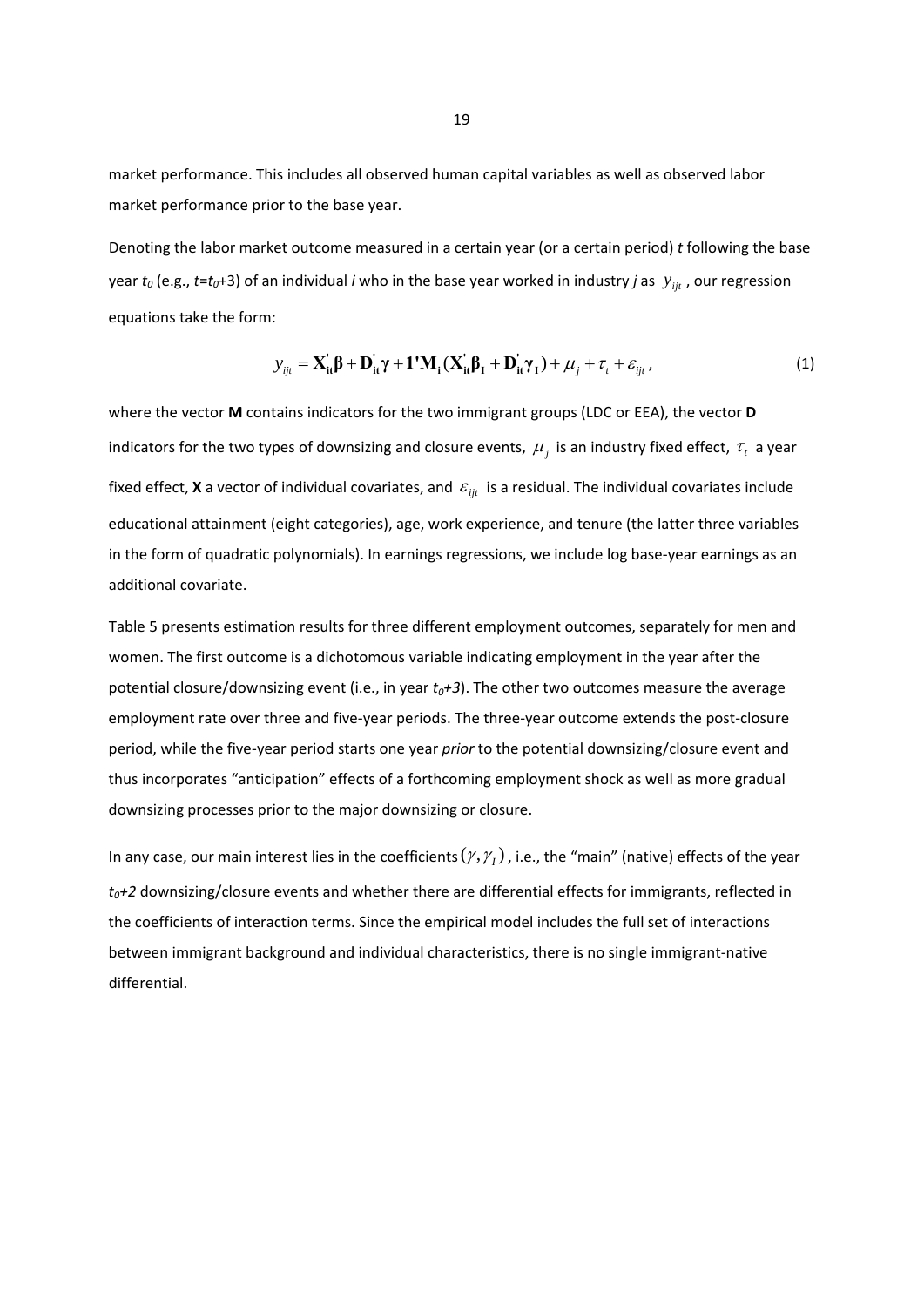|                       |                   | Men           |               |             | Women         |               |
|-----------------------|-------------------|---------------|---------------|-------------|---------------|---------------|
|                       |                   | 3 year period | 5 year period |             | 3 year period | 5 year period |
|                       | Year <sub>3</sub> | $(yrs 3-5)$   | $(yrs 1-5)$   | Year 3      | (yrs 3-5)     | $(yrs 1-5)$   |
|                       | (1)               | (2)           | (3)           | (4)         | (5)           | (6)           |
|                       |                   |               |               |             |               |               |
| A. Sample means       |                   |               |               |             |               |               |
| LDC immigrants        | 0.925             | 0.904         | 0.931         | 0.887       | 0.857         | 0.893         |
| <b>EEA</b> immigrants | 0.976             | 0.967         | 0.977         | 0.963       | 0.952         | 0.965         |
| <b>Natives</b>        | 0.983             | 0.977         | 0.984         | 0.965       | 0.955         | 0.967         |
|                       |                   |               |               |             |               |               |
| <b>B.</b> Regression  |                   |               |               |             |               |               |
| Bankrupt              | $-0.046***$       | $-0.052***$   | $-0.033***$   | $-0.088***$ | $-0.079***$   | $-0.062***$   |
|                       | (0.006)           | (0.006)       | (0.004)       | (0.014)     | (0.013)       | (0.010)       |
| LDC*bankrupt          | $-0.080***$       | $-0.057***$   | $-0.041***$   | $-0.047$    | $-0.033$      | $-0.026$      |
|                       | (0.020)           | (0.019)       | (0.013)       | (0.042)     | (0.042)       | (0.031)       |
| EEA*bankrupt          | $-0.004$          | $-0.008$      | $-0.011$      | 0.039       | 0.041         | 0.032         |
|                       | (0.015)           | (0.015)       | (0.010)       | (0.032)     | (0.028)       | (0.021)       |
|                       |                   |               |               |             |               |               |
| Downsize              | $-0.015***$       | $-0.016***$   | $-0.011***$   | $-0.014***$ | $-0.014***$   | $-0.009***$   |
|                       | (0.002)           | (0.002)       | (0.001)       | (0.003)     | (0.003)       | (0.002)       |
| LDC*downsize          | $-0.037***$       | $-0.023***$   | $-0.015***$   | $-0.055***$ | $-0.049***$   | $-0.038***$   |
|                       | (0.008)           | (0.008)       | (0.005)       | (0.015)     | (0.015)       | (0.011)       |
| EEA*downsize          | $-0.002$          | $-0.004$      | $-0.002$      | $-0.005$    | $-0.012$      | $-0.008$      |
|                       | (0.005)           | (0.005)       | (0.004)       | (0.008)     | (0.009)       | (0.006)       |
|                       |                   |               |               |             |               |               |
| Observations          | 598 654           | 471 746       | 471 746       | 271 131     | 214 840       | 214 840       |
|                       |                   |               |               |             |               |               |

*Table 5. Employment following bankruptcy or downsizing*

\*\*\*/\*\*/\*Statistically significant at 1/5/10 percent level.

Note: Standard errors, clustered within individuals, are shown in parentheses. The dependent variable is an indicator for employment (cols 1 and 4), and the (average) employment rate over the three (cols 2 and 5) or five year period (cols 3 and 6). Samples in cols (1) and (4) consist of those in the country on Dec 31 three years after the base year and cols (2), (3), (5) and (6) five years after the base year, in addition to the sample restrictions detailed in note to table 4. All specifications control for year and 2‐digit industry, as well as age and its square, actual experience and its square, tenure and its square, and seven indicators for educational attainment, with all individual characteristics interacted with indicators for each of the two immigrant categories.

In order to facilitate interpretation of the estimated effects, we first report average outcomes for all three demographic groups in panel A of Table 5. As the panel shows, employment rates are considerably lower for LDC immigrants than for natives and European immigrants. For example, three years after the base year, the LDC immigrant employment gap relative to natives is 5.8 percentage points for males and 7.8 points for women. We also see that employment rates are permanently lower as the five years average gap is 5.3 for LDC men and 7.4 for LDC women.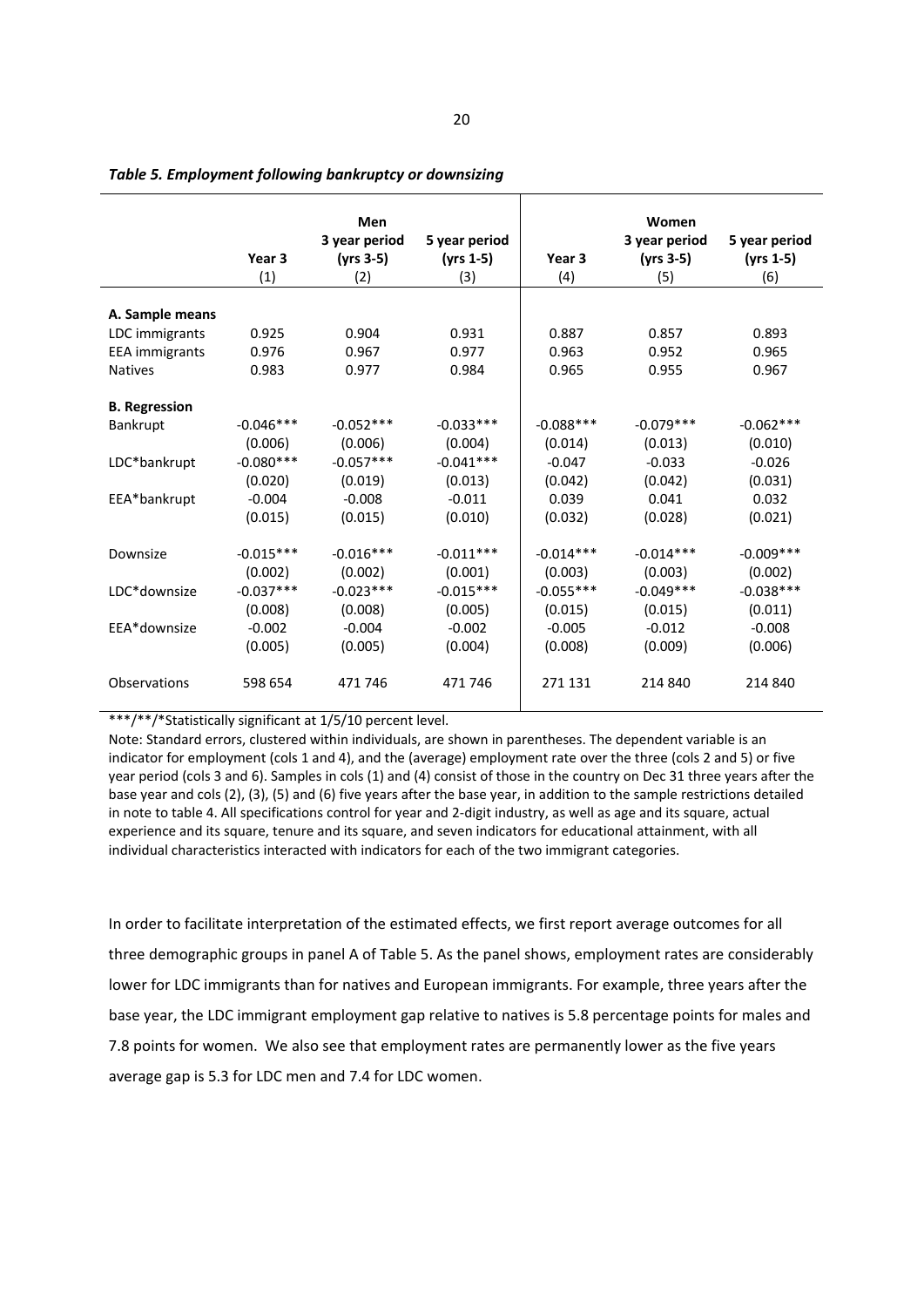The estimated effects of a bankruptcy, or major downsizing, are given by the regression coefficients in Table 5, Panel B. We focus primarily on the impact of a closure with bankruptcy. Although bankruptcies are rare, they provide the best case for displacements that are uncorrelated with worker characteristics. These events also constitute the cleanest case of mass layoffs that can be identified from our data, with a minimum of measurement error. Hence, by tracking outcomes among employees during years following their employer bankruptcy, we get as close as possible to identify the causal effect of a job loss. First, a bankruptcy has a negative short run effect on employment of both men and women (columns 1 and 4). For native women, employment drops by 8.8 percentage points the year following firm closure, while the effect is 4.7 percentage points for men. These estimates are slightly larger than those of displaced male manufacturing employees found by Huttunen *et al*. (2011). The consequences of job loss are even more severe for LDC immigrants, for whom the bankruptcy effect is to reduce employment by approximately 13 percentage points for men (‐0.046‐0.080=‐0.126). For female immigrants, we do not find statistically significant effects of bankruptcy beyond that of natives, although the point estimates indicate similar effects for female and male LDC immigrants. Note that the estimates are based on a linear probability model and the additional impact of firm bankruptcy for LDC immigrants is in terms of absolute employment differentials.

Downsizing also affects employment in the short run. The effects are less severe than those of bankruptcy, as expected. The effects of downsizing events can be interpreted as "intention to treat" effects since up to 40 percent of the workforce remains with the firm. The employment effect for natives is about 1.5 percentage points, for both men and women. Again, the negative employment effects are considerably larger for LDC immigrants.

Moving on to the 3‐year and 5‐year averages, we first note that the sample means reveal that the average employment differential for LDC male immigrants, relative to natives, is ‐0.073 over the 3‐year period after a possible closure and ‐0.047 for the five‐year period where we also include the year before and the year of the closure. For LDC women, the employment gap relative to natives is persistently higher, at around 9 percentage points. EEA immigrants are just slightly less employed than natives.

Turning to the regression results in panel B, with all available control variables included in the specification, we find that a bankruptcy reduces the subsequent average 3‐year employment rate of native men by 5.2 percentage points (column 2) and 3.3 points annually over the 5‐year period (column 3). For male LDC immigrants the effects are roughly twice as large with estimates of ‐0.109 (=‐0.052‐ 0.057) for the 3-year average and -0.074 (=-0.033-0.041) for the 5-year average. For native women,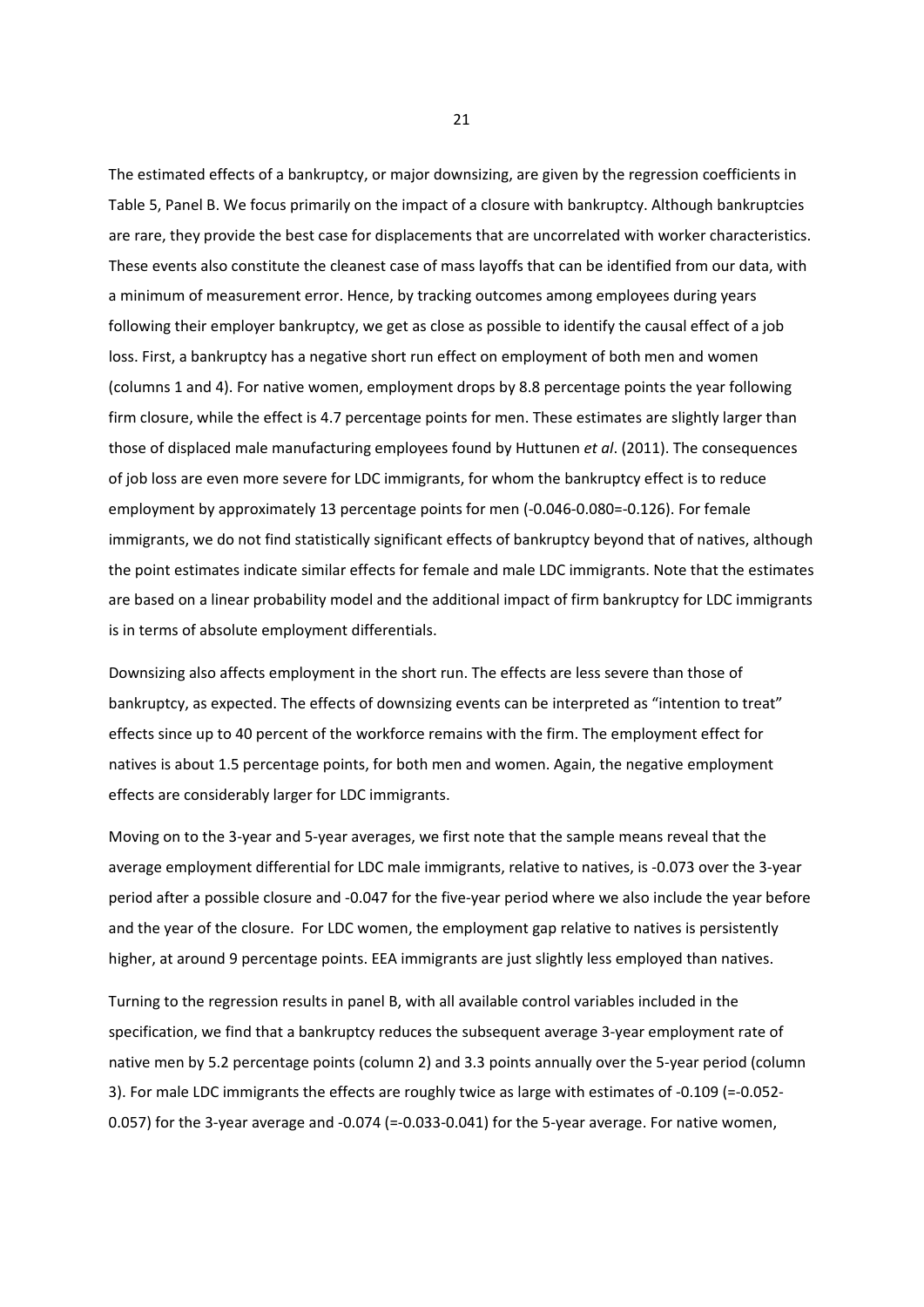employment effects are estimated to -0.079 (3 years, column 5) and -0.062 (5 years, column 6). Again, the estimates are larger for LDC immigrants, although the interaction terms are not statistically significant.

Even the effects of a major downsizing are long lasting. For native men, the effects are ‐0.016 and ‐ 0.011 on the average 3‐year and 5‐year employment rates, respectively. Like for bankruptcy, the effects are twice as large for male LDC immigrants. Downsizing seems to have particularly severe effects on LDC women, and the negative employment effects are four times those of native women. The larger effects of downsizing for LDC immigrants may in part reflect that their greater likelihood of layoff during an organizational restructuring process. Unlike bankruptcy, downsizing identifies an intention‐to‐treat effect. The selection of workers to be laid off will typically be determined by last-in-first-out (LIFO) practices, which means that LDC immigrants with shorter tenure are more directly affected by the adverse employment shock. While the downsizing/closure effects on employment for LDC immigrants are significantly larger than for natives, there is no evidences of additional effects for EEA immigrants.

Figure 4 indicated that the labor earnings loss could be substantial, and in Table 6 we report the estimated effects of displacement on log earnings. Again we conduct the analysis separately for the first year after the potential employment shock and for cumulative earnings over the 3‐year period following any bankruptcy/downsizing as well as the 5‐year period including the year before and the year of the firm employment shock. Earnings are inflated to 2012 NOK for all years. Given the log earnings specification, observations with zero earnings are dropped. While this reduces the number of observations somewhat when the outcome variable is earnings in a single year, it has negligible impacts on the number of observations for the cumulative outcomes; compare the observation counts in Tables 5 and 6.

As in the discussion of employment effects, we focus on the coefficients of bankruptcy and first discuss the impacts on short-run earnings. For men in column (1) we see that bankruptcy implies a drop in earnings in the first post-closure year of 0.213 log point for natives and 0.422 (=0.213+0.209) log point for LDC immigrants. The extra effect for LDC immigrants is both substantively and statistically significant. The earnings loss among native women is even larger than that of native men, but the extra effect of bankruptcy for female LDC immigrants is smaller than that of men and not statistically significant.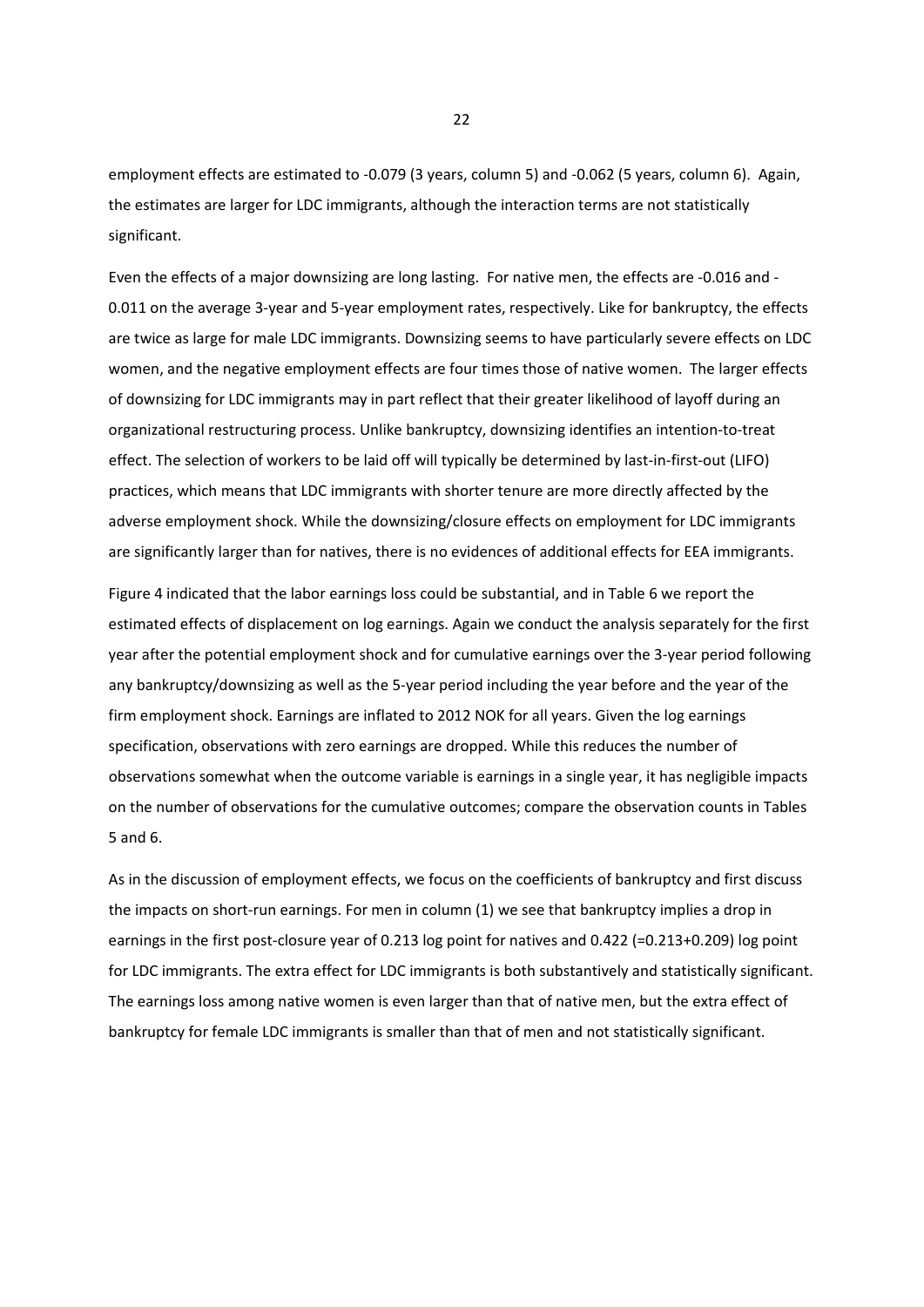|                       |                   | Men           |               |             | Women         |               |
|-----------------------|-------------------|---------------|---------------|-------------|---------------|---------------|
|                       |                   | 3 year period | 5 year period |             | 3 year period | 5 year period |
|                       | Year <sub>3</sub> | $(yrs 3-5)$   | $(yrs 1-5)$   | Year 3      | $(yrs 3-5)$   | $(yrs 1-5)$   |
|                       | (1)               | (2)           | (3)           | (4)         | (5)           | (6)           |
|                       |                   |               |               |             |               |               |
| A. Sample means       |                   |               |               |             |               |               |
| LDC immigrants        | 12.753            | 13.789        | 14.387        | 12.437      | 13.442        | 14.068        |
| <b>EEA</b> immigrants | 13.157            | 14.238        | 14.766        | 12.825      | 13.892        | 14.427        |
| <b>Natives</b>        | 13.112            | 14.200        | 14.716        | 12.718      | 13.789        | 14.323        |
|                       |                   |               |               |             |               |               |
| <b>B.</b> Regression  |                   |               |               |             |               |               |
| Bankrupt              | $-0.213***$       | $-0.212***$   | $-0.124***$   | $-0.326***$ | $-0.244***$   | $-0.184***$   |
|                       | (0.020)           | (0.022)       | (0.011)       | (0.043)     | (0.040)       | (0.026)       |
| LDC*bankrupt          | $-0.209***$       | $-0.100$      | $-0.050$      | $-0.120$    | $-0.150$      | 0.000         |
|                       | (0.058)           | (0.064)       | (0.033)       | (0.136)     | (0.175)       | (0.069)       |
| EEA*bankrupt          | $-0.010$          | $-0.024$      | $-0.043$      | 0.096       | 0.109         | 0.074         |
|                       | (0.045)           | (0.051)       | (0.030)       | (0.106)     | (0.093)       | (0.053)       |
|                       |                   |               |               |             |               |               |
| Downsize              | $-0.060***$       | $-0.067***$   | $-0.037***$   | $-0.059***$ | $-0.061***$   | $-0.030***$   |
|                       | (0.010)           | (0.007)       | (0.004)       | (0.010)     | (0.011)       | (0.006)       |
| LDC*downsize          | $-0.102***$       | $-0.058**$    | $-0.029*$     | $-0.088*$   | $-0.065$      | $-0.104***$   |
|                       | (0.025)           | (0.028)       | (0.015)       | (0.047)     | (0.054)       | (0.034)       |
| EEA*downsize          | 0.007             | 0.008         | $-0.008$      | 0.022       | 0.009         | $-0.011$      |
|                       | (0.015)           | (0.017)       | (0.011)       | (0.024)     | (0.028)       | (0.017)       |
|                       |                   |               |               |             |               |               |
| <b>Observations</b>   | 592 686           | 469 277       | 471727        | 267 318     | 213 081       | 214822        |
|                       |                   |               |               |             |               |               |

*Table 6. Log earnings following bankruptcy or downsizing*

\*\*\*/\*\*/\*Statistically significant at 1/5/10 percent level.

Note: Standard errors, clustered within individuals, are shown in parentheses. The dependent variable is log earnings from work (cols 1 and 4), and log cumulative earnings over the three (cols 2 and 5) or five year period (cols 3 and 6). Samples consist of those in the country on Dec 31 the last year of the observation period in addition to the sample restrictions detailed in note to Table 4. All specifications control for year and 2‐digit industry, as well as age and its square, actual experience and its square, tenure and its square, seven indicators for educational attainment, and log cumulative earnings during the three‐year period ending with the base year, with all individual characteristics interacted with indicators for each of the two immigrant categories.

The effects on cumulative earnings are of similar magnitude to the short run effects. Actually, for native men, we find that bankruptcy reduces 3‐year earnings by 0.212 log point, but that the 5‐year effect falls to 0.125. This estimate is strikingly similar to the 12 percent earnings loss after six years among displaced US workers documented by Couch and Placzek (2010). For male LDC immigrants, the corresponding estimates imply reduced earnings of 0.312 and 0.174 log point, although the interaction terms are not statistically significant. For native women, bankruptcy reduces 3‐year earnings by 0.244 log point and 5-year earnings by 0.185 log point. Again, we fail to uncover statistically significant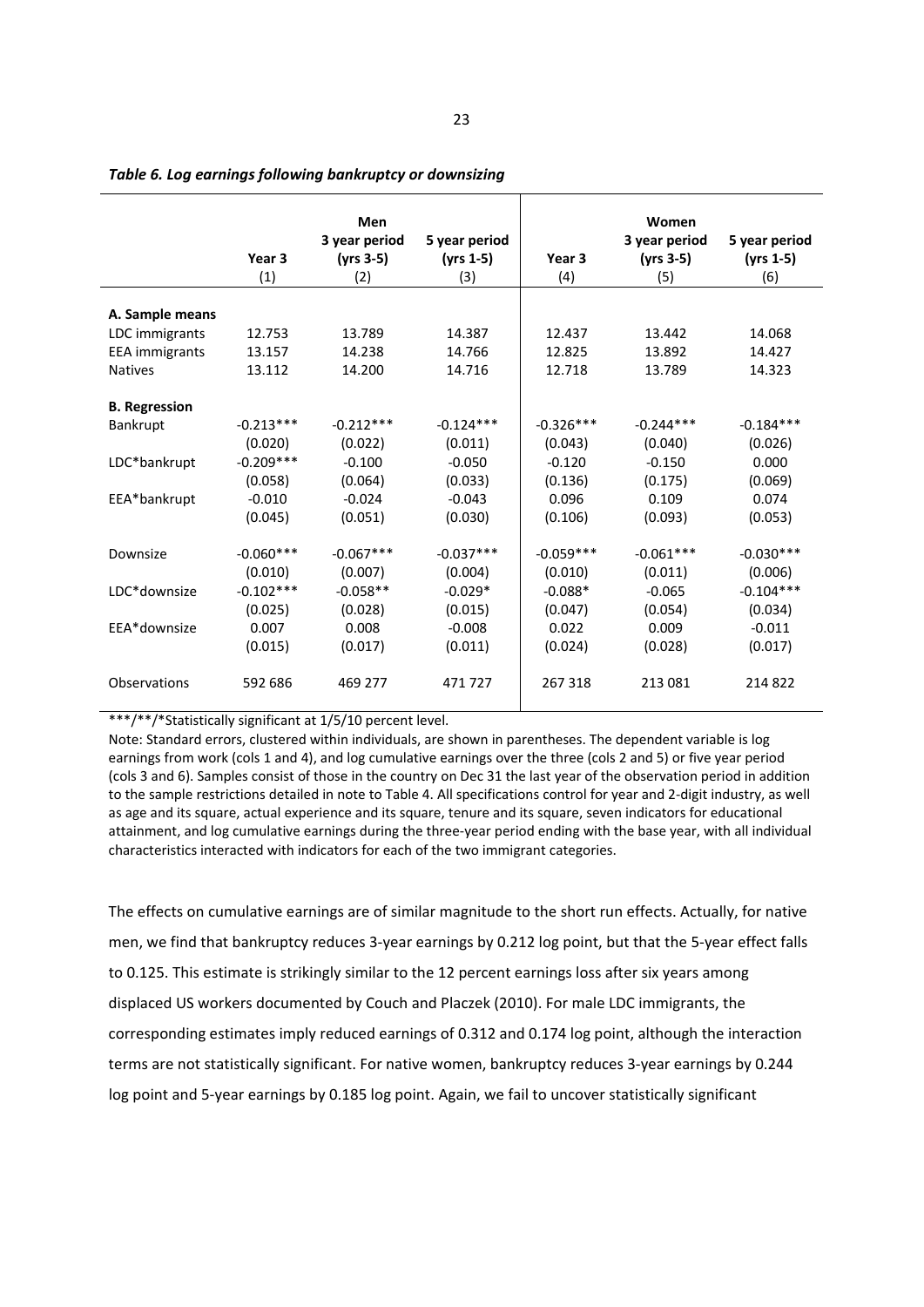interaction effects for female immigrants, although point estimates are sizeable for the 3‐year earnings of LDC women.

As acknowledged above, even conditional on the extensive set of control variables, there is some risk that downsizing and closure events might be correlated with unobserved worker characteristics that also affect post‐displacement outcomes. We fail, however, to uncover evidence that, in our restricted samples, workers exposed to bankruptcy or downsizing differ importantly from other workers in their industry. When we check for such bias by reestimating the model after removing all individual worker characteristics from the set of control variables, the effect estimates are very similar to those reported in Tables 5 and 6; see Table A‐1 in the Appendix. Nevertheless, to account for time‐invariant worker heterogeneity, we also consider earnings outcomes where we can control for worker fixed effects on the level of annual earnings. A straightforward measure of earnings growth is the change in log earnings between the base year and year  $t_0+3$ . Alternatively we also consider cumulative earnings in two equally long time periods, one for the three-year period starting the year after the potential employment shock [ $t_0+3, t_0+5$ ] (used as a dependent variable in Table 6, cols 2 and 5) and one for the three-year period ending with the base year [ $t_0$ -2, $t_0$ ]. We then use the change in log earnings between the two periods as the outcome of interest in Equation (1). The setup corresponds to a model including lagged earnings as a control variable, with the coefficient of the lagged term restricted to unity. In this way, we incorporate a person fixed effect on the earnings level, and thus eliminate any bias due to sorting into downsizing/closure firms correlated with earnings. However, we do not eliminate bias due to sorting correlated with earnings *growth*. Hence, we may still need to control for observed characteristics in a flexible manner.

Table 7 presents the main results. Whether we consider earnings growth between years 0 and 3, or average growth over the longer time intervals, we find that bankruptcy reduces earnings growth of native men by 0.21 log point (see columns 1 and 2). The estimate is almost identical to what we found in the earnings level specifications in Table 6. This holds for all groups considered, regardless of gender and nativity, as well as for downsizing events. In other words, in the restricted sample of wages earners, exposure to bankruptcy or downsizing seems to be uncorrelated with (unobserved) time‐invariant worker characteristics.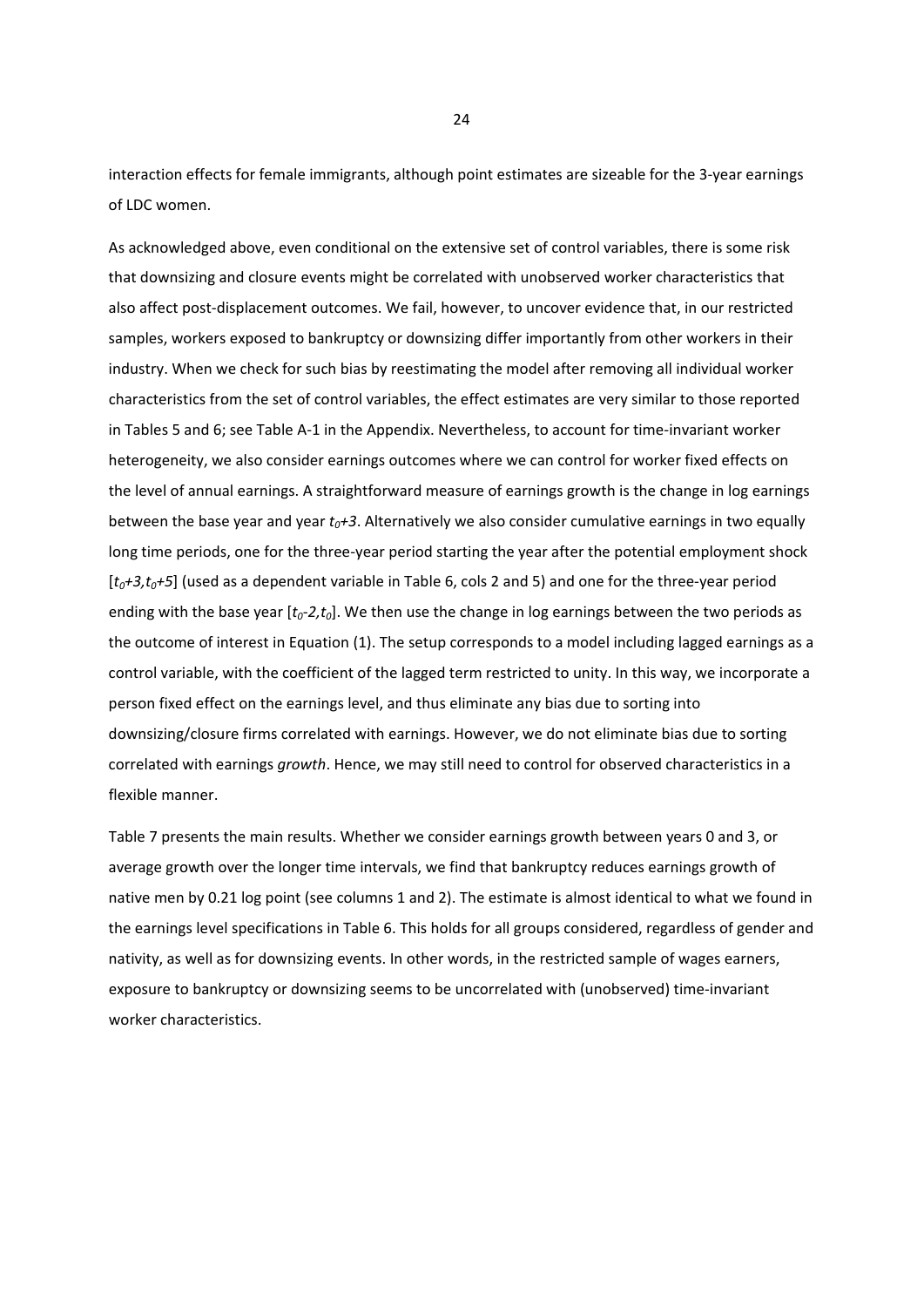#### *Table 7. Job loss and earnings growth*

|                       | Year 0 to<br>year 3<br>(1) | Men<br>Base to post<br>period<br>(3-yr periods)<br>(2) | Placebo:<br>Pre to base<br>period (3-yr<br>periods)<br>(3) | Year 0 to<br>year 3<br>(4) | Women<br>Base to post<br>period<br>(3-yr periods)<br>(5) | Placebo:<br>Pre to base<br>period (3-yr<br>periods)<br>(6) |
|-----------------------|----------------------------|--------------------------------------------------------|------------------------------------------------------------|----------------------------|----------------------------------------------------------|------------------------------------------------------------|
|                       |                            |                                                        |                                                            |                            |                                                          |                                                            |
| A. Sample means       |                            |                                                        |                                                            |                            |                                                          |                                                            |
| LDC immigrants        | $-0.139$                   | $-0.127$                                               | 0.306                                                      | $-0.208$                   | $-0.210$                                                 | 0.487                                                      |
| <b>EEA</b> immigrants | 0.011                      | 0.058                                                  | 0.167                                                      | $-0.012$                   | 0.035                                                    | 0.224                                                      |
| <b>Natives</b>        | 0.033                      | 0.084                                                  | 0.138                                                      | $-0.006$                   | 0.041                                                    | 0.195                                                      |
| <b>B.</b> Regression  |                            |                                                        |                                                            |                            |                                                          |                                                            |
| Bankrupt              | $-0.208***$                | $-0.207***$                                            | 0.007                                                      | $-0.323***$                | $-0.241***$                                              | 0.001                                                      |
|                       | (0.020)                    | (0.022)                                                | (0.008)                                                    | (0.043)                    | (0.040)                                                  | (0.030)                                                    |
| LDC*bankrupt          | $-0.214***$                | $-0.094$                                               | 0.019                                                      | $-0.116$                   | $-0.138$                                                 | $-0.015$                                                   |
|                       | (0.058)                    | (0.064)                                                | (0.033)                                                    | (0.136)                    | (0.174)                                                  | (0.047)                                                    |
| EEA*bankrupt          | $-0.008$                   | $-0.025$                                               | 0.014                                                      | 0.085                      | 0.109                                                    | 0.014                                                      |
|                       | (0.045)                    | (0.052)                                                | (0.024)                                                    | (0.105)                    | (0.094)                                                  | (0.045)                                                    |
|                       |                            |                                                        |                                                            |                            |                                                          |                                                            |
| Downsize              | $-0.056***$                | $-0.064***$                                            | $-0.002$                                                   | $-0.059***$                | $-0.062***$                                              | 0.006                                                      |
|                       | (0.006)                    | (0.007)                                                | (0.003)                                                    | (0.010)                    | (0.012)                                                  | (0.006)                                                    |
| LDC*downsize          | $-0.106***$                | $-0.059**$                                             | 0.005                                                      | $-0.090*$                  | $-0.069$                                                 | $0.060*$                                                   |
|                       | (0.025)                    | (0.028)                                                | (0.015)                                                    | (0.047)                    | (0.054)                                                  | (0.019)                                                    |
| EEA*downsize          | 0.009                      | 0.004                                                  | $-0.011$                                                   | 0.028                      | 0.010                                                    | $-0.019$                                                   |
|                       | (0.015)                    | (0.017)                                                | (0.008)                                                    | (0.024)                    | (0.029)                                                  | (0.015)                                                    |
|                       |                            |                                                        |                                                            |                            |                                                          |                                                            |
| Observations          | 592 686                    | 469 277                                                | 505 109                                                    | 267 318                    | 213 081                                                  | 226 798                                                    |
|                       |                            |                                                        |                                                            |                            |                                                          |                                                            |

\*\*\*/\*\*/\*Statistically significant at 1/5/10 percent level.

Note: Standard errors, clustered within individuals, are shown in parentheses. The dependent variable is the difference between log earnings in years 3 and 0 (cols 1 and 4); the difference between log cumulative earnings during the 3‐year period following the year of any downsizing/bankruptcy and the 3‐year period ending with the base year (cols 2 and 5); and that between log cumulative earnings during the 3‐year period ending with the base year and the prior 3‐year period (cols 3 and 6). Samples and specifications are as described in notes to Tables 5 and 6. Columns (3) and (6) additionally restrict samples to those at least age 25 and in the country five years before the base year.

Even so, exposure to bankruptcy or downsizing can be selective in the sense that workers on a less favorable experience profile with lower earnings growth may be more exposed to negative firm shocks. If this were true, we should expect to find that a future bankruptcy is associated with lower individual earnings growth even prior to the bankruptcy. To check this source of bias, we conduct a placebo test of whether earnings growth correlates with future exposure to bankruptcy or downsizing; see Table 7, columns (3) and (6). Recall that we condition the analysis sample on employment two years ahead of the firm shock, explaining the particularly high earnings growth prior to the base period for LDC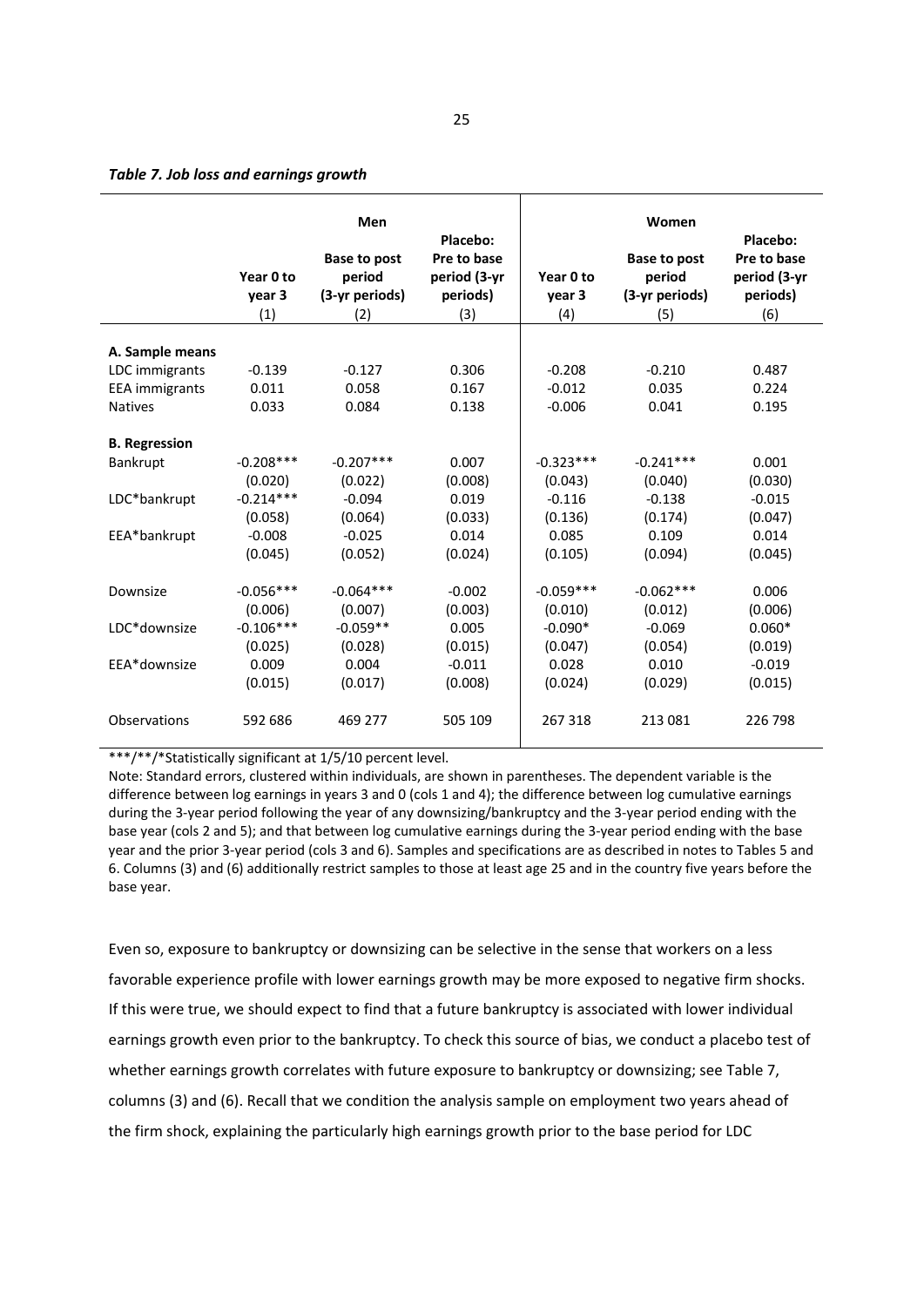immigrants (see panel A). The regression results reported in panel B reveal that earnings growth prior to the base period is not lower for those exposed to bankruptcy or downsizing. Indeed, there is no indication that our estimated effects showing lower earnings growth following job displacement are biased due to selective exposure. The only (slightly) significant pre-effect is found for LDC women employed in firms that downsize, taking a positive sign and suggesting that, in anything, for this group we may actually underestimate the adverse effect of job displacement.

#### Heterogeneous effects of displacement by education

The literature studying unemployment incidence and duration shows that highly educated individuals are less prone to experience unemployment and, if they do, have shorter spell durations than the less educated (see, e.g., Nickell, 1979; Røed and Zhang, 2005). Indeed, Hoynes *et al*. (2012) show that low‐ education workers were more severely affected by the Great Recession than workers with high educational attainment. This raises the question of whether the more adverse effects of job displacement uncovered for LDC immigrants might simply be the reflection of their lower average attainment when compared to EEA immigrants and natives, and that, were we to compare workers with similar qualifications, there would be no differential effects of displacement across groups. (Recall that Table 4 showed that educational attainment among LDC immigrants is much lower than among natives and EEA immigrants.) In this section, we investigate this concern by augmenting the empirical models so that they allow for native and immigrant effects of bankruptcy and major downsizing events to differ by educational attainment. Results are presented in Table 8 (for the purpose of brevity, we focus on the effects found to be most significant in the prior section, namely those for natives and the differential effects for LDC immigrants).

Two sets of results stand out from the table. One is that the adverse consequences of job displacement indeed are most severe in the low‐education bracket. To illustrate, bankruptcy reduces the future employment rate of less-educated native men by 6.6 percentage points, compared to 3.8 percentage points of those with medium attainment (high‐school graduate but not completed college) and 3.0 percentage points among the highly educated (see col 1). Bankruptcy also reduces earnings growth of low-educated native workers at almost twice the rate of those with medium and high attainment (0.28 vs 0.17 log point; see col 3). Columns 4‐6 reveal similar, if not stronger, patterns for native women and, when we study the effects of major downsizings on future employment and earnings, we find a strikingly consistent pattern of larger effects for less-educated natives compared to the highly educated.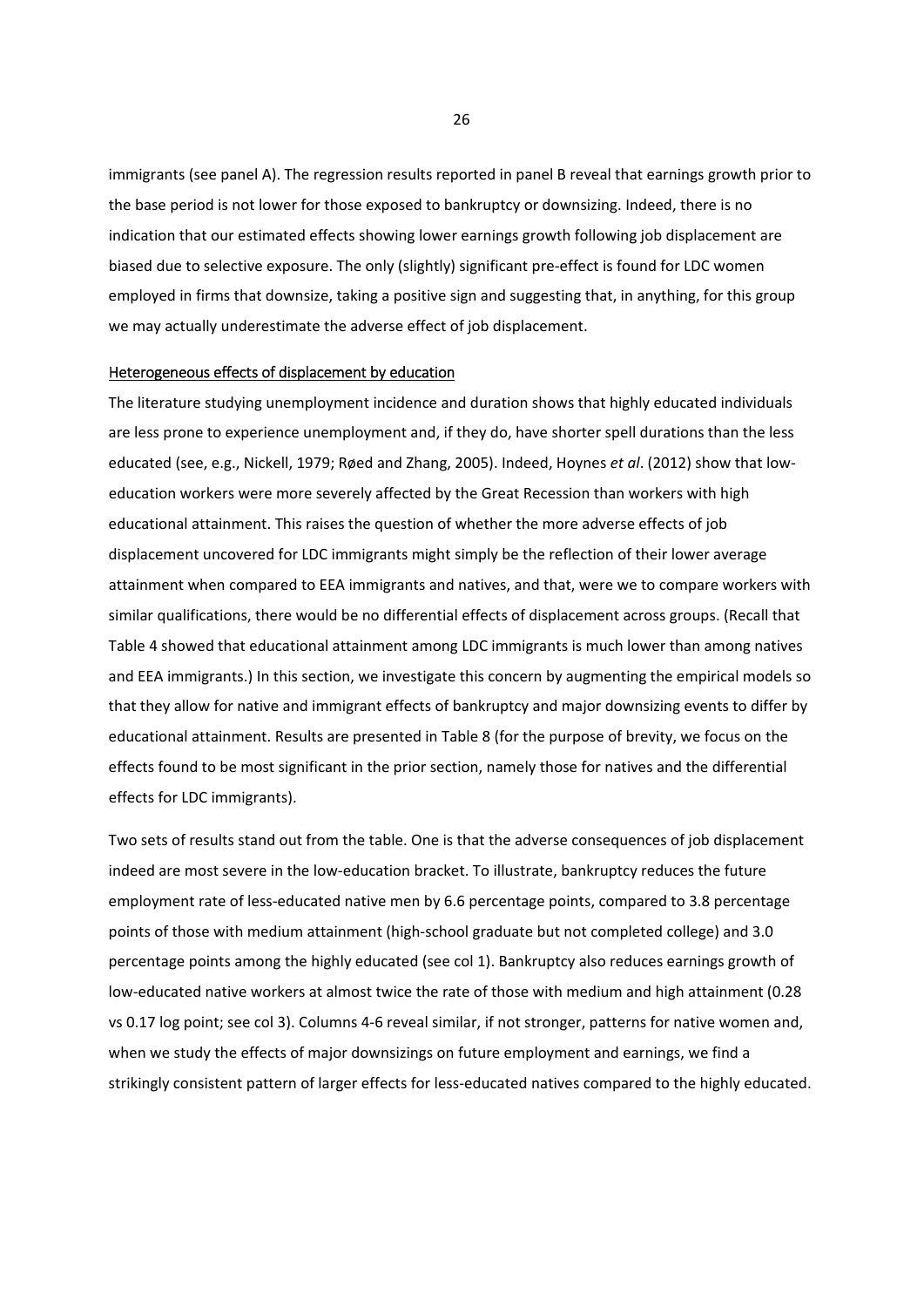|                    |              | Men          |                 |                | Women        |                 |
|--------------------|--------------|--------------|-----------------|----------------|--------------|-----------------|
|                    | Employ-      |              | <b>Earnings</b> | <b>Employ-</b> |              | <b>Earnings</b> |
|                    | ment         | Ln(earnings) | growth          | ment           | Ln(earnings) | growth          |
|                    | (1)          | (2)          | (3)             | (4)            | (5)          | (6)             |
| A. Bankrupt        |              |              |                 |                |              |                 |
| Low education      | $-0.066$ *** | $-0.297***$  | $-0.280***$     | $-0.114***$    | $-0.399***$  | $-0.397***$     |
|                    | (0.012)      | (0.040)      | (0.039)         | (0.023)        | (0.068)      | (0.066)         |
| Medium educ        | $-0.038***$  | $-0.192***$  | $-0.167***$     | $-0.076***$    | $-0.359***$  | $-0.322***$     |
|                    | (0.008)      | (0.024)      | (0.025)         | (0.023)        | (0.074)      | (0.073)         |
| High educ          | $-0.030**$   | $-0.272***$  | $-0.178***$     | $-0.041$       | $-0.147*$    | $-0.120$        |
|                    | (0.014)      | (0.051)      | (0.050)         | (0.026)        | (0.080)      | (0.077)         |
| LDC*low educ       | $-0.087***$  | $-0.218**$   | $-0.177*$       | $-0.061$       | $-0.400*$    | $-0.268$        |
|                    | (0.033)      | (0.096)      | (0.093)         | (0.061)        | (0.232)      | (0.220)         |
| LDC*med educ       | $-0.054*$    | $-0.185**$   | $-0.175**$      | $-0.048$       | 0.226        | 0.147           |
|                    | (0.030)      | (0.083)      | (0.081)         | (0.078)        | (0.175)      | (0.181)         |
| LDC*high educ      | $-0.104**$   | $-0.219$     | $-0.319**$      | 0.031          | $-0.056$     | 0.004           |
|                    | (0.048)      | (0.160)      | (0.157)         | (0.068)        | (0.166)      | (0.141)         |
| <b>B. Downsize</b> |              |              |                 |                |              |                 |
| Low education      | $-0.022***$  | $-0.102***$  | $-0.086***$     | $-0.019***$    | $-0.055***$  | $-0.065***$     |
|                    | (0.004)      | (0.014)      | (0.013)         | (0.005)        | (0.017)      | (0.016)         |
| Medium educ        | $-0.014***$  | $-0.082***$  | $-0.054***$     | $-0.012**$     | $-0.064***$  | $-0.067***$     |
|                    | (0.003)      | (0.010)      | (0.009)         | (0.006)        | (0.019)      | (0.018)         |
| High educ          | $-0.007***$  | $-0.059***$  | $-0.023**$      | $-0.004$       | $-0.053**$   | $-0.033$        |
|                    | (0.003)      | (0.011)      | (0.009)         | (0.005)        | (0.022)      | (0.021)         |
| LDC*low educ       | $-0.061***$  | $-0.160***$  | $-0.186***$     | $-0.067***$    | $-0.073$     | $-0.099$        |
|                    | (0.014)      | (0.046)      | (0.046)         | (0.024)        | (0.070)      | (0.071)         |
| LDC*med educ       | $-0.008$     | $-0.005$     | $-0.175**$      | $-0.059**$     | $-0.119$     | $-0.116$        |
|                    | (0.012)      | (0.037)      | (0.081)         | (0.026)        | (0.086)      | (0.084)         |
| LDC*high educ      | $-0.026*$    | $-0.022$     | $-0.026$        | $-0.018$       | 0.003        | $-0.026$        |
|                    | (0.015)      | (0.043)      | (0.043)         | (0.027)        | (0.092)      | (0.087)         |
| Observations       | 597 719      | 591 896      | 591 896         | 270816         | 267022       | 267022          |

*Table 8. Effects of bankruptcy and downsizing on employment and earnings by educational attainment* 

\*\*\*/\*\*/\*Statistically significant at 1/5/10 percent level.

Note: Standard errors, clustered within individuals, are shown in parentheses. Dependent variable in cols (1) and (4) is employment in year 3; in cols (2) and (5) log earnings in year 3; and that in cols (3) and (6) the difference between log earnings in year 3 and the base year. Samples and specifications are described in notes to Tables 5 and 6. As in those tables, all regressions also include interaction terms between bankrupt/downsize and EEA immigrant.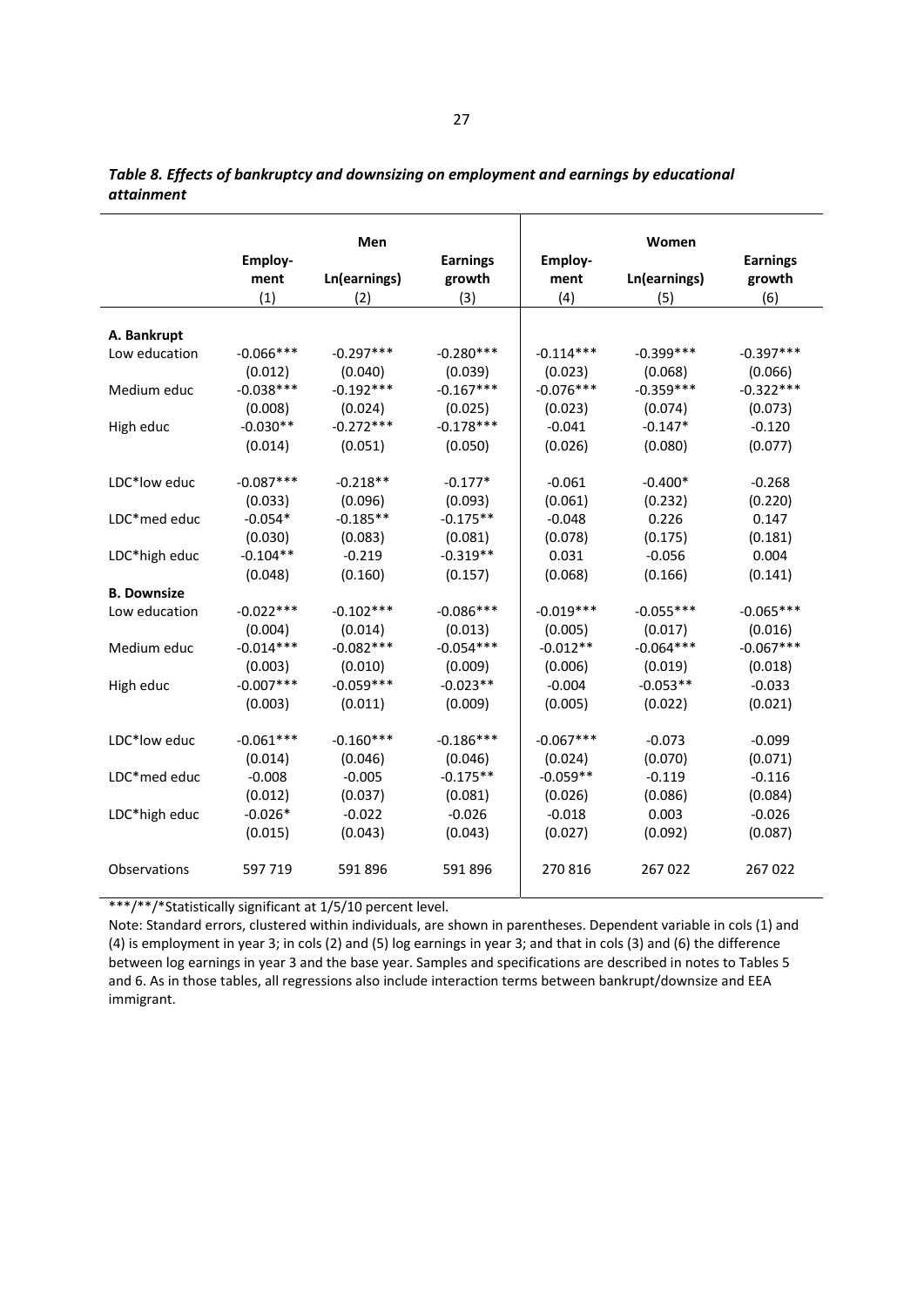Second, the results in Table 8 confirm generally larger effects of job displacement for immigrants from LDC countries than for native workers. This is particularly true in the low-education bracket where displacement effects on future employment and earnings are quite similar to those for the full sample reported in Table 5 through Table 7. Importantly, even when we restrict attention to workers who did not complete high school, the adverse effects of bankruptcy and major downsizing events are more severe for immigrants from poor source countries than for native workers. For male workers, the negative employment effects of a job loss are more severe for LDC immigrants within all three education groups.

### Regression analysis of migration decisions

Job loss arising from bankruptcy and downsizing are likely to trigger regional mobility (Huttunen et al, 2015). For migrants who become unemployed, returning to their country of origin represents a relevant alternative (Bijwaard et al, 2014). Evidence on migration responses is important for assessment of the overall welfare and fiscal consequences of structural change and job loss, as migrants may leave the country and the pool of eligible social insurance claimants (Kirdar, 2012). Results presented so far have been based on the populations that remain in Norway through the various outcome periods following any job displacement, and a concern is that our estimates may be driven by selective migration responses. For example, if employer bankruptcy triggers outmigration of those with the highest earnings potential, the remaining group will be negatively selected and the adverse effect of bankruptcy on future labor market outcomes would appear to be larger than the true effect.

In Table 9, we study migration abroad and moves to other labor market regions within Norway, using separate linear probability regression models where indicators for outmigration and (conditional on no outmigration) regional migration by the end of year *t+3* are the dichotomous outcome variables. Looking first at the sample means reported in panel A, we note that LDC migrants have very low outmigration rates. As in the overall samples (refer back to Table 3), outmigration rates are about five times higher among EEA migrants compared to LDC migrants, despite the much lower outmigration propensities in the restricted analysis samples. Only three in one thousand native workers emigrate within the 3‐year period.

Our focus is on the effects of job displacement and the regression results in panel B show that, when it comes to outmigration, only EEA immigrants are affected. Consequently, selective outmigration responses cannot explain our findings that LDC workers have less favorable labor market outcomes following employer bankruptcy or downsizing.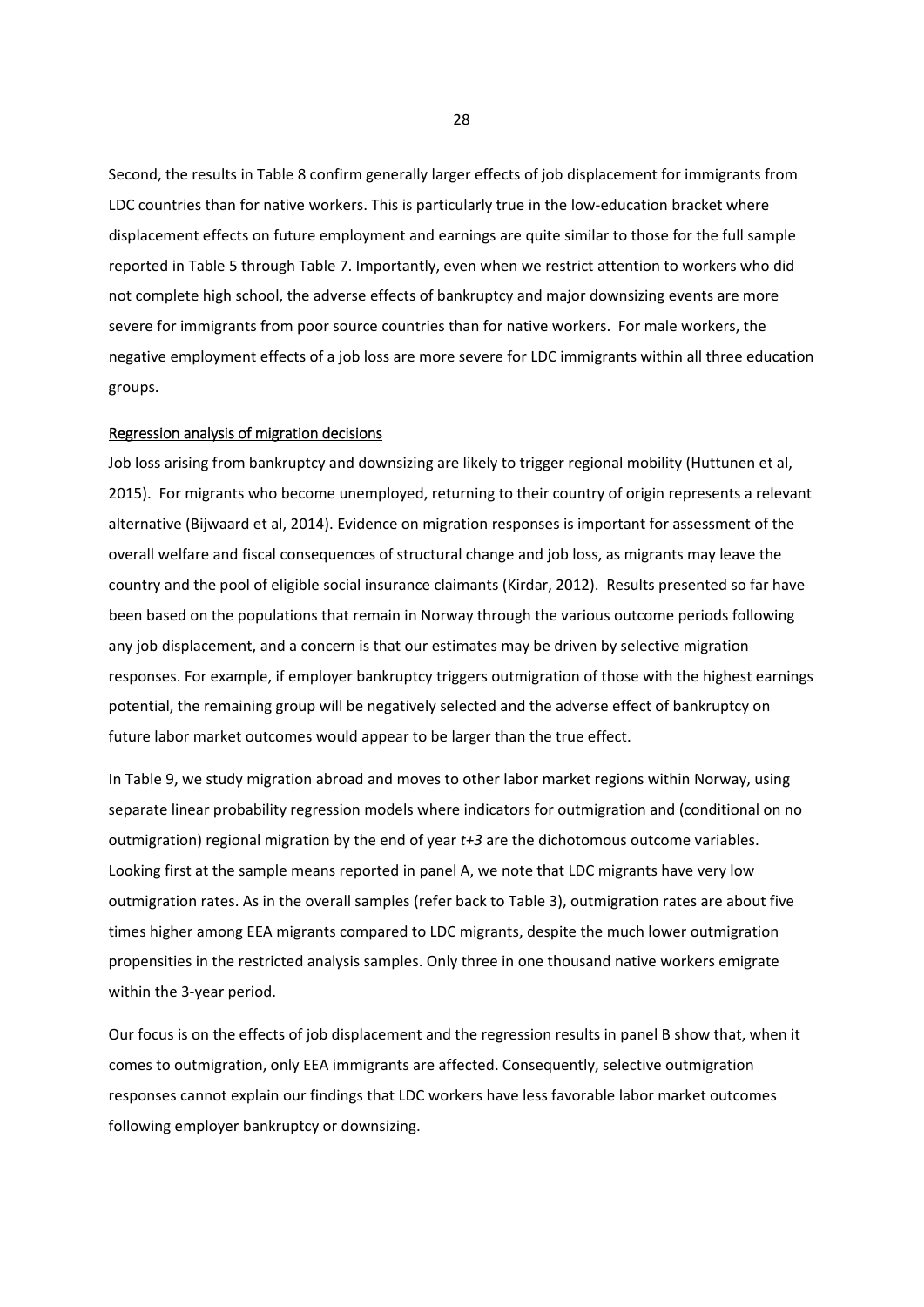|                             | Outmigration |             | Mobility between labor market regions |           |
|-----------------------------|--------------|-------------|---------------------------------------|-----------|
|                             | Men          | Women       | Men                                   | Women     |
|                             | (1)          | (2)         | (3)                                   | (4)       |
|                             |              |             |                                       |           |
| A. Sample means             |              |             |                                       |           |
| LDC immigrants              | 0.008        | 0.006       | 0.027                                 | 0.025     |
| <b>EEA</b> immigrants       | 0.051        | 0.052       | 0.029                                 | 0.027     |
| <b>Natives</b>              | 0.003        | 0.003       | 0.031                                 | 0.030     |
| <b>B. Regression coeffs</b> |              |             |                                       |           |
| Bankrupt                    | 0.000        | $-0.003***$ | 0.007                                 | 0.010     |
|                             | (0.001)      | (0.000)     | (0.005)                               | (0.009)   |
| LDC*bankrupt                | 0.000        | $-0.008**$  | 0.017                                 | $-0.023$  |
|                             | (0.005)      | (0.003)     | (0.012)                               | (0.014)   |
| EEA* bankrupt               | $0.026***$   | 0.037       | $-0.010$                              | 0.008     |
|                             | (0.012)      | (0.025)     | (0.010)                               | (0.021)   |
| Downsize                    | 0.001        | 0.001       | 0.002                                 | 0.000     |
|                             | (0.001)      | (0.001)     | (0.002)                               | (0.003)   |
| LDC*downsize                | $-0.001$     | 0.005       | 0.004                                 | $-0.008$  |
|                             | (0.002)      | (0.004)     | (0.005)                               | (0.006)   |
| EEA*downsize                | $0.015***$   | 0.000       | 0.003                                 | 0.008     |
|                             | (0.006)      | (0.007)     | (0.005)                               | (0.006)   |
| Ln(earnings base period)    | $0.008***$   | $0.003***$  | $-0.007***$                           | $-0.002$  |
|                             | (0.001)      | (0.001)     | (0.001)                               | (0.002)   |
| LDC*In(earnings)            | $0.019***$   | $0.018***$  | $-0.003$                              | 0.001     |
|                             | (0.002)      | (0.003)     | (0.003)                               | (0.004)   |
| EEA*In(earnings)            | $0.025***$   | 0.002       | 0.000                                 | $-0.004$  |
|                             | (0.003)      | (0.003)     | (0.002)                               | (0.002)   |
| Bankrupt*In(earnings)       | 0.002        | $-0.001$    | 0.012                                 | $0.054**$ |
|                             | (0.005)      | (0.001)     | (0.015)                               | (0.027)   |
| LDC*bankrupt*ln(earnings)   | $-0.010$     | 0.000       | 0.039                                 | $-0.061*$ |
|                             | (0.015)      | (0.007)     | (0.033)                               | (0.033)   |
| EEA*bankrupt*ln(earnings)   | $-0.009$     | $-0.135*$   | 0.000                                 | 0.005     |
|                             | (0.028)      | (0.072)     | (0.023)                               | (0.058)   |
| Downsize*In(earnings)       | 0.002        | 0.002       | $-0.002$                              | $-0.007$  |
|                             | (0.002)      | (0.002)     | (0.005)                               | (0.007)   |
| LDC*downsize*ln(earnings)   | $-0.006$     | $-0.004$    | $-0.013$                              | 0.002     |
|                             | (0.009)      | (0.011)     | (0.018)                               | (0.014)   |
| EEA*downsize*ln(earnings)   | $-0.006$     | 0.008       | $-0.020*$                             | $-0.007$  |
|                             | (0.013)      | (0.018)     | (0.012)                               | (0.014)   |
| Observations                | 605 021      | 274 128     | 598 003                               | 270938    |

*Table 9. Migration and mobility following bankruptcy or downsizing*

\*\*\*/\*\*/\*Statistically significant at 1/5/10 percent level.

Note: Standard errors, clustered within individuals, are shown in parentheses. The dependent variable in cols (1) and (2) is an indicator for whether or not the worker outmigrated, and that in cols (3) and (4) whether the worker moved between labor market regions during the 3‐year period following the base year. Samples and additional control variables are as described in notes to Table 5, with the exception that columns (1) and (2) also include those who outmigrated between the base year and year  $t_0$ +3. Main and two-way interaction effects are evaluated at gender‐specific sample mean of log earnings in base period.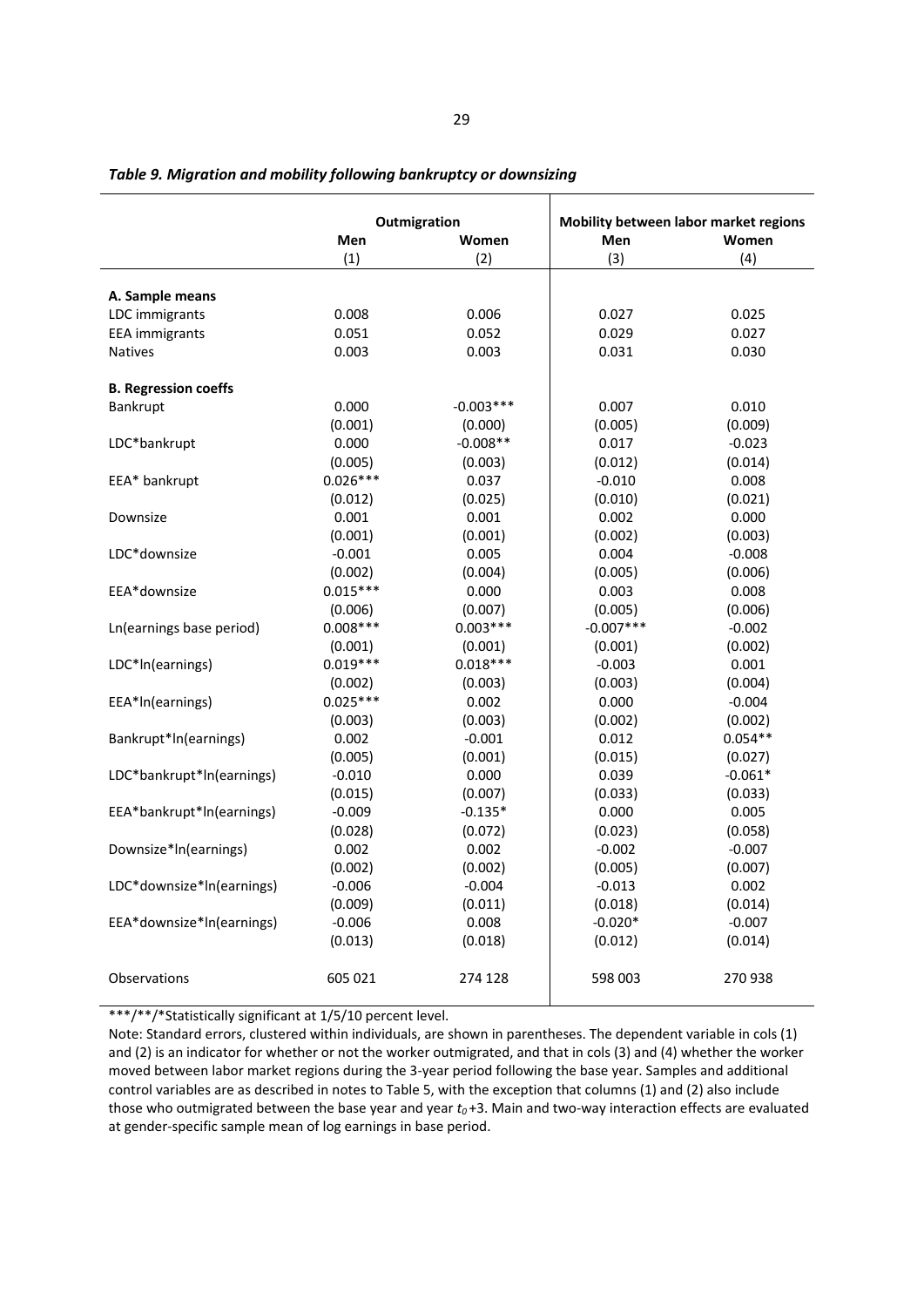The outmigration rate of male EEA immigrants increases by about 40 percent relative to the sample mean in response to employer bankruptcy, while the effect of downsizing is a 20 percent boost in the outmigration rate (see column 1). Among EEA women, we find a similar effect of bankruptcy, but no effect of downsizing. Table 9 also reveals that outmigration in general is indeed selective as those with high earnings in the base period are significantly more likely to leave the country than those with low earnings. This pattern could potentially explain why EEA workers who remained had less favorable outcomes (as for this group there is a relationship between job loss and outmigration). However, when we test whether those who leave closing and downsizing firms differ from other leavers in terms of preperiod earnings, the coefficients of the three‐way interaction terms between immigrant group, firm shock and pre‐period earnings are virtually zero and statistically insignificant for almost every group considered. The single exception is EEA women working in bankruptcy firms, for whom we find a *negative* interaction effect between bankruptcy and pre‐period earnings on outmigration (see col 2), hinting that the bankruptcy effect estimates on employment and earnings may be impaired by positive bias. In fact, this conjecture is consistent with the pattern of positive interaction effects of bankruptcy on employment and earnings of EEA women shown in Tables 5 through 7. For EEA women, our estimates likely understate the adverse effects of job displacement. For all other groups, there is no indication that our estimates, based on those who stay in the country, are biased due to selective outmigration.

The findings of the prior section that the adverse employment effects of job loss are particularly large for LDC immigrants might appear surprising in light of existing evidence that immigrants in general are more mobile than natives and more readily move to regions with job vacancies (see, e.g., Røed and Schøne, 2012). Table 9 reveals that overall mobility between labor market regions in the restricted sample is very similar across groups (see panel A, cols 3 and 4), although Table 3 showed higher mobility for both immigrant groups than for natives in the overall sample. When it comes to mobility effects of bankruptcy, there is no indication of a native response. Regional mobility decisions among male LDC immigrants, however, are somewhat more sensitive to job loss than what is the case for natives. According to the estimates in column (3), employer bankruptcy raises the probability of moving to another labor market region for an LDC male by 2.4 percentage points (0.007+0.017), roughly equal in size to their average mobility rate. For women, we find no indication that a major downsizing has any effect on outmigration or mobility across domestic regions. In sum, male LDC immigrants are more mobile than natives following job loss, but even if such improved mobility is expected to mitigate any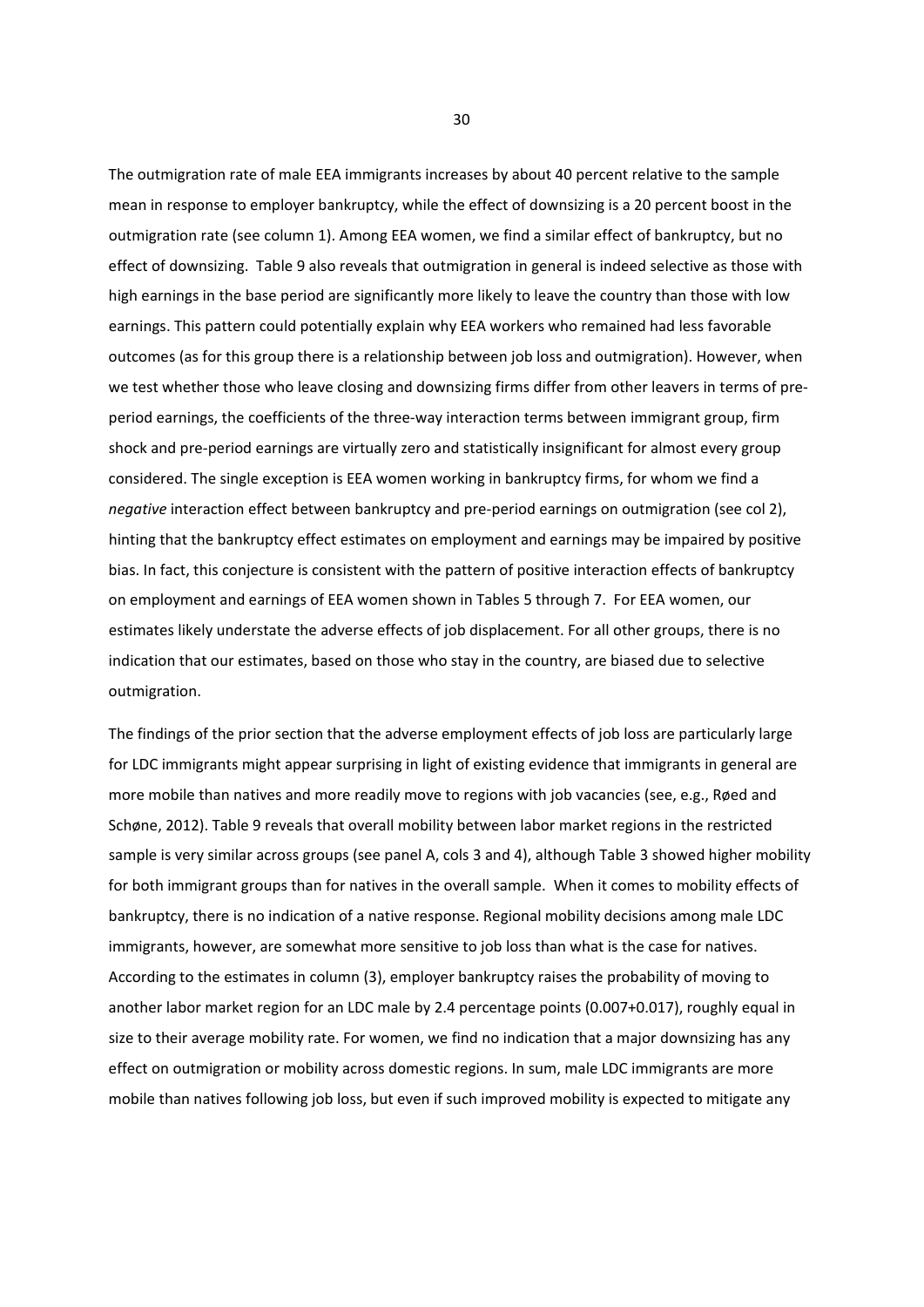adverse effects of displacement, its impact appears to be dominated by other factors leading to the less favorable labor market outcomes observed among immigrants from low-income countries.

## 5 Job loss and future employment and earnings

Our main objective has been to estimate causal effects of job loss by means of firm employment shocks, and we have shown that immigrants from low-income source countries are both more exposed to and suffer more severe consequences of these events. Such evidence suggests that bankruptcies and major downsizing events should account for a significant portion of the observed differences in employment and earnings between LDC immigrants and natives. Since these events are so rare, however, their potential for explaining major parts of employment and earnings gaps is rather limited.

More importantly, our evidence speaks to the effects of job loss in general. Previous studies of job separations and transitions out of employment suggest that immigrants are more prone to experience termination of job spells, even in cases where firms survive and do not downsize dramatically (see, e.g., Bratsberg *et al*., 2010; Barth *et al*., 2012). Typically, job spell data, and those drawn from administrative registers in particular, cannot separate voluntary termination of spells from involuntary job loss. In lack of direct measures, we therefore estimate job loss rates of the various worker groups by combining information on inflows into unemployment and firm shock status.

The data underlying Figure 3 reveal that 44.2 percent of natives in firms that went bankrupt in year *t+2* had an unemployment incidence in year *t+1* or year *t+2*. Since we know that all workers in bankrupt firms actually lose their job, these figures indicate that one in two displaced native workers find a new job or leave the labor market without an intermittent spell of unemployment. <sup>5</sup> Table 10, row A, reports such rates for the various groups considered, showing that inflow rates from bankruptcy to registered unemployment range from 36.1 percent among EEA women to 55.3 percent among LDC men. Next, using information on flows from employment into unemployment for all workers, including those in "stable" firms, we derive an estimate of the overall job loss rate by dividing the (group‐specific) inflow rate into registered unemployment (see row B) by the inflow rate among workers who experienced employer bankruptcy. Following this logic, Table 10, row C, reports estimated job loss rates across groups. While native men have an estimated job loss probability of 9.8 percent, the rate is 22.3 percent for male LDC immigrants. Immigrant men from the EEA are slightly more exposed than natives (12.3

 $<sup>5</sup>$  We miss very short unemployment spells as data are registrations by the end of each calendar month.</sup>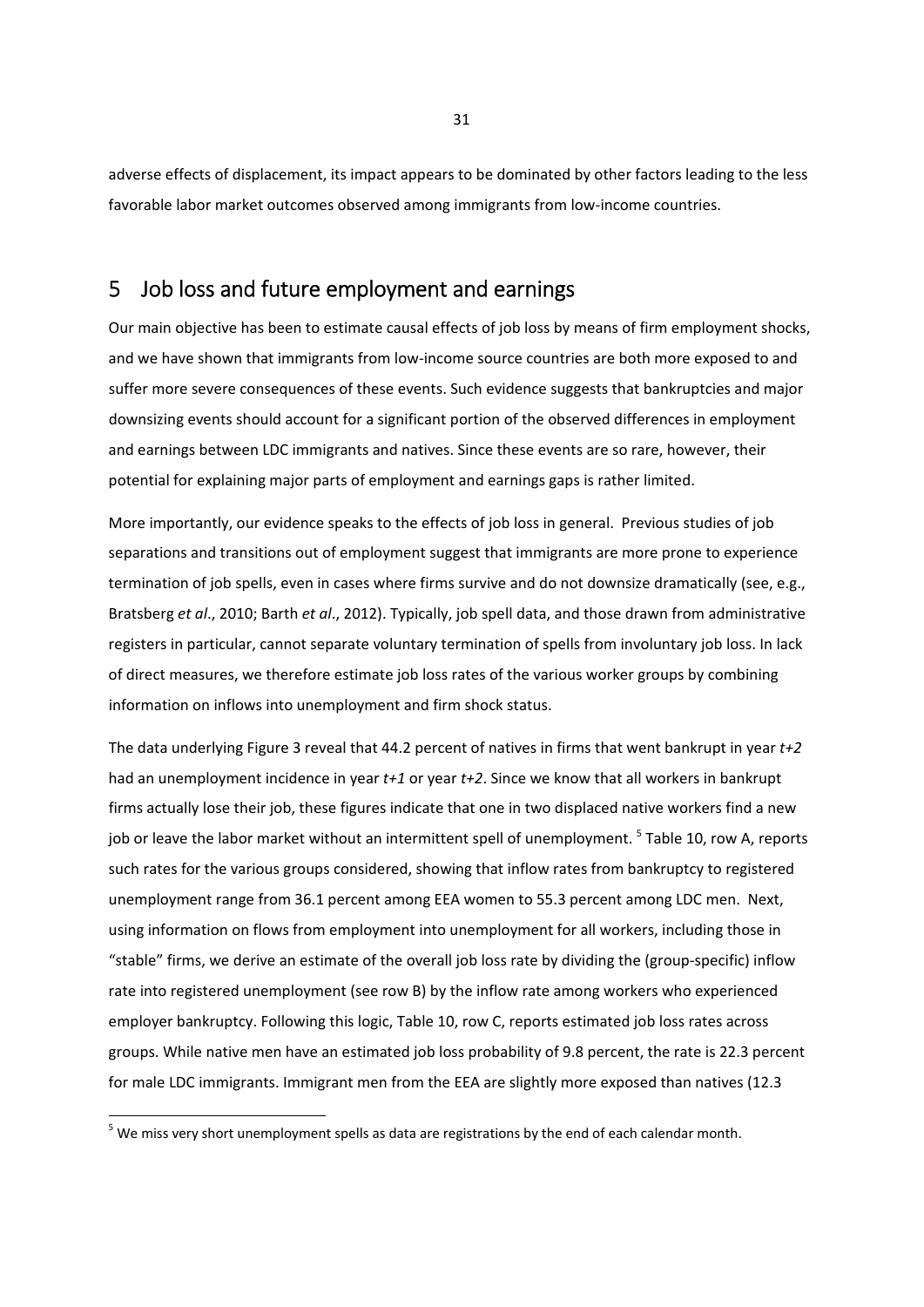percent). Women are more exposed to job loss than men, but the immigrants-native differentials are similar by gender. Finally, row E reports estimated job loss rates for workers in "stable" firms, showing that even in this group displacement is frequent with job loss rates ranging from 9.2 percent for native men to 30.3 percent for female LDC immigrants.

#### *Table 10. Estimated job loss rates*

|                                        |         | Men            |               |         | Women          |               |
|----------------------------------------|---------|----------------|---------------|---------|----------------|---------------|
|                                        | LDC imm | <b>EEA</b> imm | <b>Native</b> | LDC imm | <b>EEA</b> imm | <b>Native</b> |
|                                        | (1)     | (2)            | (3)           | (4)     | (5)            | (6)           |
|                                        |         |                |               |         |                |               |
| A. Reg unemployment from bankruptcy    | 0.553   | 0.450          | 0.442         | 0.444   | 0.361          | 0.419         |
|                                        |         |                |               |         |                |               |
| B. Registered unemployment, all        | 0.123   | 0.055          | 0.043         | 0.138   | 0.059          | 0.054         |
| C. Estimated overall job loss rate B/A | 0.223   | 0.123          | 0.098         | 0.312   | 0.162          | 0.128         |
|                                        |         |                |               |         |                |               |
| D. Reg unemployment from stable firms  | 0.118   | 0.052          | 0.041         | 0.135   | 0.056          | 0.051         |
| E. Est job loss rate stable firms D/A  | 0.213   | 0.115          | 0.092         | 0.303   | 0.156          | 0.122         |
|                                        |         |                |               |         |                |               |

To proceed, we also need estimates of the causal effect of job loss by group. The estimated effects of bankruptcy on employment change and earnings growth from Tables 5 and 7 provide a natural basis. These numbers suffer, however, from contamination bias since, as Table 10 showed, some workers in the comparison group of stable firms also experienced job loss over the period. To correct for such bias, we follow Bratsberg *et al.* (2013) and divide the effect estimates from Tables 5 and 7 by one minus the job loss rate from stable firms computed in Table 10, row E. For example, with a job loss rate of 10 percent from stable firms, we adjust for contamination bias by dividing the effect estimate by 0.9. As job loss rates differ across groups, this adjustment will be group specific and the resulting job loss effect estimates are reported in Table 11, row B for LDC immigrants and row D for native workers.

With overall job loss rates and effect estimates adjusted for contamination bias in hand, we next calculate the contribution of job loss to the observed differences in employment change and earnings growth between immigrants and natives. As in standard decomposition exercises, the relative contributions of differences in effects and exposure rates depend on the arbitrary choice between two alternative sets of weights. For this reason, we use the (unweighted) average of the two sets of weights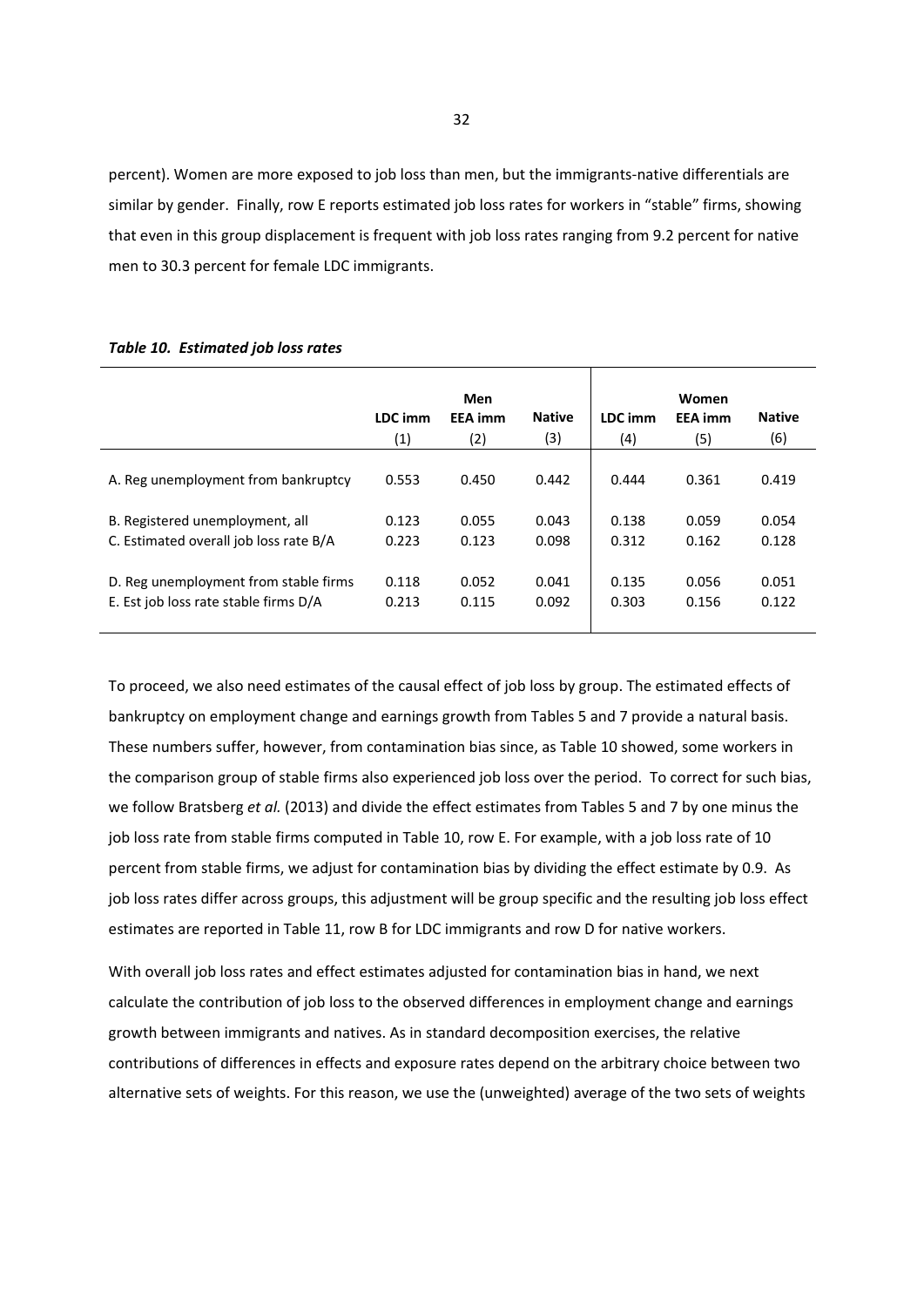|                                                 |          | <b>Employment change</b> |          | Log earnings growth |
|-------------------------------------------------|----------|--------------------------|----------|---------------------|
|                                                 | Men      | <b>Women</b>             | Men      | Women               |
|                                                 | (1)      | (2)                      | (3)      | (4)                 |
|                                                 |          |                          |          |                     |
| A. Imm bankruptcy effect from Tables 5/7        | $-0.127$ | $-0.131$                 | $-0.422$ | $-0.439$            |
| B. Adjusted imm job loss effect A/(1-10E)       | $-0.161$ | $-.0188$                 | $-0.537$ | $-0.630$            |
|                                                 |          |                          |          |                     |
| C. Native bankruptcy effect from Tables 5/7     | $-0.046$ | $-0.088$                 | $-0.209$ | $-0.323$            |
| D. Adjusted native job loss effect C/(1-10E)    | $-0.051$ | $-0.101$                 | $-0.230$ | $-0.368$            |
| E. Imm-native effect diff*average job loss rate | $-0.018$ | $-0.019$                 | $-0.049$ | $-0.058$            |
| F. Job loss diff*average effect                 | $-0.013$ | $-0.027$                 | $-0.048$ | $-0.092$            |
|                                                 |          |                          |          |                     |
| G. Explained imm-native diff E+F                | $-0.031$ | $-0.046$                 | $-0.097$ | $-0.150$            |
| H. Observed imm-native diff Tables 5/7          | $-0.058$ | $-0.078$                 | $-0.172$ | $-0.202$            |
| I. Percent explained 100*G/H                    | 53.2     | 58.6                     | 56.4     | 74.3                |
|                                                 |          |                          |          |                     |

| Table 11. Accounting for job loss effects on change in employment and log earnings, LDC immigrants |  |
|----------------------------------------------------------------------------------------------------|--|
| vs. natives                                                                                        |  |

in evaluating the size of these components. Focusing on the total contributions, we find that, for male immigrant workers from LDC countries, 53.2 percent of the employment gap relative to natives in year *t+3* can be attributed to differential exposure to and effects of job loss during the two previous years (see row I). For women, job loss accounts for almost 60 percent of the observed employment differential. Similarly, differences in exposure to and effects of job loss explain fully 56 percent of immigrant-native differential earnings growth among men and 74 percent among women. For men, the decomposition exercise shows that differences in effects of job loss are slightly more important than differences in job loss rates in explaining differential employment change and earnings growth between immigrants and natives. Conversely, for women we find that differences in exposure rates are more important than differences in effects of job loss. Nonetheless, the more important lesson to be learned from the decomposition exercise is that a major portion of the inferior labor market developments of immigrant workers from low-income source countries relative to natives stems from their differential job loss experiences.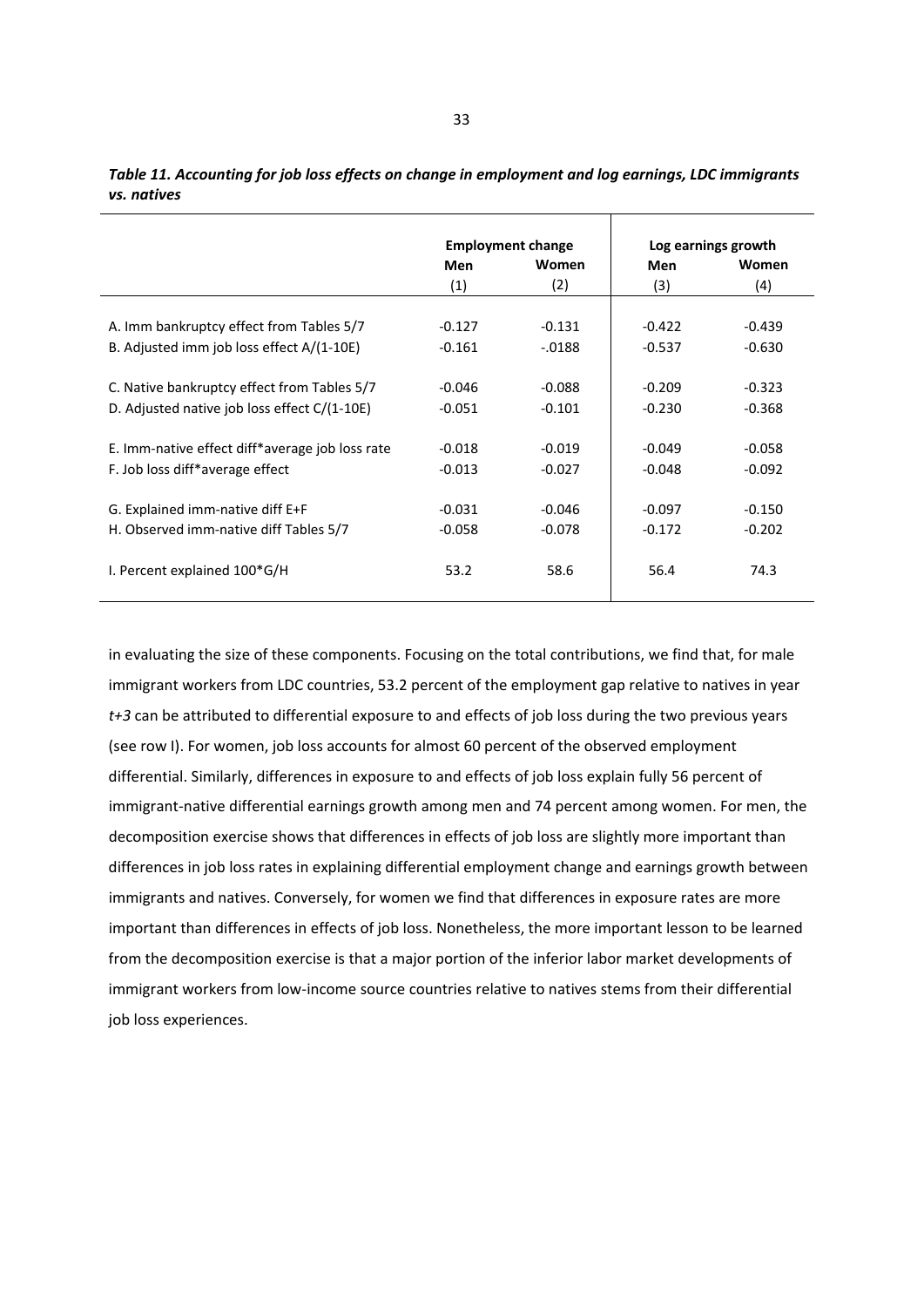## 6 Conclusion

In order to ensure lasting labor market integration of immigrants from developing countries, it may not be sufficient to facilitate successful labor market entry. The starting point of this paper was that the labor market performance of immigrants from low-income source countries falls below that of natives across European host countries. Although there is a strong process of labor market assimilation for most immigrant groups during the first years after arrival, we have seen a disturbing tendency for this process to lose steam, and even go into reverse well before reaching employment parity with natives.

Based on administrative longitudinal data from Norway, we have shown in this paper that involuntary transitions out of employment are more frequent among immigrants from developing countries. In particular, LDC immigrants are much more exposed to adverse employment shocks hitting their employer than (similar) natives are. Based on examinations of future outcomes for workers in firms that closed down due to bankruptcy, we also show that the consequences of such shocks – in terms of subsequent employment and earnings paths – are more severe for LDC immigrants than for native‐born workers.

An important reason why immigrants from developing countries are more likely than other workers to leave employment is that they tend to work in precarious firms, with high risks of experiencing a downsizing or closure event in the near future. The overexposure of LDC immigrants to such events is approximately 50 percent. Moreover, LDC immigrants typically have short job tenure and relatively low (and inflexible) qualifications, making them more likely to be selected for layoff during downsizing and reorganization processes. Overall, we estimate that the job loss rate of LDC immigrants is more than twice that of native workers.

It is less obvious why the individual *consequences* of job loss are found to be more severe for immigrants than for natives. One probable explanation is that upon job loss, the lack of general skills, including fluency in the native language, forms a barrier in the search for new employment. This interpretation is consistent with our finding that adverse consequences of a job loss are most severe for workers with low educational attainment. In particular, the most negative employment effects of job loss are identified for LDC immigrants without a high‐school degree. Skills may also interact with the social insurance system, as its progressive nature implies relatively high benefit replacement rates for persons with low potential labor earnings, contributing to lower return rates to employment among immigrants hit by job displacement.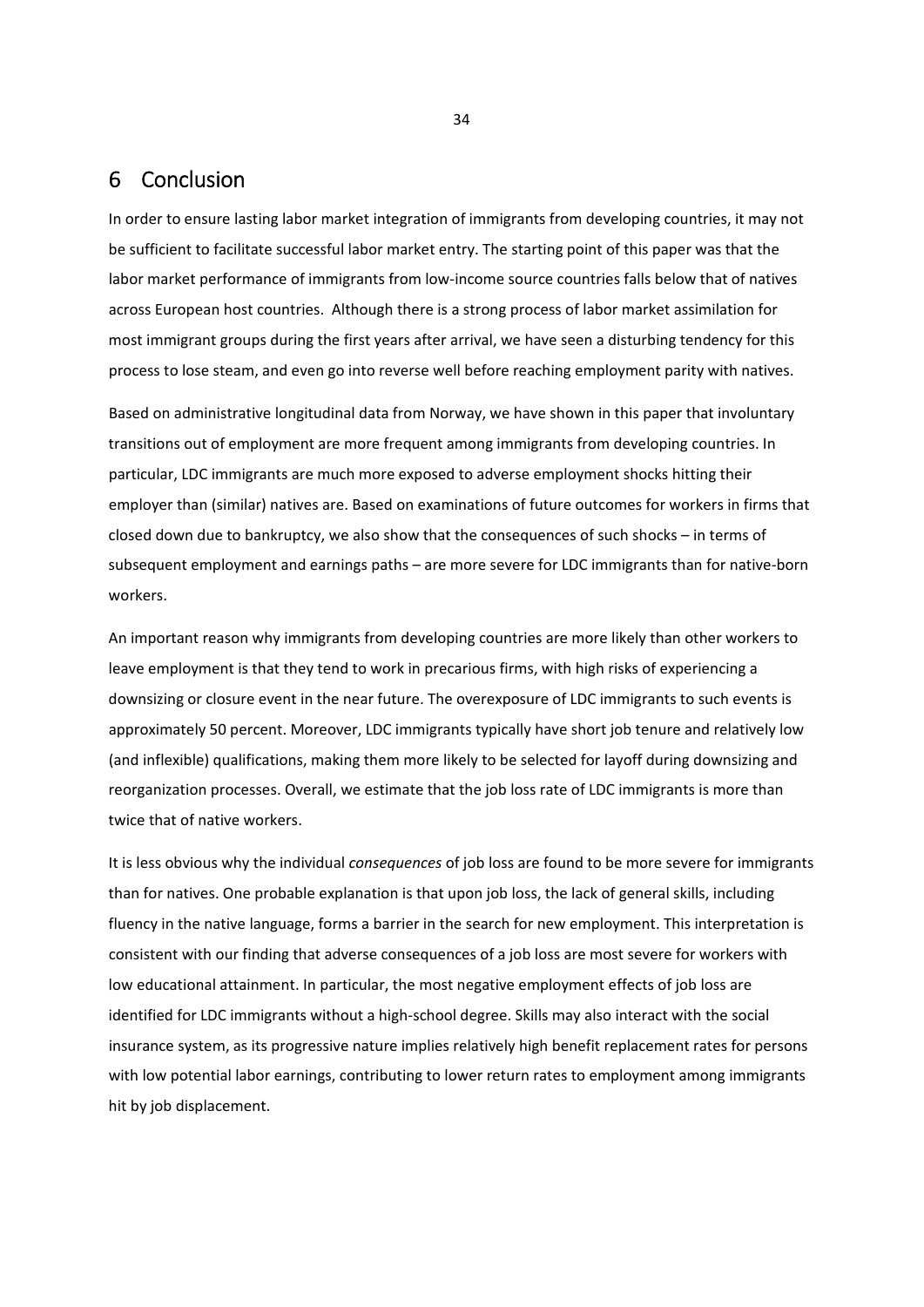Although we estimate the impacts of job loss on the basis of the relatively rare events of firm bankruptcy, we extrapolate our findings to the labor market as a whole. This extrapolation is based on the additional assumption that, within each demographic group, a given fraction of displaced workers will register as unemployed job seekers, implying that we can back out the total number of involuntary job losses from observed rates of registered unemployment. We then find that more than 50 percent of the elevated probability of leaving employment among immigrants can be attributed to the combination of higher involuntary job loss rates and more severe effects of job loss.

Our results show that lack of job stability and the more frequent transitions out of employment contribute importantly to the explanation why immigrants fail to integrate fully in the host-country labor market. For the rising rates of immigration to represent a solution to – rather than an aggravation of – the fiscal challenges facing many developed nations, integration efforts therefore need to have a longterm perspective, securing robust labor market attachment over the life course. Our findings point to the necessity of greater policy focus on integration efforts in relation to early immigrant job loss; e.g., in terms of activation and language skills enhancement.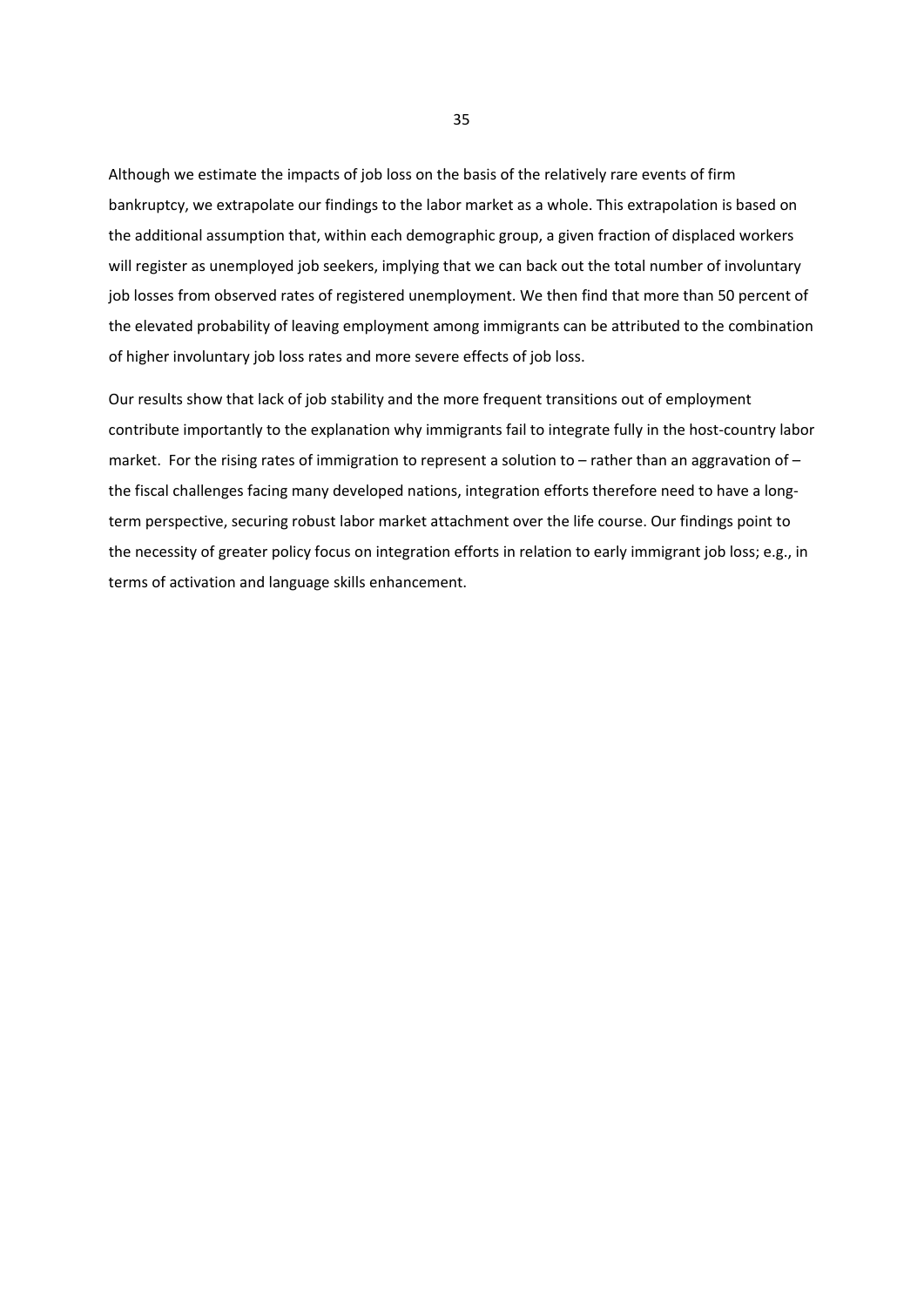## References

- Aydemir, A., and Skuterud, M. (2008) The Immigrant Wage Differential within and across Establishments, *Industrial and Labor Relations Review*, Vol 61, No.3, pp. 334‐352.
- Barth, E., Bratsberg, B., and Raaum, O. (2004) Identifying Earnings Assimilation of Immigrants under Changing Macroeconomic Conditions. *Scandinavian Journal of Economics,* vol. 106(1), pp. 1‐22.
- Barth, E., Bratsberg, B., and Raaum, O. (2012) Immigrant Wage Profiles within and between Firms. *Labour Economics*, vol. 19(4), pp. 541‐556.
- Bhuller, M.S. (2009) Inndeling av Norge i arbeidsmarkedsregioner, Notater 2009/24, Statistics Norway.
- Bijwaard, G. E., Schluter, C., & Wahba, J. (2014) The impact of labor market dynamics on the return migration of immigrants. *Review of Economics and Statistics*, *96*(3), 483‐494.
- Bleakley, H., and Chin, A. (2004) Language Skills and Earnings: Evidence from Childhood Immigrants. *Review of Economics and Statistics* 86(2):481–96.
- Boeri, T. (2010) Immigration to the Land of Redistribution. *Economica*, vol. 77(308), pp. 651‐87.
- Bratsberg, B., Barth, E., and Raaum, O. (2006), Local Unemployment and the Relative Wages of Immigrants: Evidence from the Current Population Surveys, *Review of Economics and Statistics,* Vol. 88, No. 2, 243‐263*.*
- Bratsberg, B, Fevang, E., and Røed, K. (2013) Job Loss and Disability Insurance. *Labour Economics*, vol. 24, pp. 137–150.
- Bratsberg, B., Raaum, O., and Røed, K. (2010) When Minority Labor Migrants Meet the Welfare State. *Journal of Labor Economics*, vol. 28, No. 3, pp. 633‐676.
- Bratsberg, B., Raaum, O., and Røed, K. (2014) Immigrants, Labour Market Performance, and Social Insurance. *The Economic Journal*. vol. 124, No. 580, pp. F644‐F683.
- Card, D., Heining, J., and Kline, P. (2013) Workplace Heterogeneity and the Rise of West Germany Wage Inequality*, The Quarterly Journal of Economics*, vol. 128(3), pp 967‐1015.
- Carlsson, M., and Rooth, D.‐O. (2007) Evidence of Ethnic Discrimination in the Swedish Labor Market Using Experimental Data. *Labour Economics* 14(4), 716–729.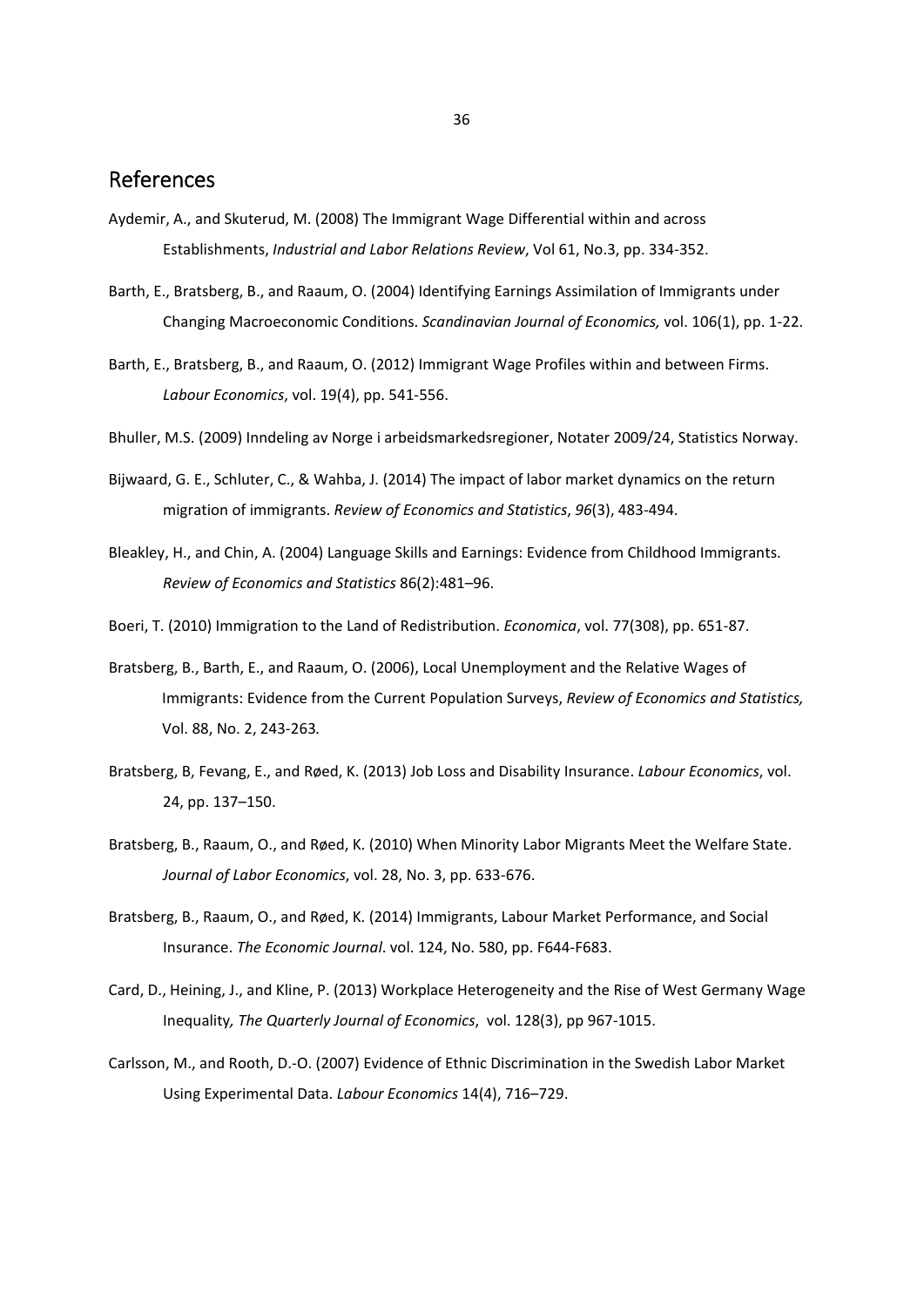- Couch, K.A. and Placzek, D.W. (2010) Earnings Losses of Displaced Workers Revisited, *American Economic Review* 100 (1), pp. 572‐589.
- Dustmann, C., Glitz, A., Schönberg,U., and Bruecker, H. (2015) Referral‐based Job Search Networks. *Review of Economic Studies*, forthcoming.
- Dustmann, C., Glitz, A., and Vogel, T. (2010) Employment, Wages, and the Economic Cycle: Differences between Immigrants and Natives. *European Economic Review*, vol. 54(1), pp. 1‐17.
- Ferrer, A., Green, D.A., and Riddell, W.C. (2006) The Effect of Literacy on Immigrant Earnings. *Journal of Human Resources*, Vol. 41(2), pp. 380‐410.
- Hallock, K. F. (2009) Job Loss and the Fraying of the Implicit Employment Contract. *Journal of Economic Perspectives,* vol. 23(4), pp. 69‐93.
- Hamermesh, D. (1987) The Costs of Worker Displacement. *Quarterly Journal of Economics,* vol. 102(1), pp. 51‐76.
- Hoynes, H., Miller, D.L., and Schaller, J. (2012) Who Suffers During Recessions? *Journal of Economic Perspectives,* Vol.26, No.3, pp. 27‐47.
- Huttunen, K., Møen, J., and Salvanes, K.G. (2011) How Destructive is Creative Destruction? Effects of Job Loss on Mobility, Withdrawal and Income. *Journal of the European Economic Association,* 9(5), pp. 840‐870.
- Huttunen, K., Møen, J., and Salvanes, K.G. (2015) Job Loss and Regional Mobility, IZA DP No 8780.
- Jacobson, L.S., Lalonde, J.T., and Sullivan, D.G. (1993) Earnings Losses of Displaced Workers. *American Economic Review* 83(4), 685‐709.
- Kirdar, M.G. (2012) Estimating the impact of immigrants on the host country social security system when return migration is an endogenous choice*, International Economic Review*, Vol 53. No.2 (2012), 453‐486.
- Kletzer, L.G. (1998) Job Displacement. *Journal of Economic Perspectives,* vol. 12(1), pp. 115‐136.
- Neal, D. (1995) Industry‐Specific Human Capital: Evidence from Displaced Workers. *Journal of Labor Economics,* vol. 13(4), pp. 653‐677.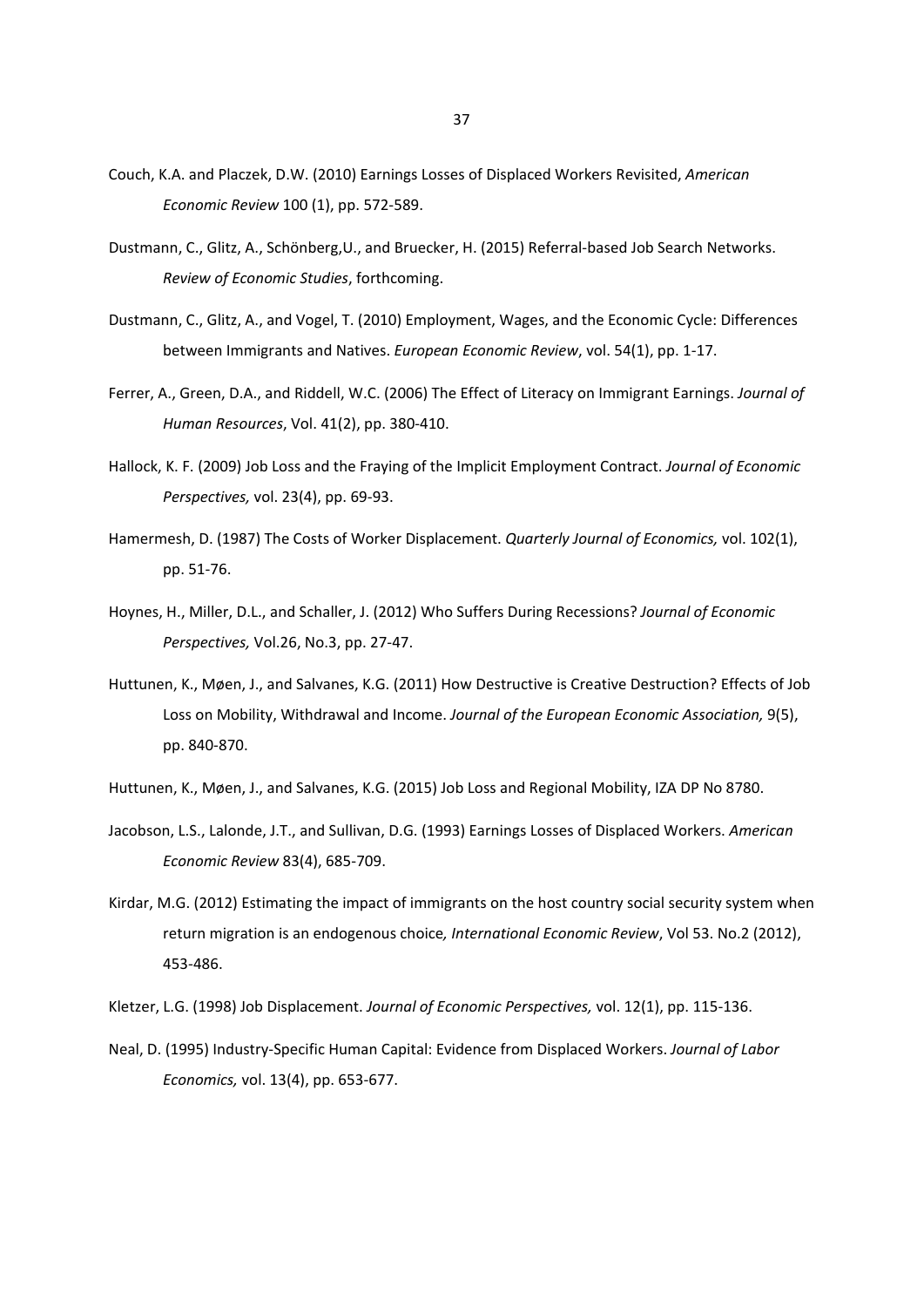- Nickell, S. (1979) Education and Lifetime Patterns of Unemployment. *Journal of Political Economy,* vol. 87(5), pp. S117‐S131.
- OECD (2015a) Migration Policy Debates, No. 8, November 2015.
- OECD (2015b), Indicators of Immigrant Integration 2015: Settling In. OECD/European Union.
- Rege, M., Telle, K., and Votruba, M. (2009) The Effect of Plant Downsizing on Disability Pension Utilization. *Journal of the European Economic Association,* vol. 7(5)*,* pp*.* 754–785*.*
- Rege, M., Telle, K., and Votruba, M. (2011) Parental job loss and children's school performance. *Review of Economic Studies*, 78(4), 1462–1489.
- Røed, K., and Zhang, T. (2005). Unemployment duration and economic incentives—a quasi random‐ assignment approach. *European Economic Review*, vol. 49(1), pp. 1‐17.
- Røed, M., and Schøne, P. (2012) Does immigration increase labour market flexibility? *Labour Economics,* 19(4), 527–540.
- Ruhm, C. J. (1991) Are Workers Permanently Scarred by Job Displacements? *The American Economic Review,* vol. 81(1), pp. 319‐324.
- Salvanes, K.G. (1997) Market Rigidities and Labour Market Flexibility: An International Comparison. *The Scandinavian Journal of Economics*, vol. 99(2), pp. 315‐333.
- Trejo, S. (2003) Intergenerational Progress of Mexican‐Origin Workers in the U.S. Labor Market, *Journal of Human Resources*, 38(3): 467‐489.